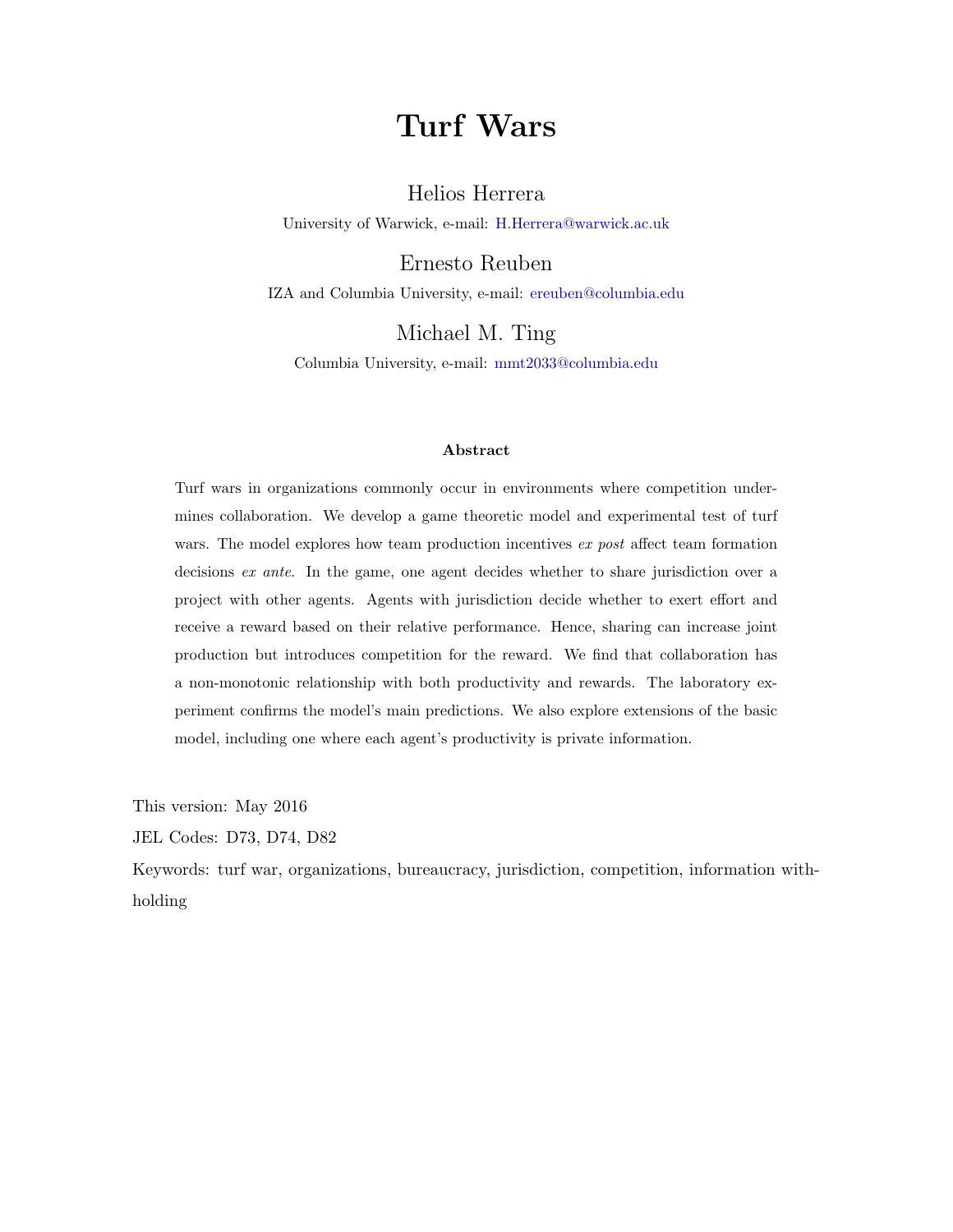# 1 Introduction

The "turf war" is one the most commonly recognized organizational pathologies. When informally discussing turf wars with people with work experience, anecdotal accounts abound. While there is no consensus on the definition of the term, accounts of the phenomenon typically possess common elements. Agents, such as government bureau heads or corporate division managers, perceive themselves to be in competition with one another over resources, promotions, or publicity.<sup>1</sup> This friction hampers efficient team formation: given the opportunity to pursue an important task or assignment, these agents will then attempt to exclude rivals from participation. Tactics might include withholding crucial information, or using decisionmaking rights to shunt rivals' activities into low-profile tasks. Importantly, principals or other external actors may want agents to collaborate, but they do not always have the ability to enforce such behavior.

Unsurprisingly, turf battles are widely believed to have significant adverse effects on organizational performance. In his classic analysis of bureaucratic politics, [Wilson](#page-30-0) [\(2000\)](#page-30-0) devoted an entire chapter to describing the consequences of turf-motivated strategies. Moreover, examples involving some of the largest organizations and most significant pieces of legislation are not difficult to find. The following list illustrates four major instances of turf wars. All suggest persistent inefficient allocations of property rights that were ultimately addressed through external interventions typically enabled by exogenous events.

U.S. Military Branches. The National Security Act of 1947 established the basic structure of the modern U.S. national security bureaucracy. The law preserved the relative autonomy of the individual armed services, which led to competition and low levels of coordination between functionally similar units. In the Korean and Vietnam wars, the Navy and Air Force ran essentially independent air campaigns, and subsequent operations in Lebanon and Grenada in the early 1980s were marred by the services' inability to communicate. As [Lederman](#page-29-0) [\(1999\)](#page-29-0) documents, this performance record culminated in the 1986 Goldwater-Nichols Act. The reforms included the creation of Unified Combat Commands, which allowed local commanders to coordinate centrally the activities of all American forces operating in a given region.

<sup>&</sup>lt;sup>1</sup>An alternative view, offered by [Garicano and Posner](#page-28-0) [\(2005\)](#page-28-0), is that turf wars are a form of influence activities [\(Milgrom and Roberts](#page-29-1) [1988\)](#page-29-1).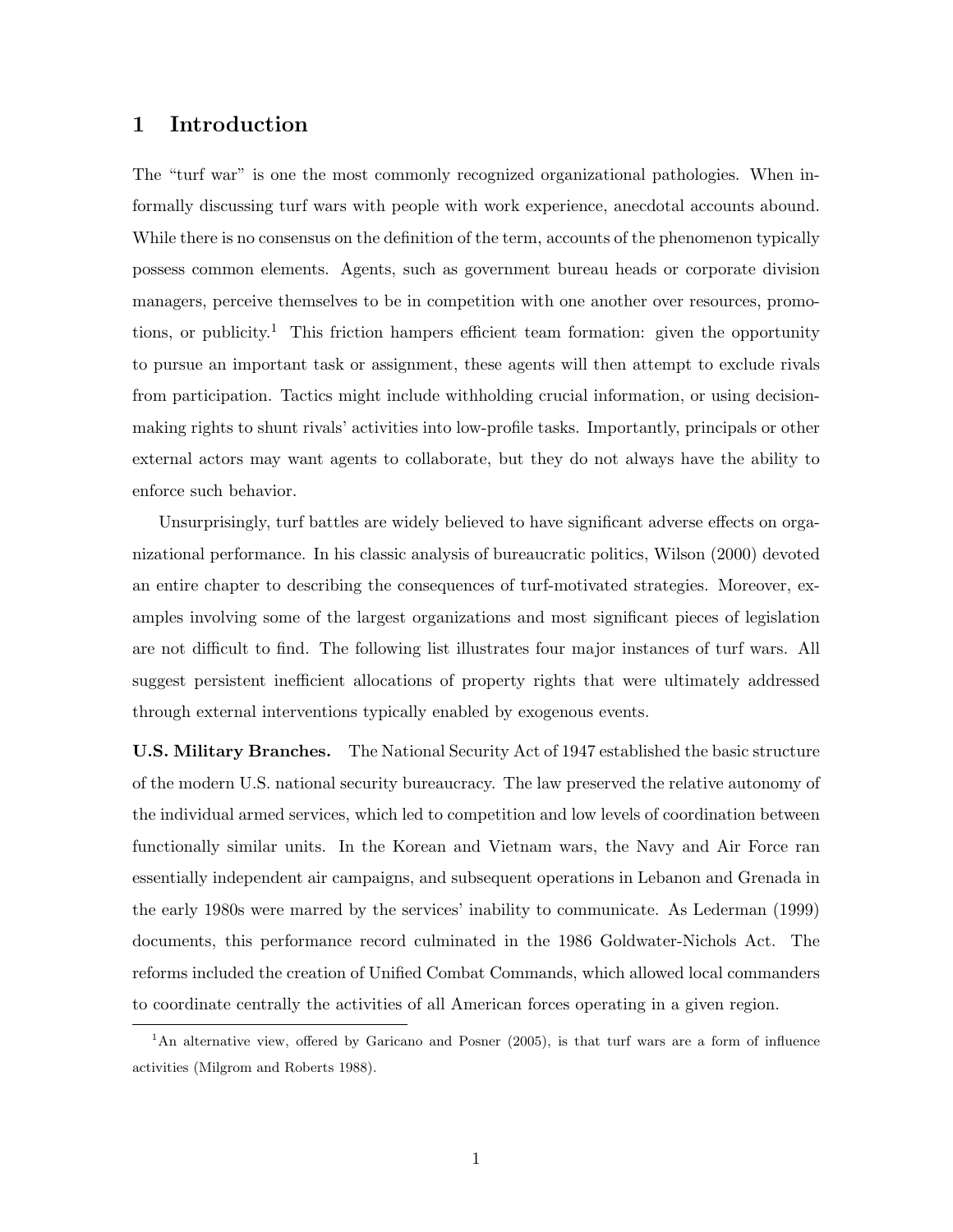U.S. Intelligence Reform. In its comprehensive analysis of the 9/11 attacks, the [National](#page-29-2) [Commission on Terrorist Attacks](#page-29-2) [\(2004\)](#page-29-2) prominently criticized the organization of U.S. intelligence gathering. The report—commonly known as the 9/11 Commission Report—argued that the 14 competing intelligence agencies spread across several federal departments hindered the aggregation of information relevant to the disruption of attacks. It recommended the creation of a central office to coordinate intelligence gathering activities across these agencies. The position of Director of National Intelligence was officially created by the Intelligence Reform and Terrorism Prevention Act of 2004.

Pepsico's restaurants. While it was the owner of Pizza Hut, Taco Bell, and KFC, Pepsico operated the restaurant chains as autonomous divisions that competed with each other and reported directly to the CEO [\(Dahlstrom et al.](#page-28-1) [2004\)](#page-28-1). As a result, managers worked independently and rarely communicated with each other because they feared they would give away trade secrets. The restaurant chains often failed to coordinate their purchasing, headquarter tasks, data management, and real estate functions, effectively relinquishing an estimated \$100 million per year in cost savings [\(Montgomery](#page-29-3) [2001\)](#page-29-3). Some of these issues were subsequently addressed when the restaurant chains were spun off to form Tricon Global Restaurants, which allowed the creation of common procurement and information management divisions [\(Dahlstrom et al.](#page-28-1) [2004\)](#page-28-1).

Drug Enforcement. [Wilson](#page-30-1) [\(1978\)](#page-30-1) discusses the U.S. Drug Enforcement Agency's (DEA) geographical drug enforcement program, which was used to allocate "buy money" for drug investigations. The money was allocated competitively across DEA regions on the basis of previous arrests, with more significant arrests earning larger rewards. This, however, resulted in perverse sharing incentives:

"Many drug distribution networks cut across regional lines. One organization may bring brown heroin from Mexico in to Detroit, where it is cut and then sent on to Boston or New York to be sold on the street. Six DEA regions have an interest in this case ... If agent and regional directors believe they are rewarded for their stats, they will have an incentive to keep leads and informants to themselves in order to take credit for a Mexican heroin case should it develop. A more appropriate strategy would be for such information to be shared so that an interregional case can be made . . . The perceived evaluation and reward system of the organization  $\dots$  threatens to lessen the credit, and therefore (it is believed)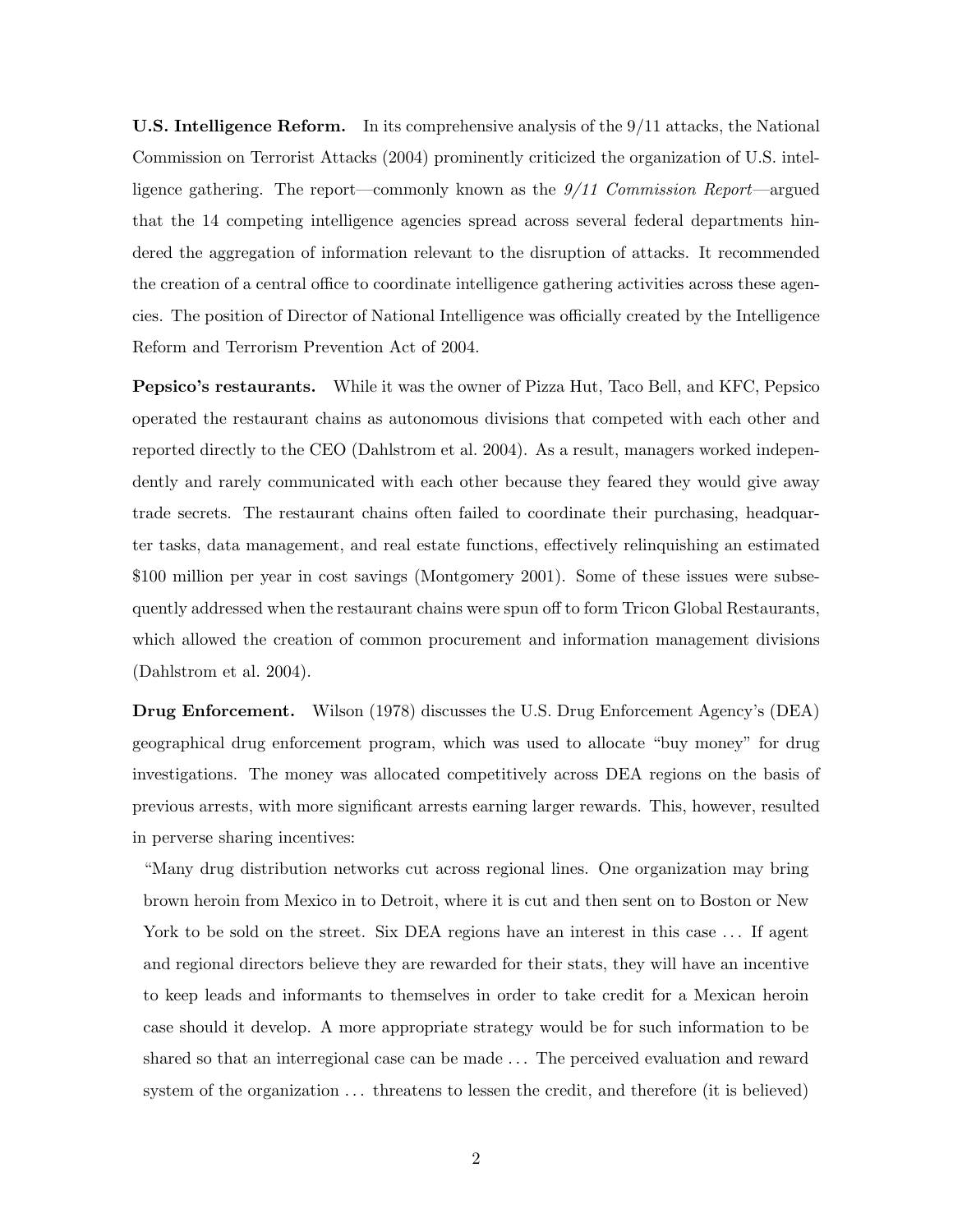the resources, available for a given region."

The geographical drug enforcement program induced a bias toward capturing street-level offenders, even though most agents and outsiders would have preferred higher profile cases.<sup>2</sup> The DEA responded to these sharing issues by creating investigation-specific inter-regional task forces. However, these task forces often only displaced the turf issue, as regional offices were reluctant to share their best agents and the assignment of credit for a successful investigation could be difficult.

These examples illustrate that there exist many instances in which cooperation among competing agencies is hard to achieve, in spite of repeated interactions, and where ex ante transfers that implement the efficient allocation of resources are unavailable.<sup>3</sup>

This paper develops a model of organizational turf wars. It is, to our knowledge, the first model to consider how turf wars in organizations arise, and how they might be controlled. As [Posner](#page-30-2) [\(2005\)](#page-30-2) notes, "The literature on turf wars is surprisingly limited, given their frequency and importance" (p. 143). Accordingly, the model is simple and attempts to capture only the essential elements of a turf battle. We view these elements to be the following.

**Joint production.** Perhaps most obviously, questions about responsibility over a task can only arise between agents who are capable of contributing to the joint production of relevant outcomes.

Property rights. Agents have property rights over their jurisdiction. In other words, agents can choose whether they want to involve other agents in the production process they control or exclude them to protect their turf.<sup>4</sup>

<sup>4</sup>An important assumption of our model is that an external actor such as a legislature cannot simply force agents to share jurisdiction, which trivializes the problem. The motivating logic behind centralizing re-organizations such as those proposed by the  $9/11$  Commission Report is that agents would be more easily induced to share if they were placed under one roof. While this approach has no doubt had its successes, such

<sup>2</sup>[Wilson](#page-30-1) [\(1978\)](#page-30-1) mentions variations of this behavior at several levels in the investigation and prosecution of drug law violators: e.g., by U.S. Attorneys, local police agencies, and the Federal Bureau of Investigation.

<sup>3</sup>Even within academia, activities such as co-authorships have a similar incentive structure to the DEA example above. When deciding whether to invite a second author into a promising new research idea or project, the first author faces a clear trade-off. While co-authorship with a more skilled second author is likely to increase significantly the quality of an article, it is also likely to lessen the individual credit and perhaps the promotion chances of the first author. This problem is most prominent in disciplines where the formation of research teams is a first order problem, such as medicine and biology.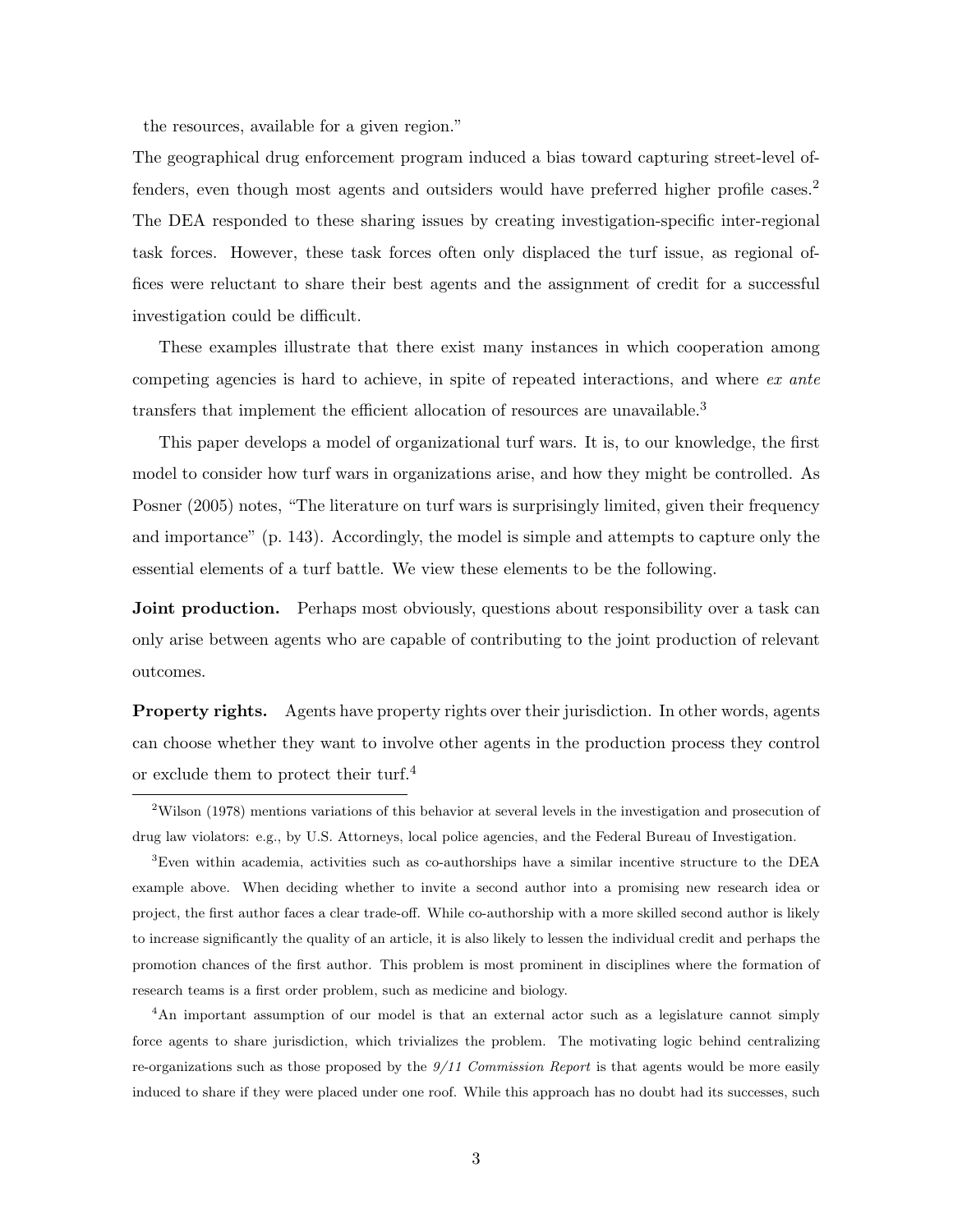Competition. Agents must be in competition. The competition might be over an explicit prize, for example a promotion in a rank-order tournament, or it may reflect the ability to undermine the production of other agents. The intensity of the competition might emerge from basic indivisibilities of prizes that are only awardable to a single "winner." Examples include gaining favorable media attention, or securing a prestigious project assignment.<sup>5</sup>

Our basic model considers two agents who can exert effort in order to contribute to a collective project. One agent, labeled the originator, begins the game by choosing the set of agents who will have jurisdiction over the project.<sup>6</sup> She may keep jurisdiction, which prevents the partner agent from working, she may refer jurisdiction, thus giving the partner exclusive authority, or she may share jurisdiction, allowing both agents to work on the project. Agents care about the project's overall output and an indivisible prize that is increasing in their joint production. Each agent's productivity is common knowledge, and the probability of winning the prize is increasing in each agent's relative contribution to the project. Sharing jurisdiction increases the project's overall output but reduces the originator's probability of receiving the prize. A turf war then occurs when the originator keeps jurisdiction when sharing would have been socially desirable.

The most important predictions of the model concern the conditions that generate collaboration the outcome where the originator shares and both agents work. As intuition would suggest, agents work when their productivity and the size of the prize are sufficiently high. Moreover, when both agents have the opportunity to work, they have a higher incentive to free-ride. The incentives to share their jurisdiction are more complex. Increasing the prize has two main effects. At low levels, it increases the originator's incentive to share through the inducement of work by the partner. However, at very high levels, it can reduce her incentive to share reforms have not been uniformly successful. One reason for this is that competition may be more pronounced within organizations than between them (e.g., [Posner](#page-30-2) [2005\)](#page-30-2). In the U.S. Central Intelligence Agency, for example, the two main branches (operations and analytics) are historically fierce rivals [\(Gates](#page-28-2) [1987\)](#page-28-2). Thus, we focus on the determinants of turf wars in environments where collaboration is plausibly non-contractible.

 ${}^{5}$ This assumption is considered natural in the bureaucratic setting. For example, [Downs](#page-28-3) [\(1966\)](#page-28-3) argued that bureaucracies were in a constant state of competition, and in particular that "No bureau can survive unless it is continually able to demonstrate that its services are worthwhile to some group with influence over sufficient resources to keep it alive."

<sup>6</sup>Originator status may arise from technology or statutory assignments of responsibility, or from a principal's inability to re-assign property rights.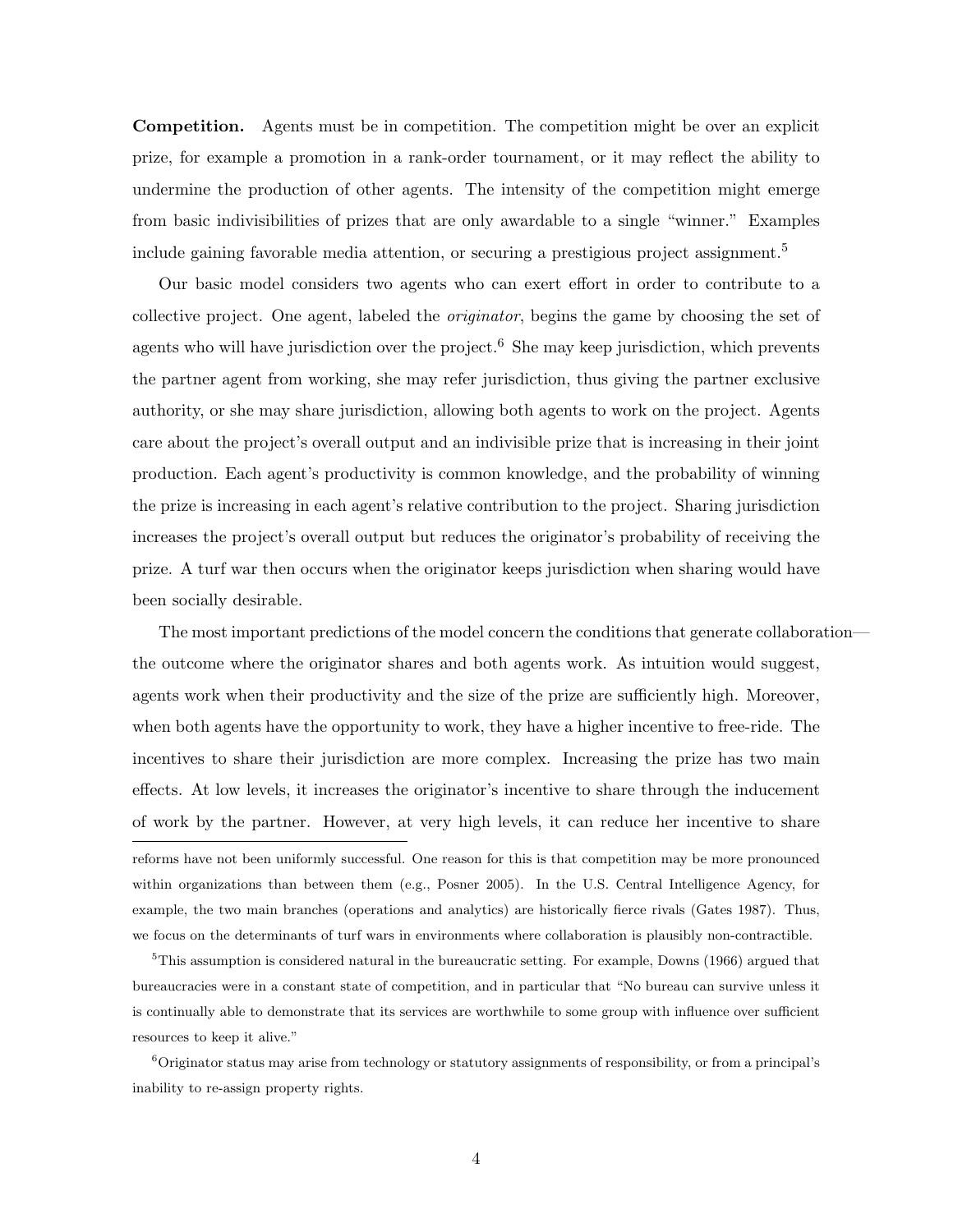and induce a turf war. Thus, collaboration benefits from increasing the competitive prize in some instances and decreasing it in others. Somewhat surprisingly, the effect of increasing originator productivity can therefore be non-monotonic. This occurs because both the least and most productive originators always share when the partner is willing to work, but intermediate types may not.<sup>7</sup> In some cases, increasing the originator's productivity from a low level can actually reduce overall output.

We test the predictions of the model with a laboratory experiment. This exercise is especially relevant for our topic because turf wars are difficult to observe directly in the field.<sup>8</sup> In particular, lack of sharing and collaboration might be hard to observe and the incentives to do so might be hard to quantify, which makes a direct test of the model difficult to perform. The experiment focuses on some of the more interesting implications of our model. Namely, the potential non-monotonic effect of the competitive prize on sharing and joint production. Our results provide strong support for the predicted behavior of the model. We find that increasing the prize initially increases production as it provides an incentive to both agents to exert effort. Further increases, however, clearly result in suboptimal jurisdiction decisions and a considerable reduction in joint production when the originator is of intermediate productivity.

Our basic setup, despite its simplicity, is sufficient to obtain our core results. However, we also develop three extensions to the basic model in order to explore the robustness of its results. The first considers a constant prize rather than one that increases in joint production. The second examines the substitutability or complementarity of agents' efforts and allows for more than two agents. The final extension introduces incomplete information about both agents' productivity levels. By and large, the predictions from the three extensions are consistent with the basic model in that the most productive originators share when there are production synergies and increasing the prize can have a non-monotonic effect on overall output.

While there are no other formal models and only a few empirical attempts that explicitly

<sup>7</sup>Generally, the most productive originators share and work while the least productive ones tend to share and shirk. We also find that if agents are motivated more by joint output than by the prize of winning, a subset of originators with relatively low productivity will also share and work.

<sup>&</sup>lt;sup>8</sup>The most salient empirical analyses of turf wars study how political institutions acquire new responsibilities. [King](#page-29-4) [\(1994,](#page-29-4) [1997\)](#page-29-5) analyze the evolution of the division of labor across U.S. Congressional committees. Consistent with our model, [Wilson](#page-30-0) [\(2000\)](#page-30-0) argues that bureaucracies' preferences over new jurisdiction are shaped in large part by their competitive environment.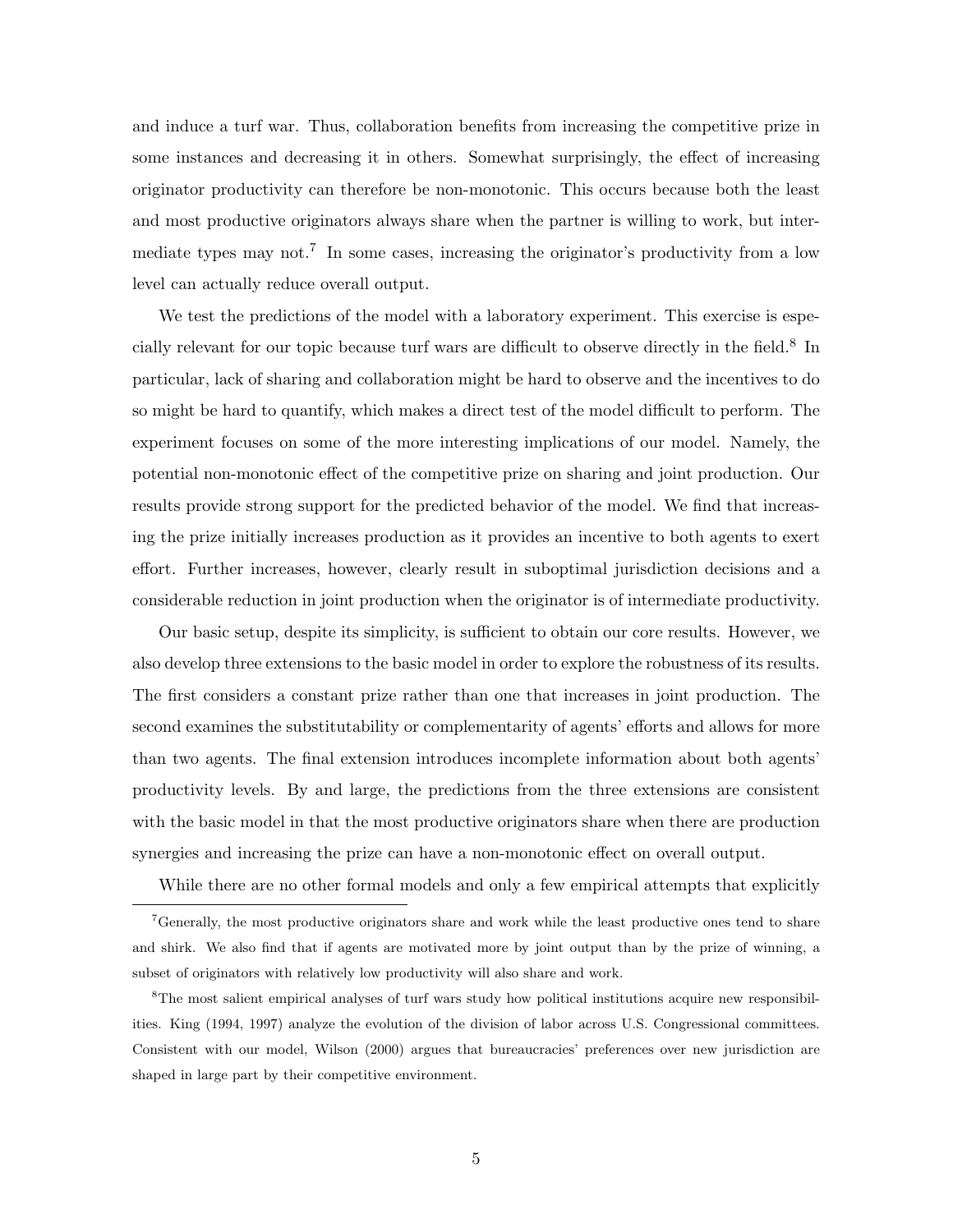address the idea of turf wars in organizations,<sup>9</sup> this paper is related to work on tournaments, sabotage, information sharing, and referrals.

The fact that agents who share jurisdiction compete for an indivisible prize that is awarded according to relative performance implies that our model is related to the literature on rankorder tournaments [\(Lazear and Rosen](#page-29-6) [1981\)](#page-29-6). This line of research describes the relationship between effort and competition among individuals (e.g., [Schotter and Weigelt](#page-30-3) [1992;](#page-30-3) [Bull](#page-27-0) [et al.](#page-27-0) [1987\)](#page-27-0) as well as among groups (e.g., [Nalbantian and Schotter](#page-29-7) [1997;](#page-29-7) [Tan and Bolle](#page-30-4) [2007;](#page-30-4) [Markussen et al.](#page-29-8) [2014\)](#page-29-8).<sup>10</sup> We contribute to this literature by adding an initial sharing stage in which the originator effectively decides whether she wants to compete in a tournament with the partner agent. This allows us to study the conditions under which tournaments that would otherwise increase effort, result instead in lack of sharing between agents and low output.

A subset of the literature on rank-order tournaments that is important in relation to our model is that of sabotage (e.g., [Lazear](#page-29-9) [1989;](#page-29-9) [Konrad](#page-29-10) [2000;](#page-29-10) [Chen](#page-27-1) [2003;](#page-27-1) [Falk et al.](#page-28-4) [2008;](#page-28-4) [Harbring and Irlenbusch](#page-28-5) [2005,](#page-28-5) [2011;](#page-29-11) [Balafoutas et al.](#page-27-2) [2012\)](#page-27-2). Although we do not model it here, sabotage might be one way in which turf battles are fought, especially when agents are brought together involuntarily. These models focus on inefficiencies that arise because competition gives agents in a given team an incentive to sabotage each other's output. By contrast, in our model, competition can result in inefficiencies due to jurisdictional tools available to the originator that allow her to choose the composition of the team. A distinctive feature of our model compared to the literature on sabotage is that because of the benefits of joint production, more intense competition does not necessarily lead to welfare losses.

A second related literature is that on information sharing. Like sabotage, the failure to reveal information relevant to collective outcomes might be considered a failure of collaboration. A central question in this work is the extent to which players reveal their private information, even when they are in competition. [Okuno-Fujiwara et al.](#page-29-12) [\(1990\)](#page-29-12) develop a

<sup>&</sup>lt;sup>9</sup>A 2016 JSTOR article search of the term "turf war" in economics, political science, and management yields 7 title hits and 8 abstract hits, none of which are associated with a formal model of organizations.

 $10$ For recent reviews of the theoretical and experimental literatures see [Connelly et al.](#page-28-6) [\(2014\)](#page-28-6) and [Sheremeta](#page-30-5) [\(2015\)](#page-30-5), respectively. There is also a large literature on the rent-seeking model of [Tullock](#page-30-6) [\(1980\)](#page-30-6), which models the exertion of effort in order to win a fixed price as wasteful (for a review of this literature see [Congleton](#page-28-7) [et al.](#page-28-7) [2008;](#page-28-7) [Dechenaux et al.](#page-28-8) [2015\)](#page-28-8).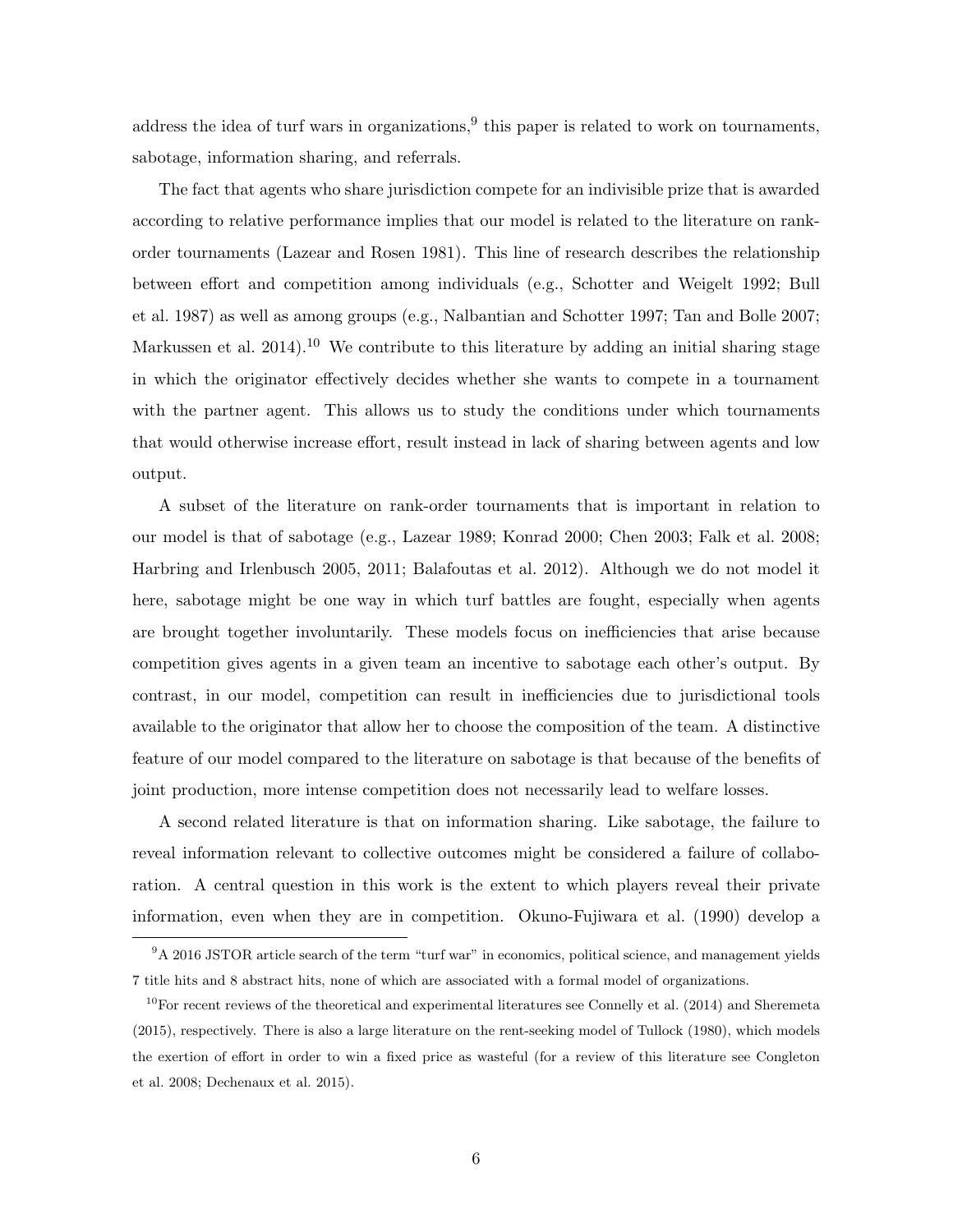two-stage model in which players first decide non-cooperatively whether to make a verifiable report of their information, and derive conditions for full revelation.<sup>11</sup> Other models have developed this idea in more specific strategic contexts. [Stein](#page-30-7) [\(2008\)](#page-30-7) models two competitors who have complementary ideas in alternating periods. Each player is willing to reveal her idea to the competitor if she uses it to form a better idea that will be passed back in turn. High levels of complementarity and skill sustain information sharing in equilibrium.

Finally, our model is related to that of [Garicano and Santos](#page-28-9) [\(2004\)](#page-28-9), who study the market for referrals of tasks between agents under incomplete information (see also, [Landini et al.](#page-29-13) [2013\)](#page-29-13). Like us, they model a situation where inefficiencies arise due to agents failing to share jurisdiction over tasks. However, their paper focuses on institutional solutions to matching problems, rather than on the possibilities for joint production.

# 2 The model

In this section, we describe the game theoretic model and the main theoretical results. This core setup resembles that of [Garicano and Santos](#page-28-9) [\(2004\)](#page-28-9) but crucially also features collaboration (or lack thereof) between agents in a single project, which is the central focus of our analysis. There are two agents, labeled A1 and A2. One agent (without loss of generality, A1) has initial jurisdiction over a task. We label A1 the *originator*. The originator's key decision is to what extent to share jurisdiction with A2.

Each agent *i* generates an output level  $x_i \in \{0, \theta_i\}$  for the task when she has jurisdiction over it. When Ai does not have jurisdiction, her output is  $x_i = 0$ . The parameter  $\theta_i \in [0, 1]$ represents i's productivity and is common knowledge. Ai's output level is given simply by  $e_i\theta_i$ , where  $e_i \in \{0,1\}$  is i's effort level. We assume that the effort costs of agent Ai are  $e_i k$ . We denote by  $x = x_1 + x_2$  the total output of the agents.

Agents receive utility from two sources. First, they value aggregate output, with  $Ai$ receiving  $mx$ , where  $m > 0$ . This represents a kind of "policy" motivation or the share received by an agent according to a revenue-sharing incentive scheme. Second, they compete for a prize

<sup>&</sup>lt;sup>11</sup>A few papers on information sharing in oligopoly competition also consider the question of whether competitors share information in settings where they can commit to doing so prior to its revelation (e.g., [Gal-Or](#page-28-10) [1985;](#page-28-10) [Creane](#page-28-11) [1995;](#page-28-11) [Raith](#page-30-8) [1996\)](#page-30-8). See also [Modica](#page-29-14) [\(2010\)](#page-29-14), who shows how competing firms might contribute to open source projects, and [Baccara and Razin](#page-27-3) [\(2007\)](#page-27-3), who develop a bargaining model in which innovators share ideas in order to develop them but worry that by doing so their ideas could be stolen.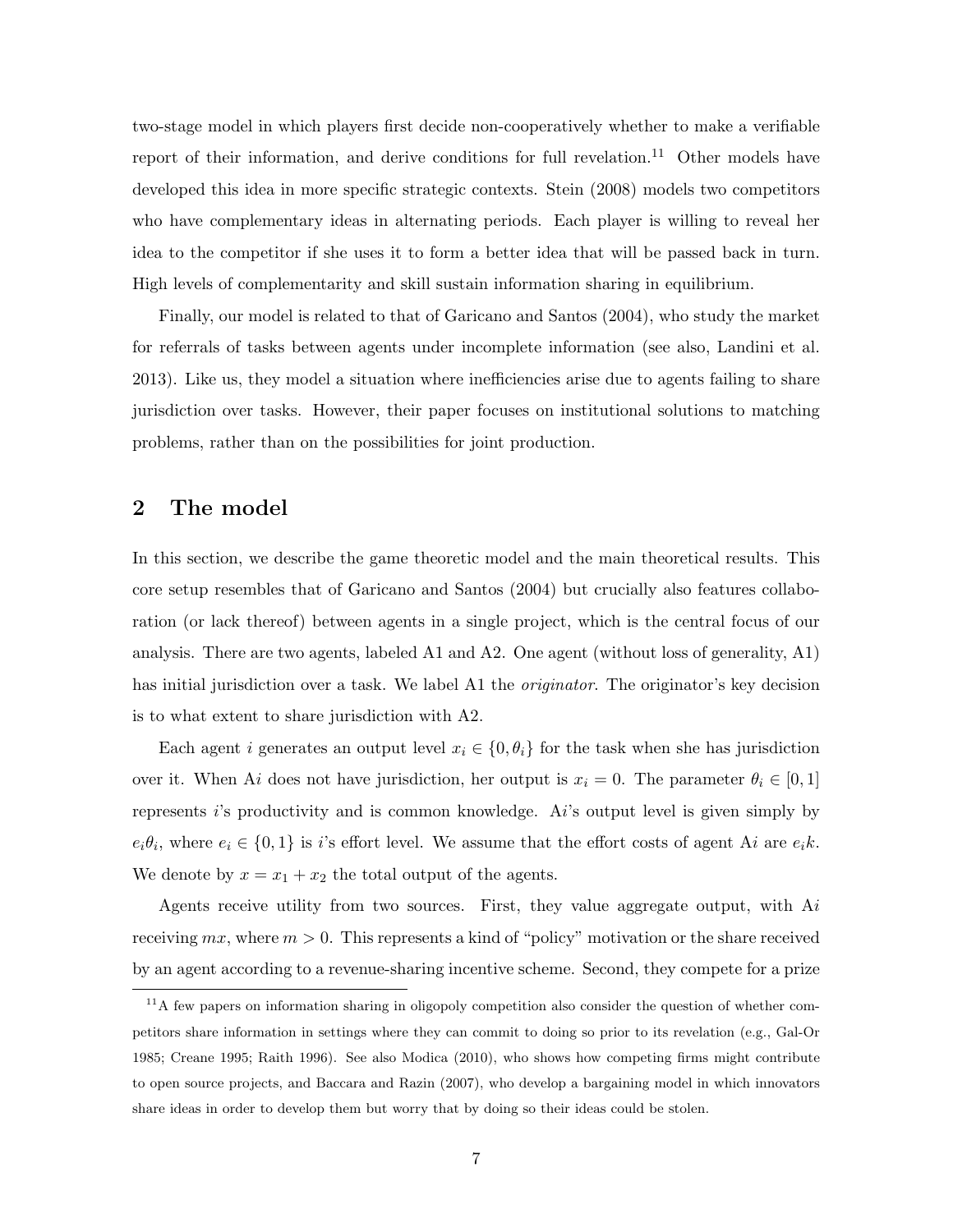of value  $\beta x$ , where  $\beta > 0$  and  $k \in (0, m + \beta)$ . The upper bound on k ensures that exerting effort is undominated. The prize might represent a form of credit for superior performance, such as a promotion, a bonus, or public recognition. When only  $Ai$  has jurisdiction, she wins the prize with certainty. When both agents have jurisdiction, the probability of victory depends on relative outputs and a random noise term. A1 then wins when  $x_1 > x_2 + \varepsilon$ , where  $\varepsilon \sim U[-1,1]$ . Hence, Ai's probability of victory is easily calculated as:<sup>12</sup>

$$
\omega_i(x_i, x_{-i}) = \frac{x_i - x_{-i} + 1}{2}.\tag{1}
$$

Putting all of the elements together, Ai receives the following utility:

<span id="page-8-0"></span>
$$
u_i = \begin{cases} m(x_1 + x_2) + \beta(x_1 + x_2)\omega_i - e_i k & \text{if both have jurisdiction} \\ mx_i + \beta x_i - e_i k & \text{if only A}i \text{ has jurisdiction} \\ mx_{-i} & \text{if only A}-i \text{ has jurisdiction} \end{cases}
$$
(2)

The game begins with A1 choosing  $s \in \{\text{share}, \text{keep}, \text{refer}\}.$  Under "share," both agents have jurisdiction. Under "keep," only A1 has jurisdiction, while under "refer," A1 passes jurisdiction to A2. After the assignment of jurisdiction, the agents with jurisdiction choose effort  $e_i \in \{0, 1\}$ . This choice is simultaneous when both agents have jurisdiction. We derive the subgame perfect equilibrium.

## 2.1 Equilibrium

We begin with the effort choice. Consider first the subgame following A1's choice to share. The best responses are easy to derive. Ai works, i.e. exerts effort, when her partner works if  $m(\theta_1 + \theta_2) + \beta(\theta_1 + \theta_2) \omega_i(\theta_i, \theta_{-i}) - k \geq m\theta_{-i} + \beta\theta_{-i} \omega_i(0, \theta_{-i})$ , and she works when her partner does not work if  $m\theta_i + \beta \theta_i \omega_i(\theta_i, 0) - k \geq 0$ . Both expressions result in the same threshold:

$$
\theta_i \ge \theta^H \equiv \frac{-\left(m + \frac{\beta}{2}\right) + \sqrt{\left(m + \frac{\beta}{2}\right)^2 + 2\beta k}}{\beta}.
$$
\n(3)

<sup>12</sup>We follow the convention in the rank-order tournament literature and determine the winner using differences in output and random noise, which can be interpreted as the result of output not being perfectly observable [\(Lazear and Rosen](#page-29-6) [1981\)](#page-29-6). An alternative would be to follow the rent-seeking literature and use a contest success function based on relative output differences:  $\omega_i(x_i, x_{-i}) = \frac{x_i^d}{x_i^d + x_{-i}^d}$ . The rent-seeking approach is equivalent to a rank-order tournament if production functions are linear and noise is exponentially distributed [\(Loury](#page-29-15) [1979\)](#page-29-15).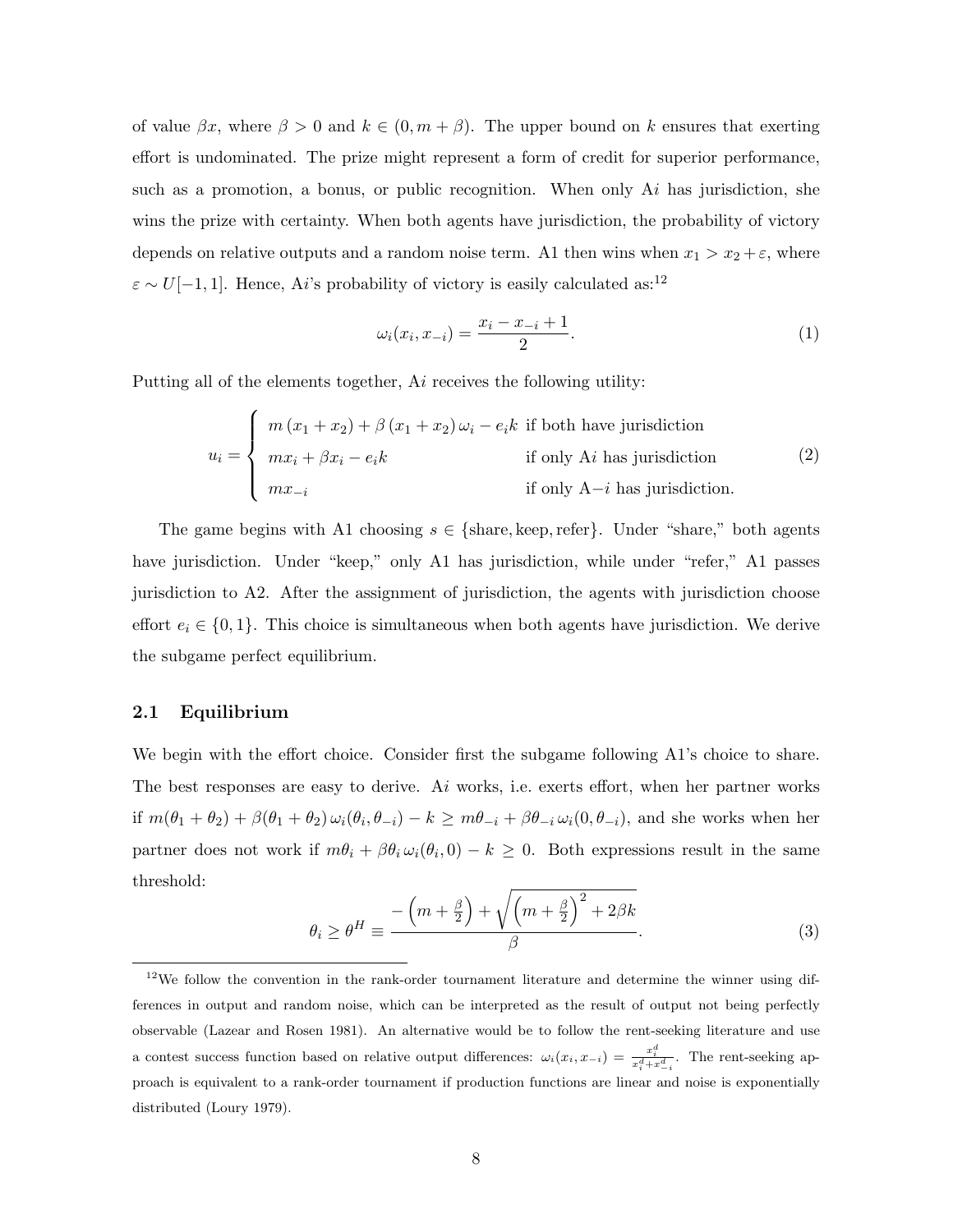This threshold is strictly positive and decreasing in  $m$ . Thus,  $Ai$  has a weakly dominant strategy to work when  $\theta_i \geq \theta^H$ . Note that with a non-uniform distribution, agents may not have a dominant strategy, but the incentive to work would still be increasing in  $\theta_i$ .

Next, consider the subgame in which only one agent has jurisdiction. This happens to A2 when A1 refers, as well as to A1 when she keeps jurisdiction. Ai works when alone if  $(m + \beta)\theta_i - k > 0$ , and not otherwise, namely if:

$$
\theta_i \ge \theta^L \equiv \frac{k}{m+\beta} \tag{4}
$$

The following lemma establishes the relationship between the two thresholds. We provide all the paper's proofs in the appendix.

Lemma 1 Second stage effort thresholds.

$$
k = 0 \iff \theta^L = \theta^H = 0
$$
  

$$
k \in (0, m + \beta) \iff 0 < \theta^L < \theta^H < 1
$$
  

$$
k = m + \beta \iff \theta^L = \theta^H = 1.
$$

Thus we have three disjoint regions that characterize effort as a function of productivity. The least able agents, with productivity  $\theta_i \in (0, \theta^L)$ , always choose  $e_i^* = 0$ . The most able agents, with productivity  $\theta_i \in (\theta^H, 1)$ , always choose  $e_i^* = 1$ . Finally, agents with intermediate productivity  $\theta_i \in (\theta^L, \theta^H)$  choose  $e_i^* = 1$  only if they alone have jurisdiction, otherwise they choose  $e_i^* = 0$ . As intuition would suggest, each agent's incentive to work is increasing in her productivity. She is also more inclined to work when she has sole jurisdiction as opposed to shared jurisdiction, since the latter entails a positive probability of losing  $\beta$  even when the partner exerts no effort.

Moving to the first stage sharing choice, it is convenient to use the labels listed in Table [1](#page-10-0) to refer to the different jurisdiction-effort profiles in the game. Observe that A1 would never share if A2 would not work, and so we ignore this combination. In addition, the outcome where A1 keeps jurisdiction and exerts effort is labeled as *autarchy* if it is efficient in terms of total welfare and as a turf war if it is inefficient.

There are three cases corresponding to the region containing  $\theta_2$ . First, when  $\theta_2 \in (0, \theta^L)$ , A1 anticipates no effort from A2. A1's decision then depends only on whether she herself will work. If  $\theta_1 < \theta^L$ , the result is indifference, while if  $\theta_1 > \theta^L$ , A1 does strictly better by keeping and the result is autarchy.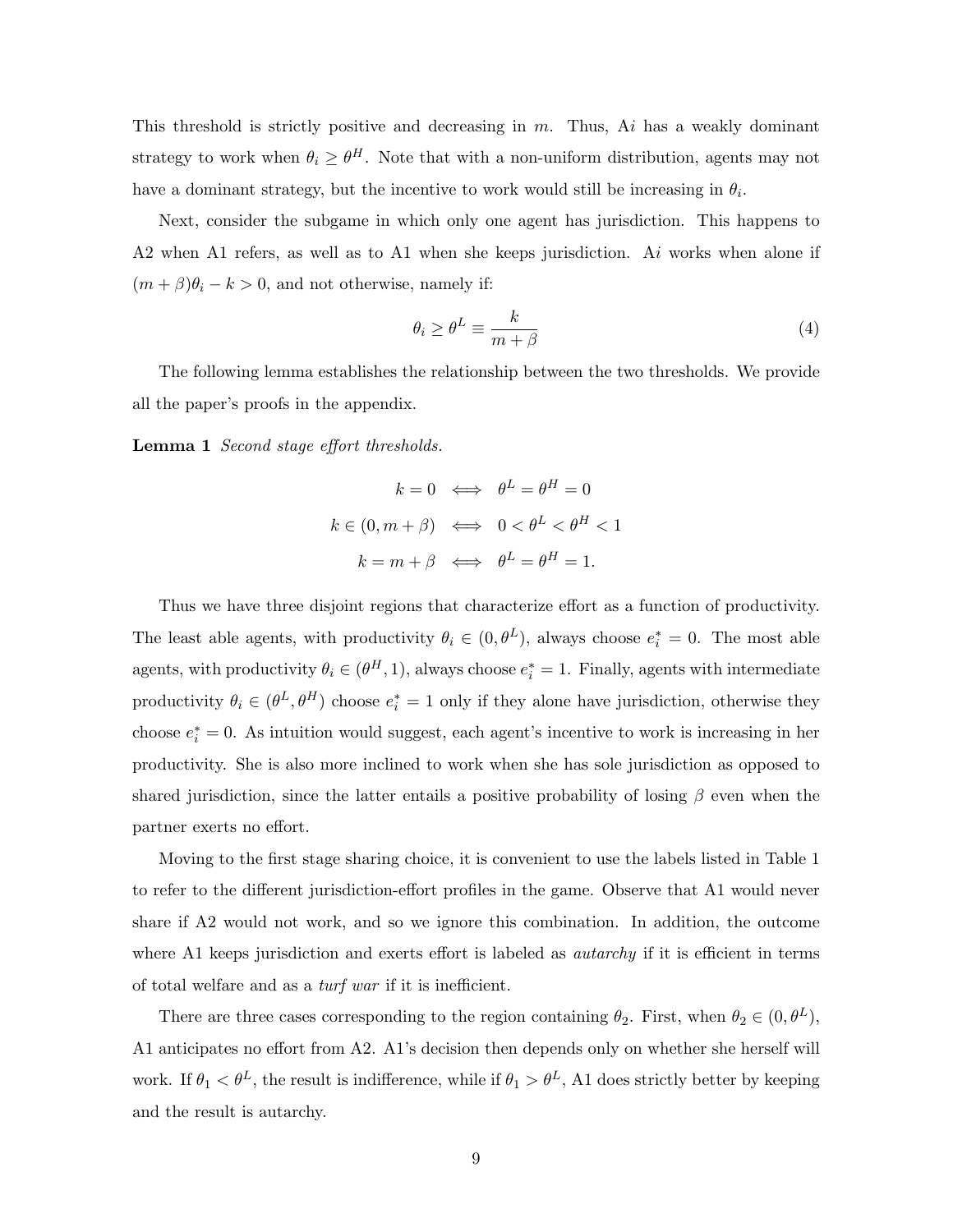<span id="page-10-0"></span>

| LABEL                | <b>JURISDICTION</b> | <b>EFFORT</b>  |
|----------------------|---------------------|----------------|
| Indifference         | any                 | none           |
| Autarchy / Turf war  | A1                  | A <sub>1</sub> |
| Referral             | A <sub>2</sub>      | A <sub>2</sub> |
| Delegation           | A1, A2              | A <sub>2</sub> |
| <i>Collaboration</i> | A1, A2              | A1, A2         |

Table 1. Jurisdiction-effort profiles

Second, when  $\theta_2 \in (\theta^L, \theta^H)$ , sharing results in no effort by A2. Thus, A1 keeps if she prefers to work and refers if she prefers that A2 works alone. A1 prefers refer to keep if:

<span id="page-10-1"></span>
$$
\theta_1 > \frac{m\theta_2 + k}{m + \beta}.\tag{5}
$$

As with the case for  $\theta_2 \in (0, \theta^L)$ , higher values of  $\theta_1$  are associated with autarchy. But now with a stronger A2, a weaker A1 has a strict preference for a referral. The threshold  $(5)$ is obviously strictly greater than  $\theta^L$ , since an originator who never works would clearly prefer referral to autarchy. This implies that the range of  $\theta_1$  values that generate autarchy is strictly smaller as A2 moves from low to moderate productivity.

The third and most complex case is when  $\theta_2 > \theta^H$ . The experiment in Section [3](#page-14-0) focuses on this case. It is clear that referrals and indifference are not possible in this setting. Since A2 is guaranteed to work, both outcomes are dominated by the delegation outcome. Moreover, not giving jurisdiction to A2 is inefficient in terms of total welfare. Hence, A1's choice boils down to a decision over turf war, delegation, and collaboration.

It will be useful to introduce three new parameters that give the values of  $\theta_1$  at which A1 is indifferent between share and keep. First, when  $\theta_1 > \theta^H$ , so that both agents are expected to work if they have jurisdiction, A1 is indifferent between collaboration and turf war at the following values of  $\theta_1$ :

$$
\theta^{\pm} \equiv \frac{1}{2} \pm \sqrt{\frac{1}{4} - \theta_2 \left(\frac{2m}{\beta} + 1 - \theta_2\right)}\tag{6}
$$

When  $\theta^+$  and  $\theta^-$  are not real-valued, A1 always prefers collaboration to autarchy. Next, when  $\theta_1 \in (\theta^L, \theta^H)$ , A1 is indifferent between delegation and autarchy at the following value of  $\theta_1$ :

$$
\tilde{\theta} \equiv \frac{m\theta_2 + \frac{1}{2}\beta\theta_2\left(1 - \theta_2\right) + k}{m + \beta}.\tag{7}
$$

The next result summarizes outcomes for all combinations of  $\theta_1$  and  $\theta_2$ . The main finding when  $\theta_2 > \theta^H$  is that a turf war can occur for "moderate" values of  $\theta_1$ . The originator chooses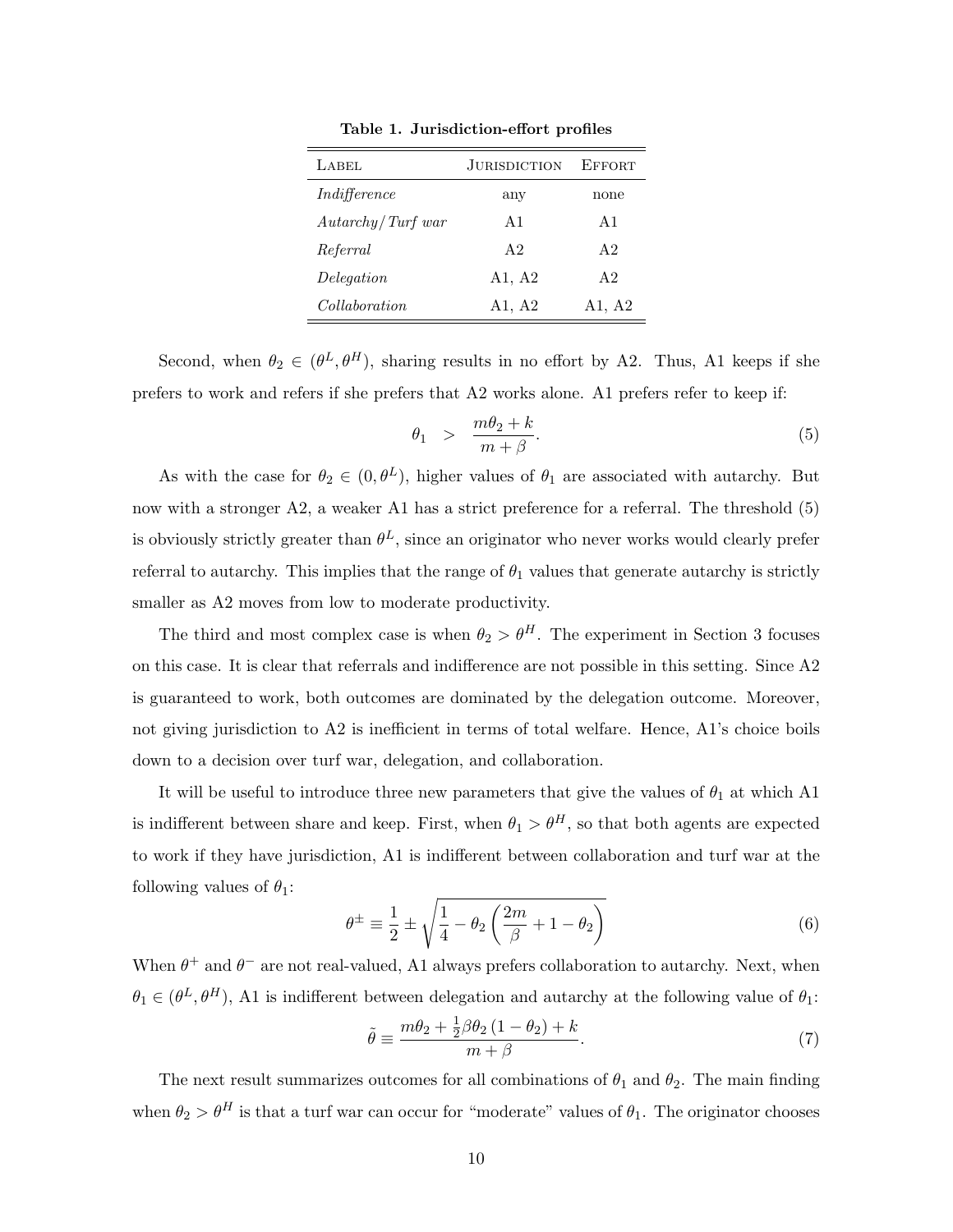to keep jurisdiction because sharing would greatly reduce her chances of receiving the prize to a high-ability partner. By contrast, when the originator's productivity is low enough to make her either unwilling to exert effort or unlikely to win, the result is delegation. Finally, when the originator's productivity level guarantees a sufficiently high probability of winning the prize, the result is collaboration.

#### <span id="page-11-0"></span>Proposition 1 (Outcomes)

(i) If 
$$
\theta_2 \in (0, \theta^L)
$$
 then 
$$
\begin{cases} \text{indifference} & \text{if } \theta_1 < \theta^L \\ \text{autarchy} & \text{if } \theta_1 > \theta^L. \end{cases}
$$
  
\n(ii) If  $\theta_2 \in (\theta^L, \theta^H)$  then 
$$
\begin{cases} \text{refernal} & \text{if } \theta_1 < \frac{m\theta_2 + k}{m + \beta} \\ \text{autarchy} & \text{if } \theta_1 > \frac{m\theta_2 + k}{m + \beta}. \end{cases}
$$

 $\epsilon$ 

(iii) If  $\theta_2 \in (\theta^H, 1)$  and  $\theta^H < \tilde{\theta}$  then

| when $\theta^-$ and $\theta^+$ are not<br>real-valued or $\theta^+ < \theta^H$ $\left\{\begin{array}{ll}\n\text{delegation} & \text{if } \theta_1 \in (0, \theta^H) \\ \text{collaboration} & \text{if } \theta_1 \in (\theta^H, 1),\n\end{array}\right.$                                                                                                                                                                                                                                                             |                                                 |  |
|-----------------------------------------------------------------------------------------------------------------------------------------------------------------------------------------------------------------------------------------------------------------------------------------------------------------------------------------------------------------------------------------------------------------------------------------------------------------------------------------------------------------------|-------------------------------------------------|--|
|                                                                                                                                                                                                                                                                                                                                                                                                                                                                                                                       |                                                 |  |
| $\label{eq:1} \begin{array}{ll} \mbox{\em and when $\theta^-$ and $\theta^+$ are} \\ \mbox{\em real-valued and $\theta^+$ > $\theta^H$} \end{array} \left\{ \begin{array}{ll} \mbox{\em{delegation}} & \mbox{\em if $\theta_1 \in (0, \theta^H)$} \\ \mbox{\em{collaboration}} & \mbox{\rm if $\theta_1 \in (\theta^H, \theta^-$) } \\ \mbox{\rm trif}{\rm \hspace{0.5mm} \textit{var}} & \mbox{\rm if $\theta_1 \in (\max \{\theta^H, \theta^-$), \theta^+$} \} \\ \mbox{\rm \hspace{0.5mm} \textit{collaboration}}$ |                                                 |  |
|                                                                                                                                                                                                                                                                                                                                                                                                                                                                                                                       |                                                 |  |
|                                                                                                                                                                                                                                                                                                                                                                                                                                                                                                                       |                                                 |  |
|                                                                                                                                                                                                                                                                                                                                                                                                                                                                                                                       |                                                 |  |
|                                                                                                                                                                                                                                                                                                                                                                                                                                                                                                                       | where $(\theta^H, \theta^-)$ is possibly empty. |  |
|                                                                                                                                                                                                                                                                                                                                                                                                                                                                                                                       |                                                 |  |

\n
$$
Else if \theta_2 \in (\theta^H, 1) \text{ and } \begin{cases} \text{delegation} & \text{if } \theta_1 \in (0, \tilde{\theta}) \\ \text{turf war} & \text{if } \theta_1 \in (\tilde{\theta}, \max\{\theta^H, \theta^+\}) \\ \text{collaboration} & \text{if } \theta_1 \in (\max\{\theta^H, \theta^+\}, 1). \end{cases}
$$
\n

For high values of  $\theta_2$ , there are three possible patterns of outcomes as  $\theta_1$  increases from 0 to 1: delegation  $\rightarrow$  collaboration, delegation  $\rightarrow$  turf war  $\rightarrow$  collaboration, and delegation  $\rightarrow$ collaboration  $\rightarrow$  turf war  $\rightarrow$  collaboration. The final pattern may appear somewhat anomalous because the "collaboration region" is non-convex. The intuition for this is that the condition  $\tilde{\theta} < \theta^H$  holds when  $\theta_2$  and m are relatively high. An originator with a relatively low  $\theta_1$  will then collaborate because she cares about output and would be unable to contribute enough to collective output in a turf war.

Two general patterns emerge from this equilibrium. First, only high types are willing to work. Second, conditional upon A2 being willing to work, high-productivity and possibly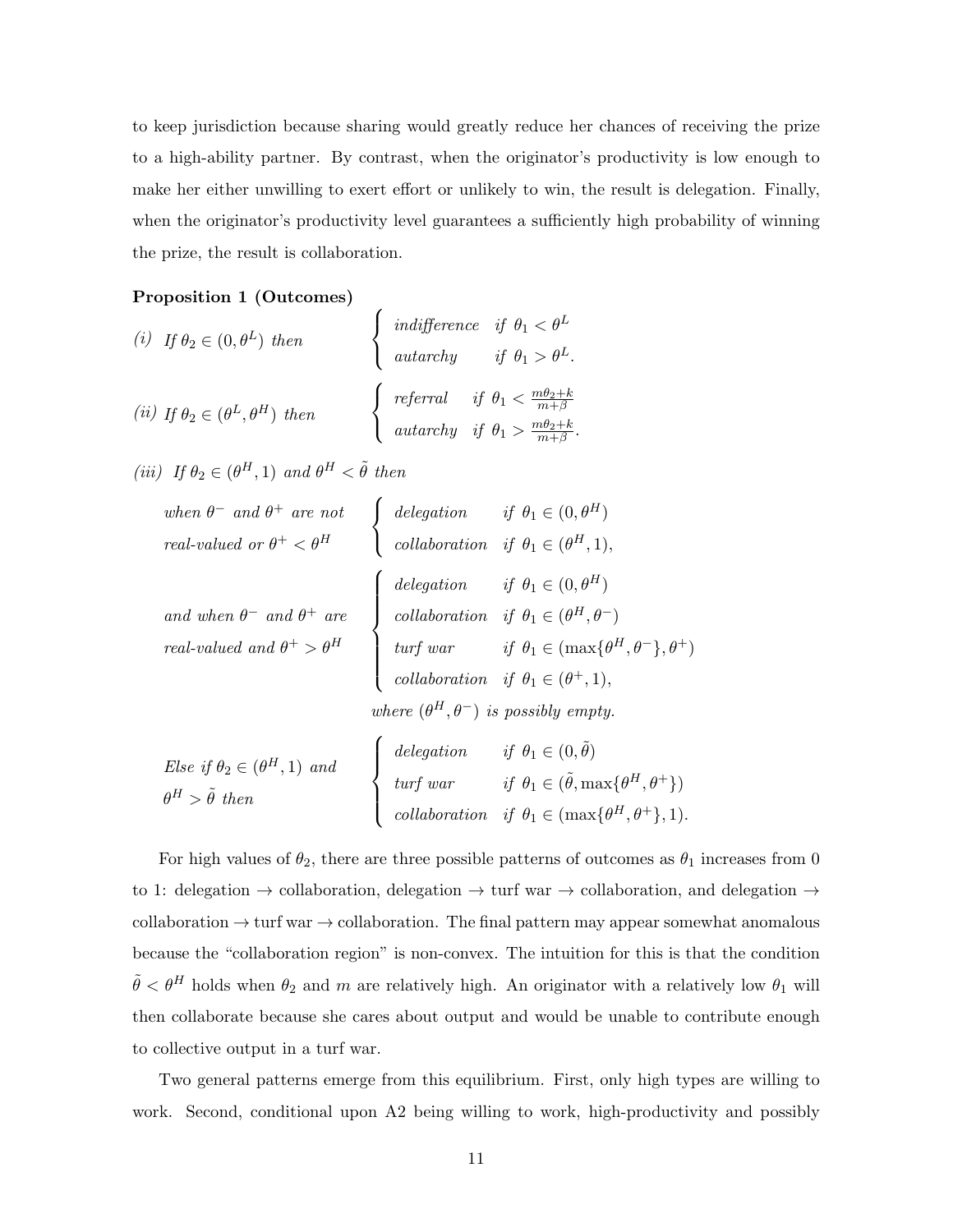<span id="page-12-0"></span>

Figure 1. Outcomes as a function of  $\beta$  and  $\theta_1$ 

*Note:* Here  $2m + \beta = 1$ ,  $k = 0.15$ , and  $\theta_2 = 0.95$ , which ensures that A2 always works when given jurisdiction. Delegation maximizes welfare for  $\theta_1 < 0.15$ , while collaboration maximizes welfare for  $\theta_1 > 0.15$ .

low-productivity originators share. Only intermediate-productivity originators do not share, and so sharing and working may be non-monotonic in originator type.

## <span id="page-12-1"></span>2.2 Comparative statics and welfare

For the next result as well as the subsequent experiment, we will focus on the effect of competition  $(\beta)$ . To distinguish between the effects of increasing competition and increasing the size of the "pie," we keep the size of the total reward constant by fixing  $2m + \beta = W$  for some  $W > 0$ .

Figure [1](#page-12-0) illustrates the equilibrium outcomes as a function of  $\beta$  and  $\theta_1$  for a set of parameters satisfying  $\theta_2 > \theta^H$  and  $W = 1$ . For  $\beta \in (0, 0.83)$ ,  $\theta^H < \tilde{\theta}$  and the outcome pattern is delegation  $\rightarrow$  collaboration. For  $\beta \in (0.83, 0.87)$ , the delegation  $\rightarrow$  collaboration  $\rightarrow$  turf war  $\rightarrow$  collaboration pattern appears. Finally for higher values of  $\beta$ ,  $\theta^H > \tilde{\theta}$  and the pattern becomes delegation  $\rightarrow$  turf war  $\rightarrow$  collaboration.

The figure also helps to clarify the welfare implications of the game. The agents' joint welfare increases by  $(2m + \beta)\theta_i - k$  if agent Ai works. Thus if this quantity is positive for both agents, then collaboration maximizes welfare. Under the parametric assumptions from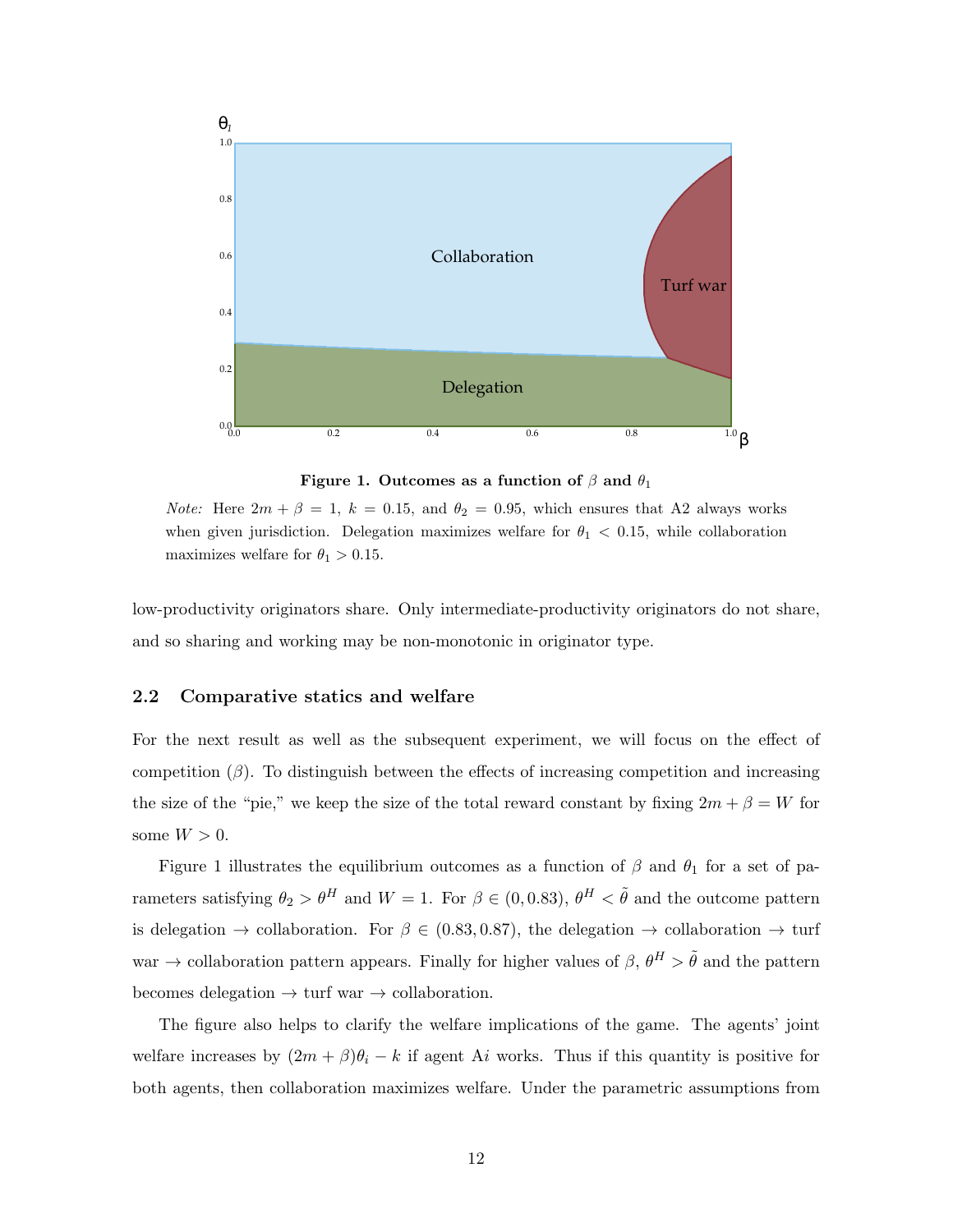Figure [1,](#page-12-0) collaboration is efficient whenever  $\theta_1 > 0.15$ , and referral or delegation is efficient otherwise. The equilibrium is therefore inefficient when a turf war occurs, but also when delegation occurs for  $\theta_1 > 0.15$ . Inefficiencies are therefore possible across all values of  $\beta$ when  $\theta_1$  is "moderate," but somewhat counterintuitively, the range of values for which such inefficiencies occur is not minimized when  $\beta$  is smallest. Rather, moderate values of  $\beta$  come "closest" to producing efficient outcomes.

Proposition [2](#page-13-0) generalizes this figure and presents some basic comparative statics on the most important outcome regions.

#### <span id="page-13-0"></span>Proposition 2 (Comparative Statics)

The set of  $\theta_1$  values for which a turf war occurs is increasing in  $\beta$  and weakly decreasing in k. The set of  $\theta_1$  values for which delegation occurs is decreasing in  $\beta$  and increasing in k. Specifically, for  $\theta_2 \in (\theta^H, 1)$ , if  $\theta^H < \tilde{\theta}$  then comparative statics are:

| Region          | Outcome                                                  | 17        | k         |  |
|-----------------|----------------------------------------------------------|-----------|-----------|--|
| $(0, \theta^H)$ | delegation                                               | decreases | increases |  |
|                 | $(\theta^H, \theta^-)$ collaboration ambiguous decreases |           |           |  |
|                 | $(\theta^-, \theta^+)$ turf war                          | increases | constant  |  |
| $(\theta^+,1)$  | collaboration                                            | decreases | constant  |  |
|                 |                                                          |           |           |  |

And if  $\theta^H > \tilde{\theta}$ , then comparative statics are:

| Region                       | Outcome                                          | 15                  | k. |
|------------------------------|--------------------------------------------------|---------------------|----|
| $(0,\tilde{\theta})$         | delegation                                       | decreases increases |    |
| $(\tilde{\theta}, \theta^+)$ | turf war increases decreases                     |                     |    |
|                              | $(\theta^+, 1)$ collaboration decreases constant |                     |    |

Proposition [2](#page-13-0) shows that the observation about the effect of  $\beta$  on outcomes from Figure [1](#page-12-0) is general. Since  $\theta^H$  is decreasing in  $\beta$ , the reduction in delegation implies an expansion in the collaboration region when there is no turf war region, i.e., in the first expression in Proposition [1\(](#page-11-0)iii). Thus when both agents have jurisdiction, *increasing the prize induces* efficient outcomes for a wider range of  $\theta_1$ . While the well-known effort inducing effect of the prize is always underlying, a turf war emerges for a large enough prize. As a prescription, a principal would therefore want to increase  $\beta$  (at the expense of m) up to the point where turf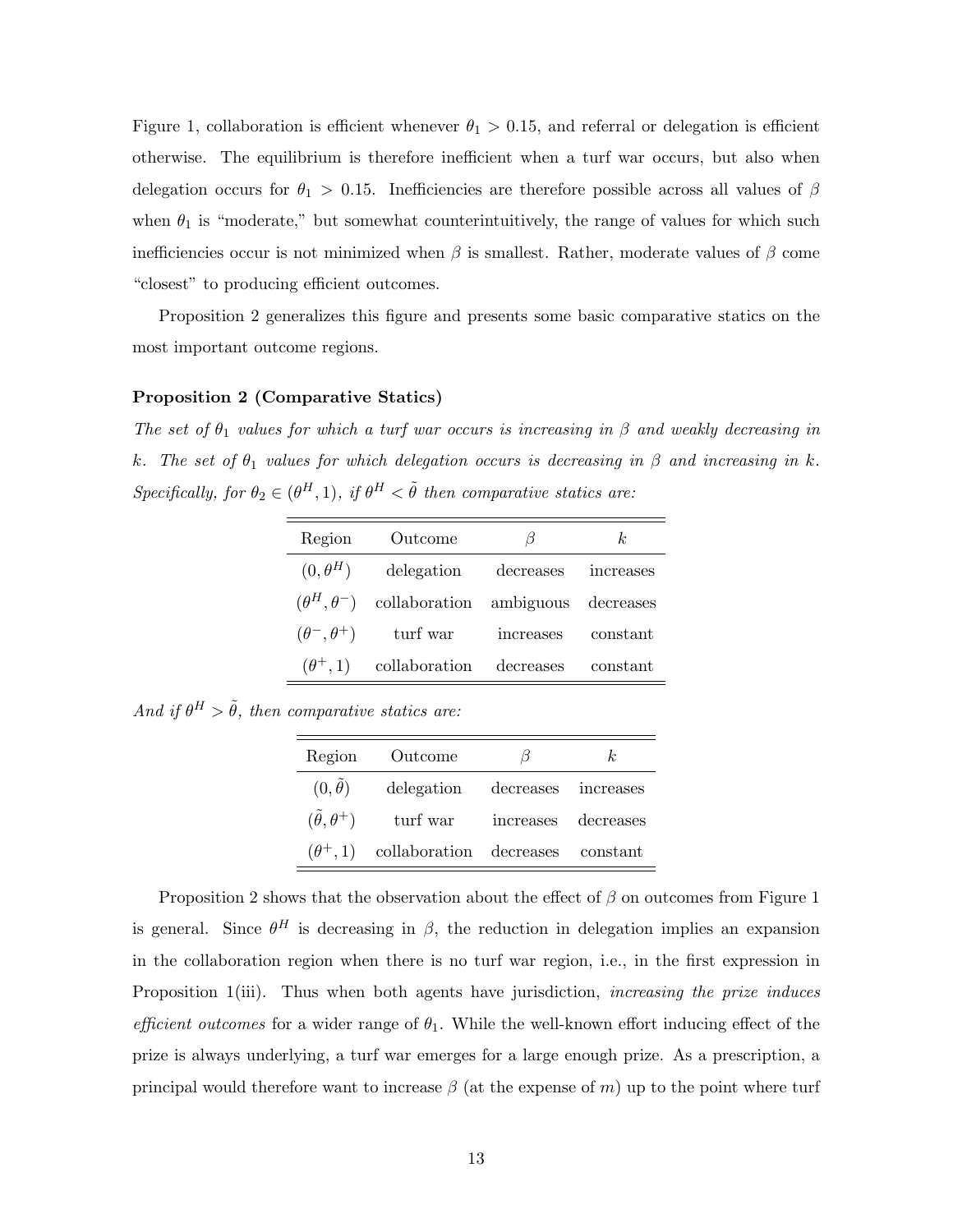wars become possible. For values of  $\beta$  that generate a turf war, increasing  $\beta$  has the opposite effect of reducing the region where efficient outcomes can occur.

We finally make two observations about the role played by effort costs in this model. First, unlike  $\beta$  and m, increasing k never encourages collaboration. However, when  $\theta^H > \tilde{\theta}$ and  $\theta_2 \in (\theta^H, 1)$  (so that A2 always works) increasing k has no effect. Second, in the special case of costless effort, collaboration is non-monotonic. It is easily verified that  $k = 0$  implies  $\theta^H = \theta^L = 0$ , so both agents always work. It follows that the outcomes of indifference, referral, and delegation cannot occur in equilibrium. The equilibrium is characterized by Proposition [1\(](#page-11-0)iii), where  $\theta^H$  <  $\tilde{\theta}$ . Collaboration therefore occurs for both low and high productivity originators, with a turf war resulting for intermediate productivities. Intuitively, very able originators collaborate as they are not threatened by potentially sharing some of their prize/credit, while low skilled originators collaborate despite the likely loss of the prize as they would not be able to produce a valuable-enough project alone. Moderate ability originators are the competitive types that generate inefficiencies.

# <span id="page-14-0"></span>3 Experimental design

In this section we present the results from a laboratory experiment used to test the more notable implications of our model. In particular, we examine the nonlinear effect of competition  $(\beta)$  on production and welfare. As with the comparative statics in Section [2.2,](#page-12-1) we focus on the case where the total reward is constant and is given by  $W = 2m + \beta$ . In other words, we compare situations that differ only in the importance of the incentive to compete as a fraction of the total compensation.

In the experiment, subjects were grouped in pairs. In each pair, one subject played the role of A1 (the originator) and the other played the role of A2. As in our model, A1 first decided between keeping, referring, or sharing. Subsequently, A1 and/or A2 chose between exerting effort or not. The subjects' monetary payoffs were based on equation [\(2\)](#page-8-0) and were calculated in points. However, instead of implementing  $\omega_i(x_1, x_2)$  as i's probability of winning the whole prize, we implemented  $\omega_i(x_1, x_2)$  as i's share of the total prize. This change has the advantage that it simplifies the game and limits the effects of risk aversion (we assume agents are risk neutral in our model).<sup>13</sup> In all our treatments, we set  $k = 220$  points and  $W = 380$ 

<sup>&</sup>lt;sup>13</sup>Experimental evidence comparing winner-take-all and proportional-prize contests finds that the former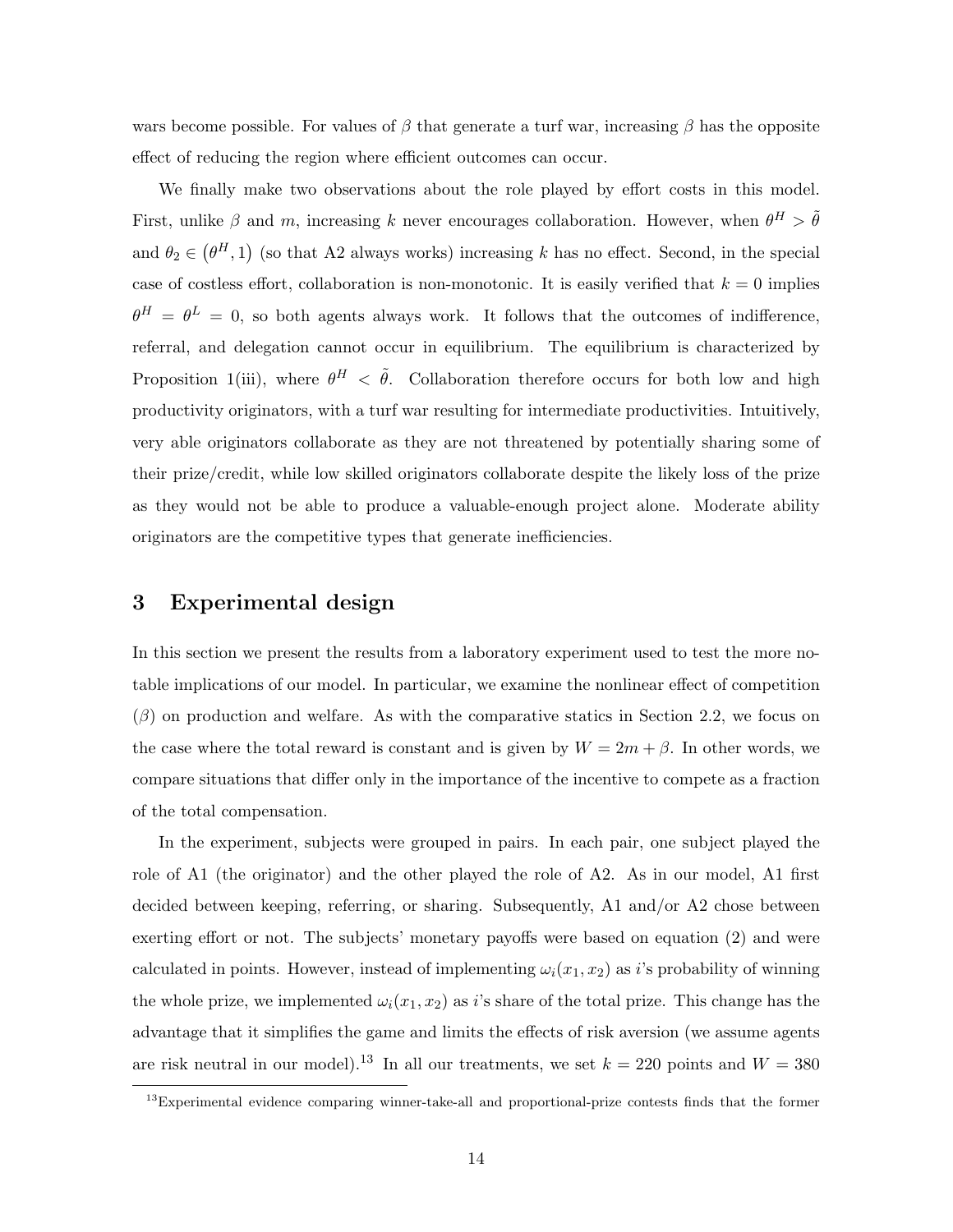points. Since the detrimental effects of competition occur when A2's productivity is high (see Proposition [1\)](#page-11-0), we set  $\theta_2 = 0.95$  throughout. The parameters that we varied were A1's productivity, which could take values  $\theta_1 \in \{0.55, 0.75, 0.95\}$ , and the size of the prize, which could equal  $\beta \in \{57, 190, 304, 361\}$  points (these values of  $\beta$  imply  $m \in \{161.5, 95, 38, 9.5\}$ points respectively). To facilitate the interpretation of our results, from now on, we normalize W, k,  $\beta$ , and m such that  $W = 1$ . This way,  $\beta \in \{0.15, 0.50, 0.80, 0.95\}$  is simply the fraction of the total reward that is due to the competitive prize. The three values of  $\theta_1$  and the four values of  $\beta$  give us twelve treatments, each corresponding to a parameter combination. We refer to each treatment by these two values (e.g., treatment  $\theta_{95}\beta_{15}$  corresponds to the case where  $\theta_1 = 0.95$  and  $\beta = 0.15$ ).

In the experiment, subjects played 60 periods (repetitions) of the game. Given the complexity of the game, we had subjects play multiple periods to give them the opportunity to learn. However, in order to approximate play in a one-shot game, subjects were informed that they would be randomly rematched at the beginning of each period with another subject in the room and that they would not be able to identify other subjects (there were sixteen subjects per session). We rematched subjects within a matching group of eight, which has been shown to be sufficiently large to eliminate repeated-game effects (e.g., see [Camera and](#page-27-4) [Casari](#page-27-4) [2009\)](#page-27-4). In addition, subjects knew that they would be paid the outcome of only one period, which would be randomly selected at the end of the experiment (the same period was paid for all subjects in a session). At the end of each period, subjects were informed of the outcome of the game and their earnings in that period.

Subjects were randomly assigned to the role of A1 or A2 at the beginning of each period. Subjects knew that the productivity of A2 would always be  $\theta_2 = 0.95$  and that the productivity of A1 would be randomly determined every period among the values  $\theta_1 \in \{0.55, 0.75, 0.95\}.$ 

Each session was divided into four parts of 15 periods each. The payoffs in each part were based on one value of  $\beta \in \{0.15, 0.50, 0.80, 0.95\}$ . In the instructions, subjects were told that the payoffs of the game would change during the experiment and that they would be informed of the change when it occurred. At the beginning of each part (i.e., in periods 1, 16, 31, and 46), subjects were shown the payoffs implied by the respective  $\beta$  and were given as much time as they wanted to evaluate the change. In order to control for order effects, each session was

results in higher effort and lower efficiency than the latter[\(Cason et al.](#page-27-5) [2010\)](#page-27-5). In our experiment, this difference ought to play less of a role as effort cannot be high-enough to reduce efficiency.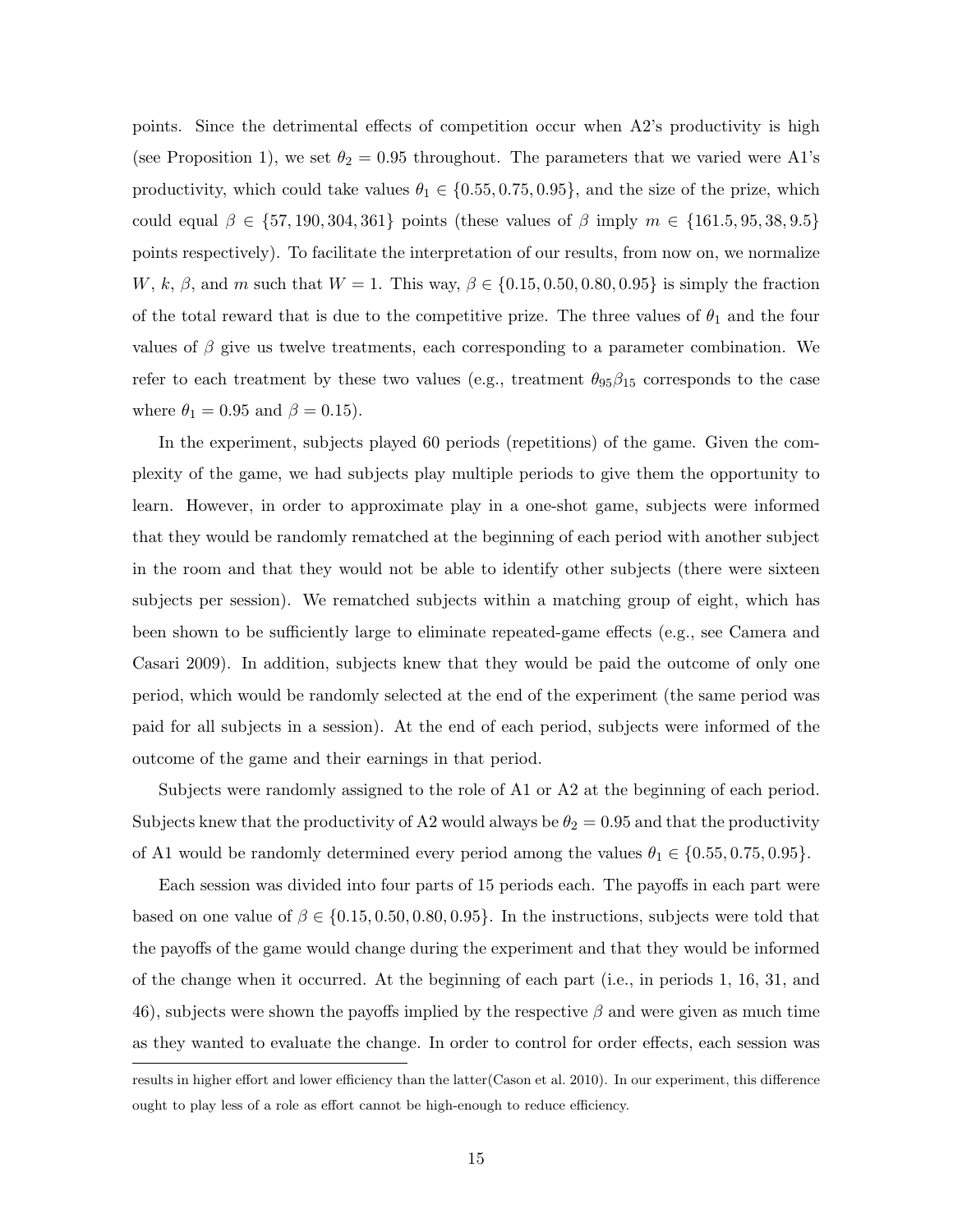<span id="page-16-0"></span>

Figure 2. Predicted outcome as a function of  $\theta_1$  and  $\beta$ 

*Note:* Predicted equilibrium outcomes according to Proposition [1](#page-11-0) for  $\theta_1 \in (0,1)$ ,  $\beta \in (0,1)$ ,  $W = 1, \theta_2 = 0.95$ , and  $k = 0.58$ . The twelve treatments implemented in the experiment are shown at their corresponding values of  $\theta_1$  and  $\beta$ .

run using a different sequence of  $\beta s$ . We ran one session for each of the 24 possible sequences.

We ran the experiment in the CELSS laboratory of Columbia University in the fall of 2013. Subjects were recruited with an online recruitment system [\(Greiner](#page-28-12) [2004\)](#page-28-12) and the computerized experiment was programmed in z-Tree [\(Fischbacher](#page-28-13) [2007\)](#page-28-13). We used standard experimental procedures, including random assignment of subjects to roles and treatments, anonymity, neutrally worded instructions, dividers between the subjects' cubicles, and monetary incentives. A sample of the instructions is available in the appendix. In total, 192 subjects participated in the 90-minute long experiment. Each subject took part in only one session. Total compensation, including a \$5 show-up fee, varied between \$9 and \$33.30 and averaged \$23.32.

# 3.1 Predictions

Figure [2](#page-16-0) depicts the predicted equilibrium outcome for all values of  $\theta_1$  and  $\beta$  given the other parameters in the experiment (i.e., for  $W = 1$ ,  $\theta_2 = 0.95$ , and  $k = 0.58$ ). The figure also shows the twelve treatments implemented in the experiment. These parameter combinations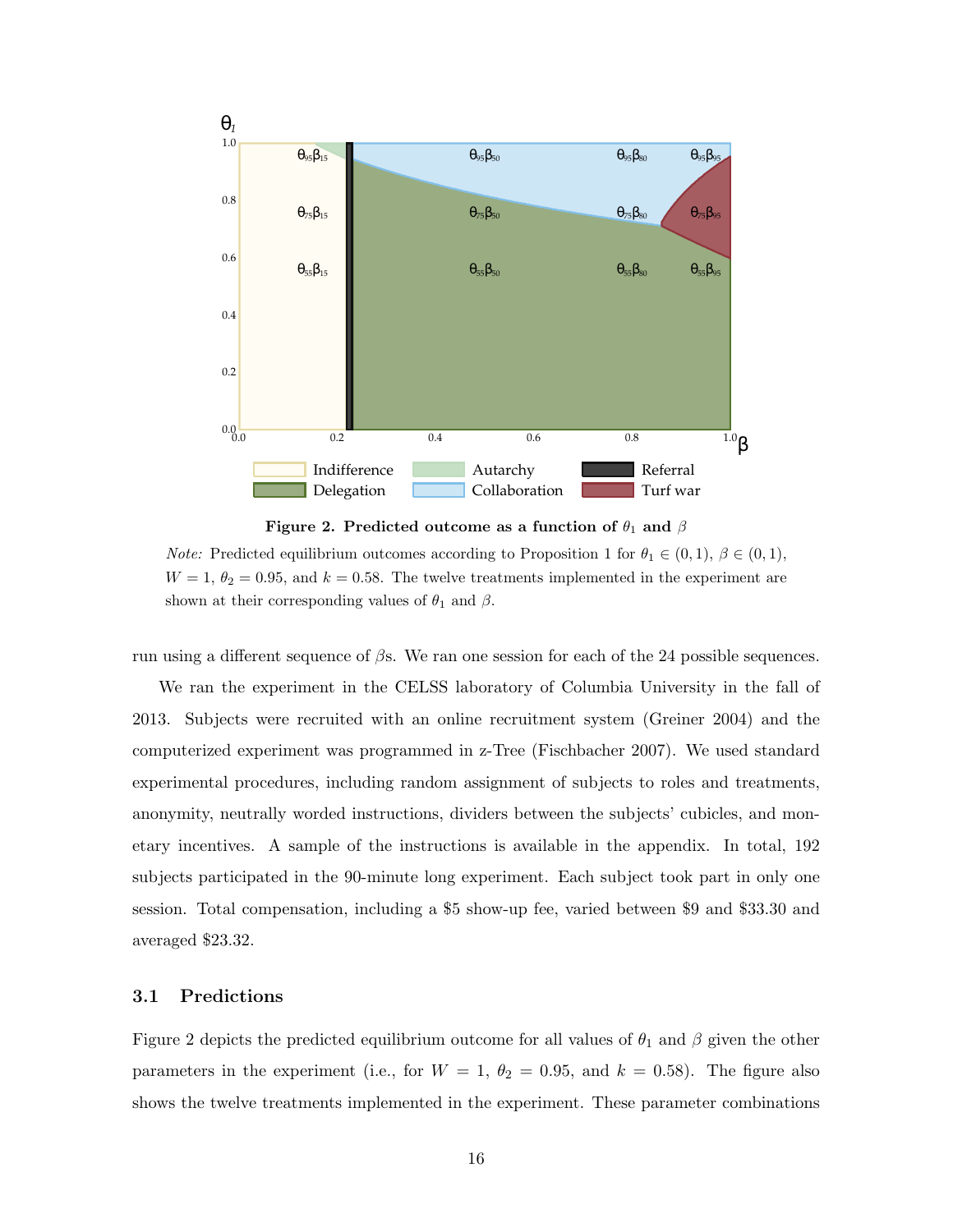| <b>AGENT</b>   | ACTION  | PREDICTED TREATMENT COMPARISONS                                                   |  |  |  |  |
|----------------|---------|-----------------------------------------------------------------------------------|--|--|--|--|
|                | Keep    | Delegation = Collaboration $\langle$ Turf war                                     |  |  |  |  |
|                | Refer   | $Delegation = Collaboration = Turf war$                                           |  |  |  |  |
| A1             | Share   | Turf war $\langle$ Delegation = Collaboration                                     |  |  |  |  |
|                |         | Effort (after keep) Indifference = Delegation $\lt$ Collaboration = Turf war      |  |  |  |  |
|                |         | Effort (after share) Indifference = Delegation $\langle$ Collaboration = Turf war |  |  |  |  |
|                |         | Effort (after refer) Indifference $\langle$ Delegation = Collaboration = Turf war |  |  |  |  |
| A <sub>2</sub> |         | Effort (after share) Indifference $\langle$ Delegation = Collaboration = Turf war |  |  |  |  |
| <b>Both</b>    | Welfare | Indifference $\langle$ Turf war $\langle$ Delegation $\langle$ Collaboration      |  |  |  |  |

<span id="page-17-0"></span>Table 2. Predicted differences in behavior depending on Proposition [1](#page-11-0)

Note: Predicted comparisons based on the equilibrium strategies (see Proposition [1\)](#page-11-0). Figure [2](#page-16-0) displays the treatments that correspond to each equilibrium outcome.

were chosen in order to obtain three different patterns as we increase  $\beta$  depending on the productivity of A1. For A1s with low productivity,  $\theta_1 = 0.55$ , increasing  $\beta$  results in the pattern: indifference  $\rightarrow$  delegation. For A1s with high productivity,  $\theta_1 = 0.95$ , increasing  $\beta$  results in the pattern: indifference  $\rightarrow$  collaboration. Finally, for A1s with intermediate productivity,  $\theta_1 = 0.75$ , increasing  $\beta$  results in the pattern: indifference  $\rightarrow$  delegation  $\rightarrow$  collaboration  $\rightarrow$  turf war. While this last pattern is arguably the most interesting one, observing the results for the other two patterns allows us to test whether the detrimental effect of increasing competition occurs when the model predicts it will.

Based on the model's predicted equilibrium strategies, we formulate hypotheses concerning the differences in behavior we expect to find across the various treatments. For simplicity, we formulate the hypotheses based on the model's predicted outcomes as opposed to individual treatments. The hypotheses are presented in Table [2.](#page-17-0)

# 4 Results

In order to observe how subjects behave compared to the theoretical predictions, Figure [3](#page-18-0) presents the mean actions taken by A1s and A2s over all periods, pooling treatments according to the model's theoretical predictions.<sup>14</sup> Going from the top-left to the bottom-right, the first

 $14$ On average, subjects played 15 periods when the equilibrium prediction was indifference, 20 periods when it was delegation, 20 periods when it was collaboration, and 5 periods when it was a turf war.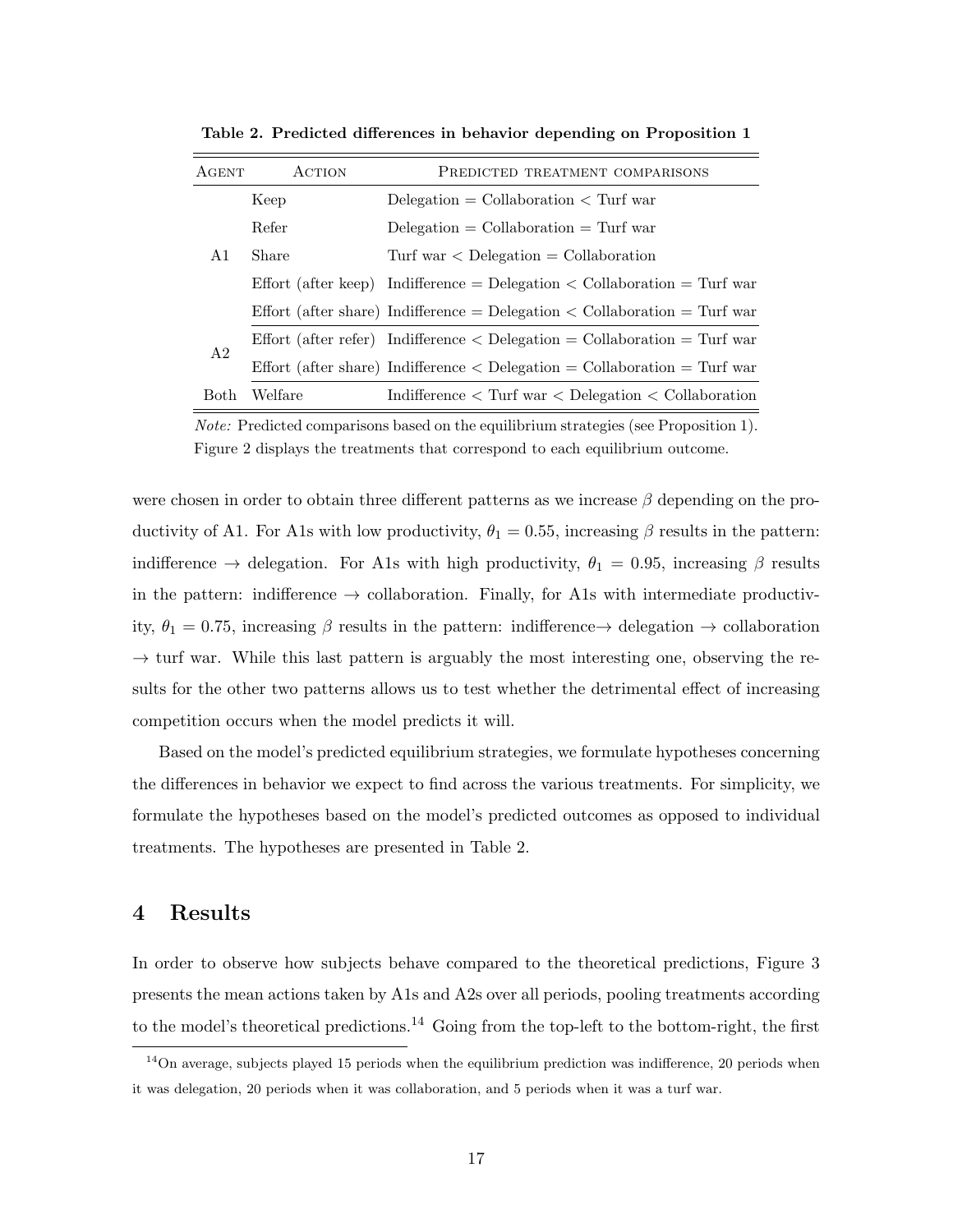<span id="page-18-0"></span>



Note: From the top-left to the bottom-right: the first three graphs show the mean rate at which A1 keeps, refers, or shares jurisdiction; the next four graphs show the mean effort rate of A1/A2 depending on A1's jurisdiction choice; and last graph shows mean total welfare as a fraction of the maximum welfare. Error bars correspond to 95% confidence intervals.

three graphs show the mean fraction of times A1s choose to keep, refer, or share jurisdiction. The next four graphs show the mean fraction of times A1s/A2s exert effort, depending on whether they were sharing jurisdiction or not. Naturally, effort rates are calculated conditional on having jurisdiction. Lastly, the eighth graph shows mean total welfare as a fraction of the maximum welfare (i.e., the sum of both players' payoffs when both have a high productivity, jurisdiction, and exert effort:  $W(\theta_1 + \theta_2) - 2k = 0.74$ . To provide a visual representation of the variance of each mean, the figure also displays 95% confidence intervals, which we calculated with regressions using treatment dummy variables as independent variables and clustering standard errors on matching groups. We used a multinomial probit regression for the jurisdiction choice, a probit regression for each effort choice, and an ordered probit regression for welfare (these regressions are available in the appendix).

To evaluate whether the differences observed in Figure [3](#page-18-0) are statistically significant we use the fact that all subjects participated in the four predicted outcomes, which allows us to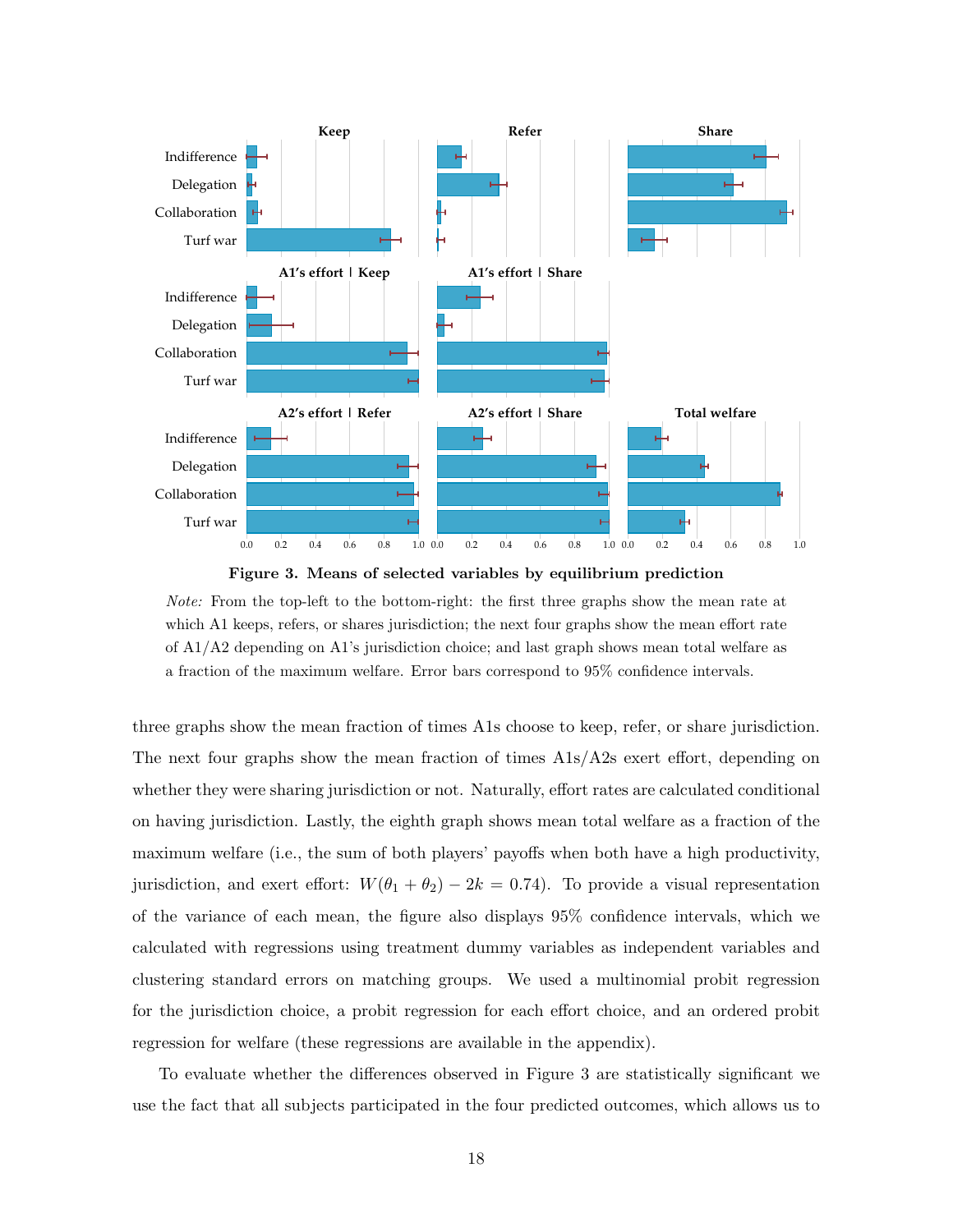evaluate the effect the equilibrium predictions at the individual level. However, since subjects repeatedly interacted with each other within matching groups, we construct our independent observations by averaging the subjects' behavior within each matching group. This procedure gives us 24 observations per equilibrium prediction. Table [3](#page-20-0) presents all pairwise comparisons between equilibrium predictions for the jurisdiction decision, effort choices, and welfare. Specifically, for each variable, it shows the observed difference in means between treatments within the various equilibrium predictions and it indicates whether this difference is statistically significant according to a Wilcoxon signed-ranks test. Given that we are performing multiple pairwise tests for each variable, we determine statistical significance based on Bonferroni-adjusted  $p$ -values.<sup>15</sup> As mentioned previously, we also performed these comparisons using regressions. Since the results from the regressions are consistent with those of the nonparametric tests, we relegate the regression analysis to the appendix.

By and large, we find that the subjects' behavior fits well with the main predictions of our model. Starting with the effort decision, we observe that effort rates are high when exerting effort is in the subjects' self interest. Specifically, the fraction of A1s who exert effort is significantly higher when the equilibrium prediction is collaboration or turf war (above 93%) compared to when it is indifference or delegation (below 25%). Similarly, the fraction of A2s who exert effort is significantly higher when the equilibrium prediction is delegation, collaboration, or turf war (above  $92\%$ ) compared to when it is indifference (below  $26\%$ ).<sup>16</sup> Thus, the only discernible deviation from the theoretical predictions is that the effort rate of A1 under shared jurisdiction is significantly higher in indifference than in delegation, which is driven by the noticeably high effort rate in indifference.<sup>17</sup> Positive effort levels in indifference

<sup>16</sup>There is one exception. In spite of the large difference in effort rates between indifference and turf war after A1 refers, this difference is not statistically significant. However, the lack of significance is due to there being too few independent observations for this test because referrals are very rare in turf war (they occur only 1% of the time).

<sup>17</sup>Although we see statistically significant differences in effort rates between delegation and collaboration/turf war, the magnitude of these differences is very small (8 percentage points or less). Therefore, we do not consider them to be a substantial deviation from the theoretical predictions.

<sup>&</sup>lt;sup>15</sup>For the jurisdiction decision, we multiply p-values by 18 since we run one test per pairwise comparison for each of the three outcomes (keep, refer, and share). For  $A1's/A2's$  effort choice, we multiply p-values by 12 since we run one test per pairwise comparison for each jurisdiction choice. Lastly, for welfare, we multiply p-values by 6 since we run one test per pairwise comparison.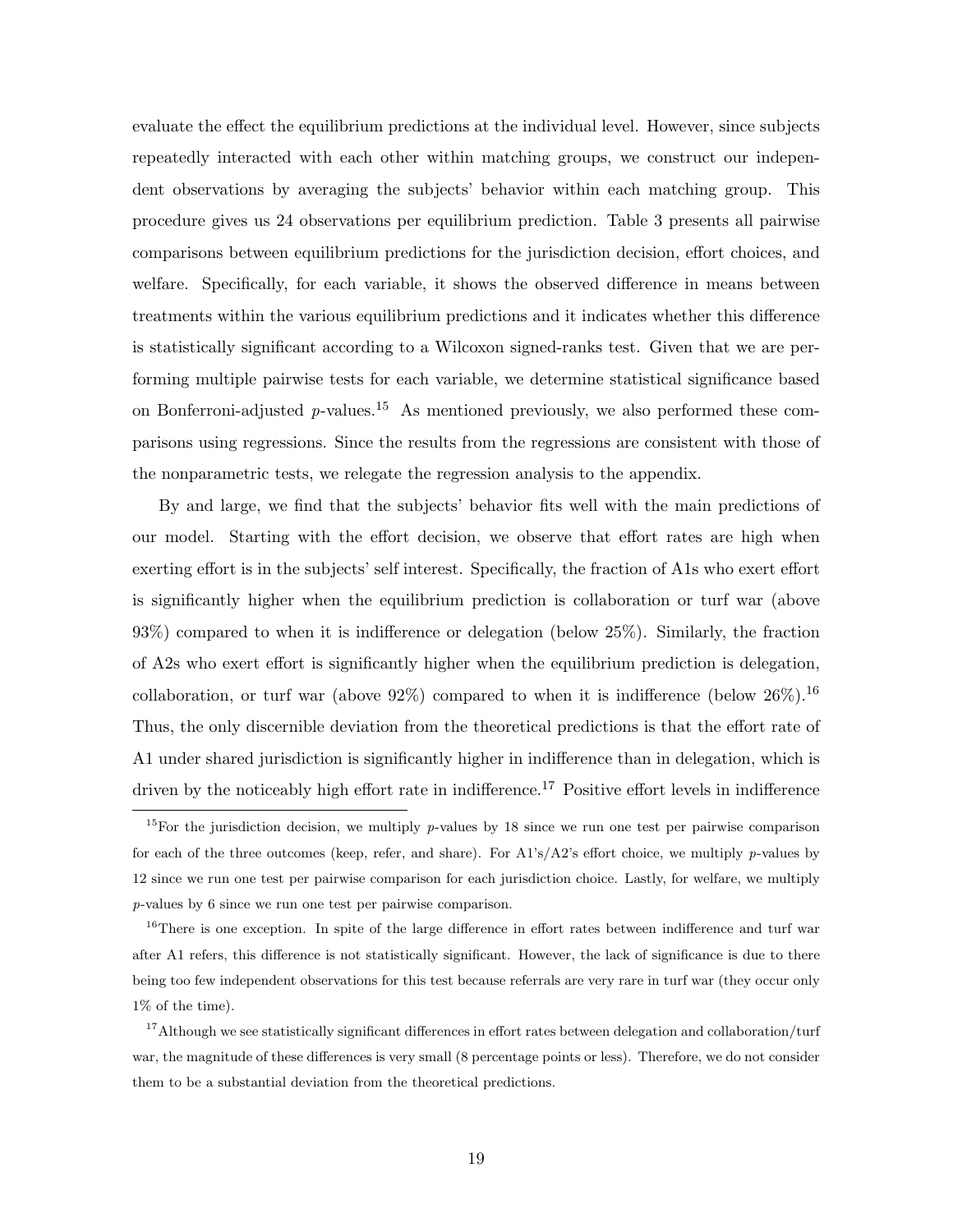<span id="page-20-0"></span>

|                 |                      |                    |                    |              | <b>CONSTRUCTION CONTRACT CONSTRUCTION CONTRACT CONSTRUCTION CONSTRUCTION CONSTRUCTION CONSTRUCTION CONSTRUCTION CONSTRUCTION CONSTRUCTION CONSTRUCTION CONSTRUCTION CONSTRUCTION CONSTRUCTION CONSTRUCTION CONSTRUCTION CONSTRUC</b> |                      |                |
|-----------------|----------------------|--------------------|--------------------|--------------|--------------------------------------------------------------------------------------------------------------------------------------------------------------------------------------------------------------------------------------|----------------------|----------------|
|                 |                      |                    |                    |              | TREATMENT COMPARISONS                                                                                                                                                                                                                |                      |                |
| <b>AGENT</b>    | ACTION               | Indifference       | Indifference       | Indifference | Delegation                                                                                                                                                                                                                           | Delegation           | Collaboration  |
|                 |                      | ys.                | vs.                | vs.          | vs.                                                                                                                                                                                                                                  | ys.                  | ys.            |
|                 |                      | Delegation         | Collaboration      | Turf war     | Collaboration                                                                                                                                                                                                                        | Turf war             | Turf war       |
|                 | Keep                 | 0.03               | 0.00               | $-0.78***$   | $-0.03**$                                                                                                                                                                                                                            | $-0.81**$            | $-0.78$ **     |
|                 | Refer                | $-0.22**$          | $0.12***$          | $0.13***$    | $0.34***$                                                                                                                                                                                                                            | $0.35***$            | 0.01           |
| $\overline{A}$  | Share                | $0.19***$          | $-0.12**$          | $0.65***$    | $-0.31***$                                                                                                                                                                                                                           | $0.46***$            | $0.77$ **      |
|                 | Effort (after keep)  | $-0.08$            | $-0.87^{\ast\ast}$ | $-0.94***$   | $-0.79*$                                                                                                                                                                                                                             | $-0.86$ <sup>*</sup> | $-0.07$        |
|                 | Effort (after share) | $0.21***$          | $-0.74$ **         | $-0.72***$   | $-0.95***$                                                                                                                                                                                                                           | $-0.93***$           | 0.01           |
| $\overline{A2}$ | Effort (after refer) | $-0.80^{\ast\ast}$ | $-0.83***$         | $-0.86$      | $-0.03$                                                                                                                                                                                                                              | $-0.06$              | $-0.03$        |
|                 | Effort (after share) | $-0.66***$         | $-0.73**$          | $-0.74$ **   | $-0.07$ **                                                                                                                                                                                                                           | $-0.08**$            | $-0.01$        |
|                 | Both Welfare         | $-0.26**$          | $-0.70$ **         | $-0.12**$    | $-0.43***$                                                                                                                                                                                                                           | $0.14***$            | $0.58***$      |
|                 | $\ddot{\cdot}$       | .<br>.             |                    | $\vdots$     | $\frac{4}{1}$<br>مل مل                                                                                                                                                                                                               |                      | $\ddot{\cdot}$ |

| <b>CS-0-20-20</b><br>ı                                                         |
|--------------------------------------------------------------------------------|
| てんこう こうしょう<br>i<br>1                                                           |
|                                                                                |
| )<br>Sili<br>)<br>S                                                            |
| j                                                                              |
|                                                                                |
| $\alpha$ : from and in behavior depending on equin-<br>בי בנו שטיבי בנו בינו ב |
| ;<br>;<br>;<br>ï                                                               |
| ノ・ロン・コードー<br>$\overline{a}$<br>$\frac{1}{2}$                                   |

Note: Mean differences in observed behavior between equilibrium predictions. ∗∗ and Note: Mean differences in observed behavior between equilibrium predictions. \*\* and \* indicate statistical significance indicate statistical significance at 1% and 5% according to Wilcoxon signed-ranks tests using matching-group means and Bonferroni-adjusted at 1% and 5% according to Wilcoxon signed-ranks tests using matching-group means and Bonferroni-adjusted  $p$ -values.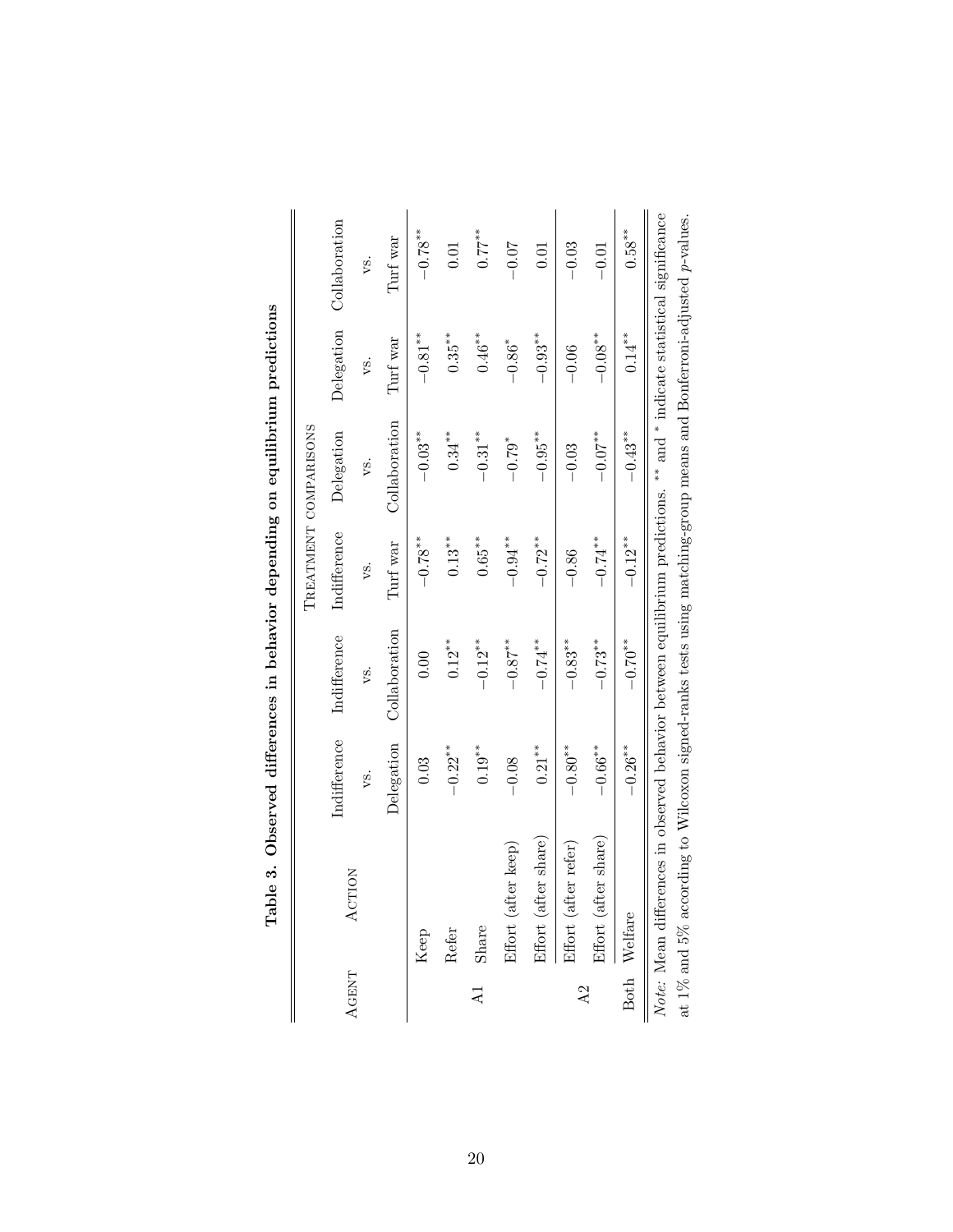than in delegation are consistent with the large literature on cooperation in social dilemmas, which shows that some individuals are willing to cooperate when everyone's dominant strategy is to defect (Fehr and Gächter [2000\)](#page-28-14) but are less willing to do so if cooperation is in the monetary interest of other players (e.g., see [Reuben and Riedl](#page-30-9) [2009;](#page-30-9) Glöckner et al. [2011\)](#page-28-15).

In the preceding decision, we observe strong differences in A1's jurisdiction decision depending on the predicted equilibrium. Remarkably, the rate at which A1s keep jurisdiction is less than 6% when the equilibrium prediction is delegation or collaboration, but it increases significantly to 84% when the equilibrium prediction is a turf war. Contrary to the model's predictions, however, we observe that A1s choose to refer jurisdiction to A2s when the equilibrium prediction is delegation resulting in significantly less sharing in delegation than in collaboration. We will come back to this behavior when we analyze the individual treatments. Finally, although the model does not make a prediction for the jurisdiction decision when the equilibrium prediction is indifference, we observe that A1s choose to share jurisdiction most of the time (80%). Note that sharing in this case is consistent with the fact that effort rates are not exactly zero and are slightly higher when A1 shares.

Lastly, we observe that the total welfare in the experiment conforms with the predicted comparative statics. Namely, welfare increases significantly as we move from indifference to delegation and then to collaboration, but it subsequently decreases significantly when the prediction becomes a turf war.<sup>18</sup> In fact, we clearly observe the detrimental effect of turf wars as total welfare is significantly lower when the equilibrium prediction is a turf war compared to when it is delegation even though the players' mean productivity is higher in the former case.

Next, we take a look at behavior in the individual treatments. We provide a detailed statistical analysis based on both regressions and nonparametric tests in the appendix. Here, we concentrate on the behavioral patterns observed above. Figure [4](#page-23-0) presents the same statistics as Figure [3](#page-18-0) for each combination of  $\beta$  and  $\theta_1$ . On the whole, we do not find that behavior in treatments with the same equilibrium prediction differ substantially from each other. There are some differences, however, which we will highlight below.

Once again, let us start with the effort decision. We can see that, as predicted, the fraction

<sup>&</sup>lt;sup>18</sup>Observed total welfare is close to the model's point predictions: it is slightly higher if the equilibrium prediction is indifference (0.19 vs. 0.00) or a turf war (0.31 vs. 0.23), and it is slightly lower if the prediction is delegation  $(0.45 \text{ vs. } 0.50)$  or collaboration  $(0.89 \text{ vs. } 0.94)$ .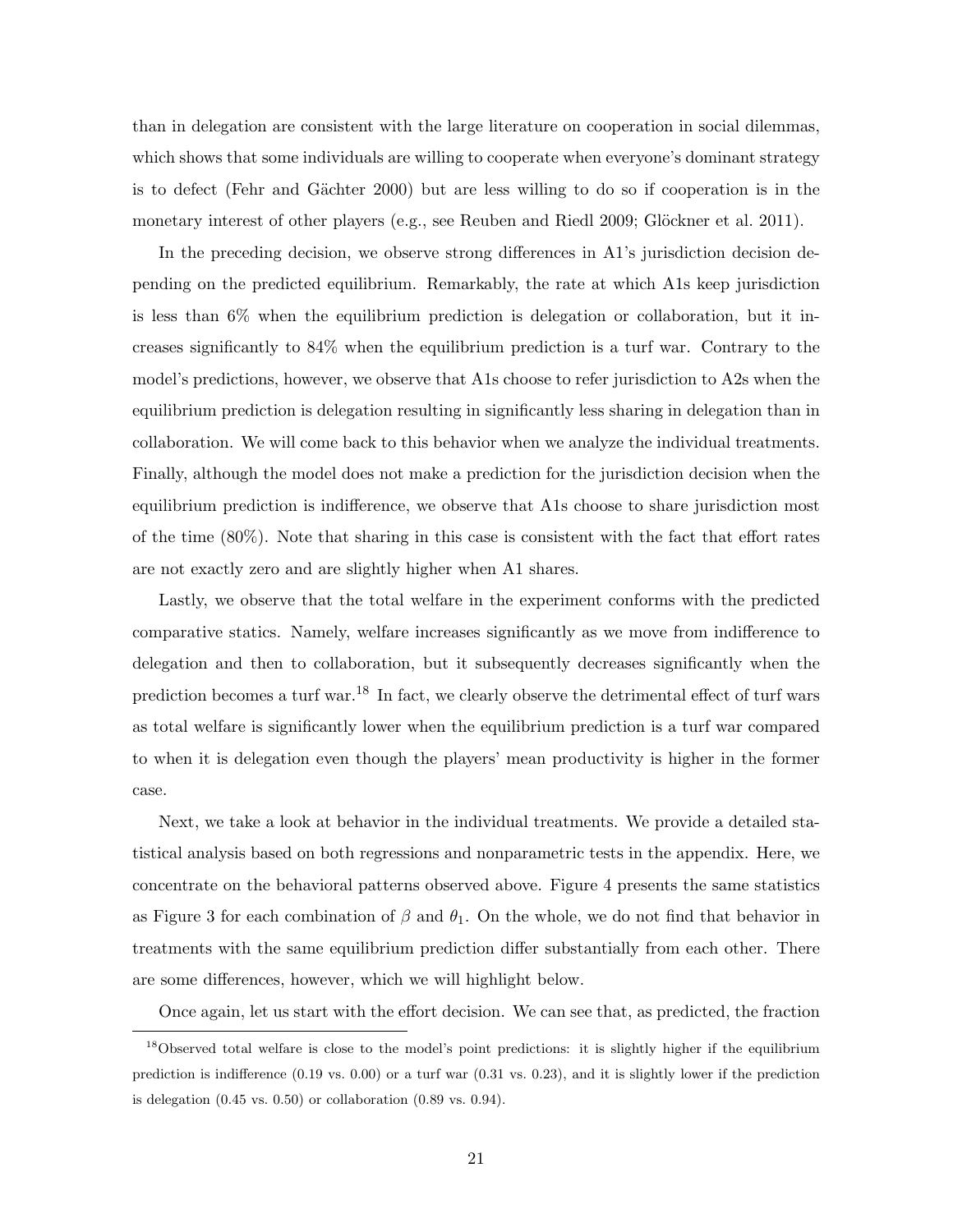of A1s and A2s who exert effort increases with the amount of competition. Specifically, effort rates are high, above 89%, when  $\beta$  is high enough to give subjects a monetary incentive to exert effort (i.e., for  $\beta \geq 0.50$  if  $\theta_i = 0.95$  or  $\beta \geq 0.80$  if  $\theta_i = 0.75$ ), otherwise effort rates do not exceed 48%. Figure [4](#page-23-0) also reveals that the high effort rate observed when the equilibrium prediction is indifference is driven by players with high productivity. This observation is consistent with the literature on social dilemmas, which has documented that individuals are more willing to cooperate when the benefits of doing so are high relative to the cost (e.g., [Brandts and Schram](#page-27-6) [2001\)](#page-27-6).

In the jurisdiction decision, we observe that increasing competition has a strong effect on whether A1s keep jurisdiction to themselves, but only if A1 is of intermediate productivity  $(\theta_1 = 0.75)$ . The rate at which A1s with intermediate productivity keep jurisdiction is at most 8% when  $\beta \leq 0.80$  but it rises to 84% when  $\beta = 0.95$ . By contrast, A1s with low or high productivity ( $\theta_1 = 0.55$  or  $\theta_1 = 0.95$ ) keep jurisdiction at most 9% of the time at all four values of  $\beta$ . As mentioned above, a behavior that is not in line with the model's predictions is the referral rate when the equilibrium prediction is delegation. We can see in Figure [4](#page-23-0) that the high referral rate occurs in the two delegation treatments where  $\beta = 0.50$ . In other words, in the two treatments where the difference between referring and sharing jurisdiction is the lowest. Therefore, once again, deviations from the model's predictions occur when such deviations are not very costly. It is a common finding in experiments for deviations from Nash equilibria to occur more often when they are less harmful. We would like to note, however, that while such low-cost deviations can lead to substantial differences in behavior and welfare in some games (see [Goeree and Holt](#page-28-16) [2001\)](#page-28-16), this is not the case in our model. More precisely, the unexpectedly high effort and referral rates do not affect our model's more notable implications such as the nonlinear effect of competition and productivity on production and welfare.

Finally, consistent with the theoretical predictions, we can see that even though the incentive to provide effort increases with competition at all productivity levels, total welfare does not. In particular, in pairs in which A1 is of intermediate productivity, welfare increases as β goes from 0.15 to 0.80, but subsequently decreases when β reaches 0.95. In pairs where A1 is of low or high productivity, welfare does not decrease as  $\beta$  increases. As a consequence, pairs with an A1 with  $\theta_1 = 0.75$  and  $\beta = 0.95$  end up producing less than pairs with a less productive A1 ( $\theta_1 = 0.55$ , as long as  $\beta \ge 0.50$ ).

In summary, our experimental results are in line with our model's theoretical results. First,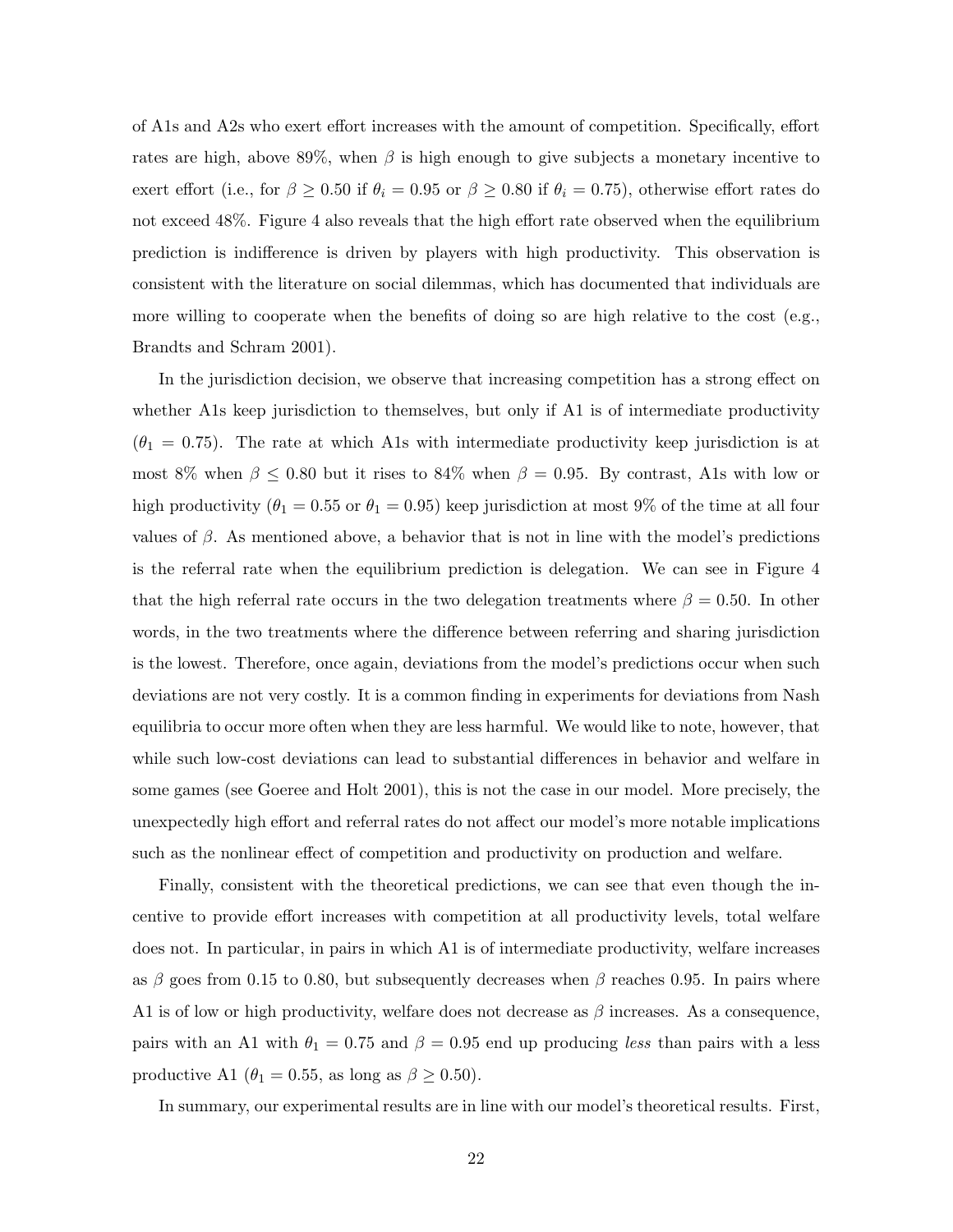<span id="page-23-0"></span>

Figure 4. Means of selected variables by treatment

Note: From the top-left to the bottom-right: the first three graphs depict the mean rate at which A1 keeps, refers, or shares jurisdiction; the next four graphs depict the mean effort rate of A1/A2 depending on the A1's jurisdiction choice; and last graph depicts mean total welfare as a fraction of maximum welfare (i.e., the sum of payoffs when both players have high productivity, jurisdiction, and exert effort). Error bars correspond to 95% confidence intervals.

we clearly observe how increasing the incentive to compete initially increases production as it provides an incentive to exert effort. Second, we also observe that further increases in competitive incentives can result in suboptimal jurisdiction decisions and a considerable reduction of production (and welfare). Third, we find that such turf wars occur when the productivity difference between A1 and A2 is neither too large nor too small.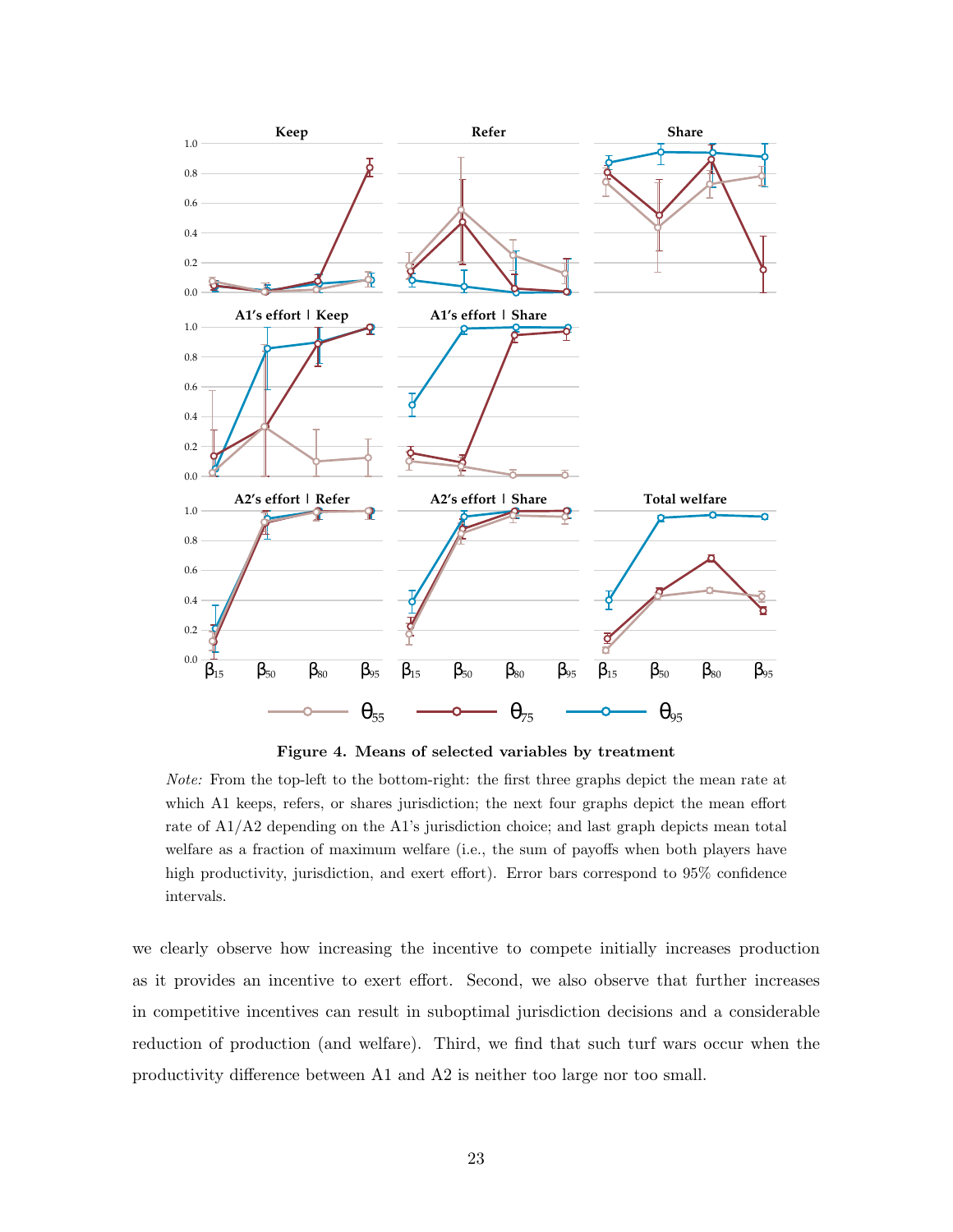# 5 Extensions

Here we discuss three interesting variations of the basic game, which are formally solved in the appendix. Our objective is to show that the theoretical predictions from the basic model are robust to small changes in payoff structure, effort assumptions, and informational assumptions.

# 5.1 Fixed prize

A straightforward extension addresses environments where the competitive prize is a fixed amount. This may be the case, for example, if agents compete for a promotion to a predetermined office. The model with a fixed prize is identical to the basic model, with the exception that the prize for victory is simply  $\beta$  instead of  $\beta(x_1 + x_2)$ .

The results are qualitatively similar to those of the basic model. An agent remains more inclined to work when she has sole jurisdiction compared to shared jurisdiction since the latter entails a positive probability of losing the prize. A1's anticipation of A2's effort response results in similar patterns of outcomes. If A2 is not very productive, productive originators prefer autarchy, while less productive ones prefer indifference or referral. If A2 is productive enough, the equilibrium outcome is delegation if the originator is of low productivity, collaboration if the originator is of high productivity, and a turf war if the originator is moderately productive. The comparative statics on outcomes behave in an intuitive manner, and resemble those of the basic model. A bigger prize enlarges the set of  $\theta_1$  values for which there is a turf war and correspondingly reduce delegation. Finally, compared to the variable prize model, turf wars appear at lower values of  $\theta_1$  because originators can guarantee themselves a substantial prize even if their output is low.

## 5.2 Multiple agents and synergies

We next consider a version of the fixed prize model, which we generalize in two ways. First, we allow  $n \geq 2$  agents. Second, we use the more general CES production function for determining output  $x = (\sum_i \theta_i^{\rho})$  $\int_{i}^{\rho}$ , where  $\sum_{i} \theta_i = 1$  and  $\rho > 0$ . If  $\rho = 1$  then abilities are perfect substitutes. For  $\rho < 1$  there are synergies in working together (the total ability is larger than the sum of the abilities), and conversely for  $\rho > 1$ . For simplicity, we work out the model without moral hazard (i.e., the case where  $k = 0$ ), which implies that agents automatically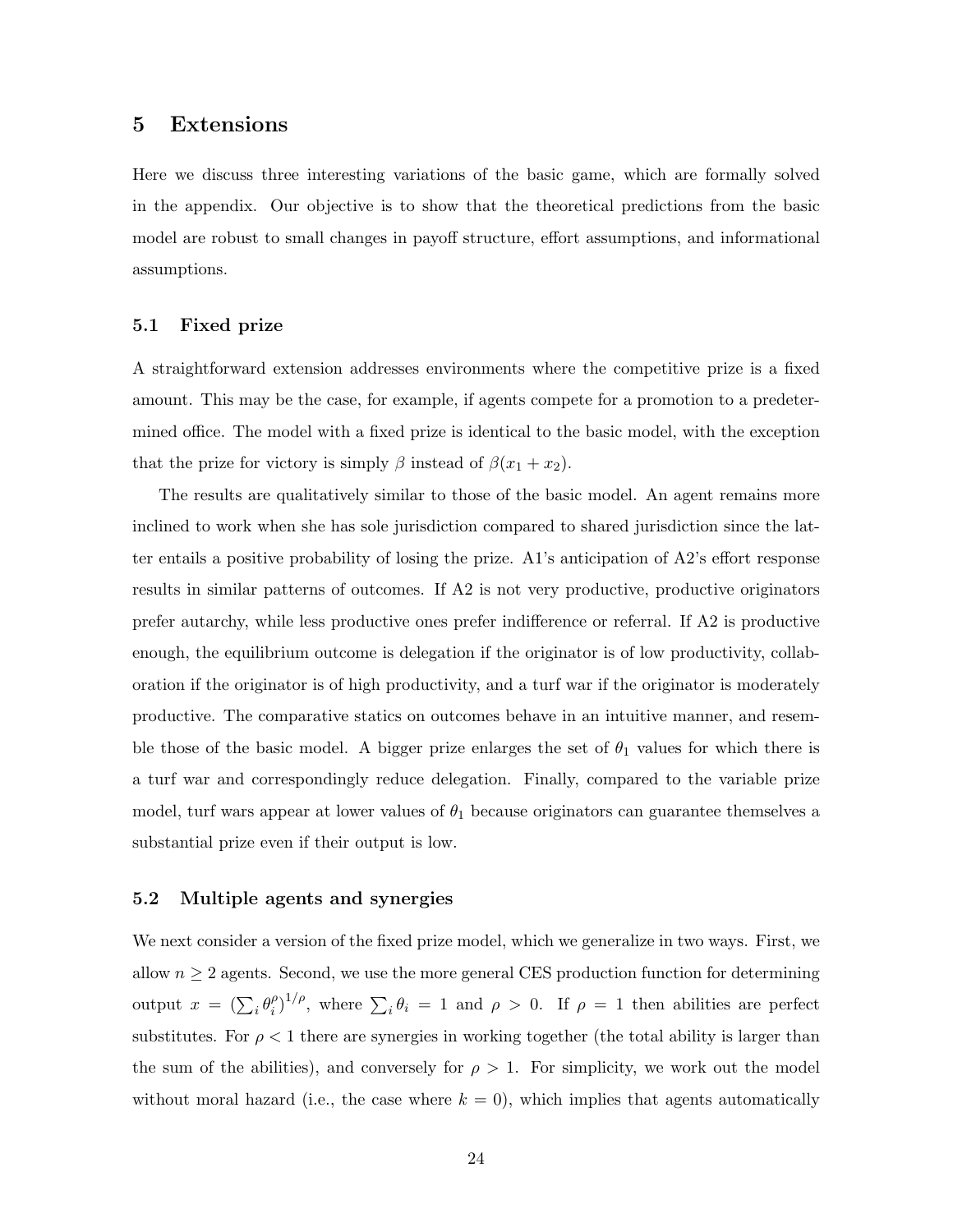exert effort and the only possible outcomes are turf war and collaboration.

To start, consider the case where the sole originator, A1, can share with either all other agents or none. If there are synergies, namely for  $\rho < 1$ , we show that there is a cutoff value of  $\theta_1$  above which the originator shares. Moreover, the greater the synergy, the more inclined the originator will be to share. For  $\rho > 1$ , however, the pattern is reversed: there is another cutoff value of  $\theta_1$  below which the originator shares.<sup>19</sup>

Next, let us consider what would happen if the originator could choose the agents she shares with. In particular, suppose that A1 can share jurisdiction with one additional agent. As above, we find that, as  $\theta_1$  increases, sharing with a given agent becomes easier if  $\rho < 1$ , but may become harder if  $\rho > 1$ . The latter happens because the contribution of sharing toward the collective outcome becomes smaller, while the probability of winning the prize remains the same. We also show that the originator picks the strongest available partner when  $\rho > 1$ , as the expected loss in the prize is always offset by productivity gains. However, when  $\rho < 1$ , partner choice depends on the originator's productivity. Specifically, A1 prefers the strongest partner if she is stronger than the originator, but this preference may be reversed if the strongest potential partner is weaker than the originator.<sup>20</sup>

In summary, although not directly comparable, the results for  $\rho < 1$  are consistent with the basic model in that the most productive originators share. However, the results for  $\rho > 1$ show that the pattern of collaboration can be very different in the absence of production synergies.

### 5.3 Incomplete information

We now discuss a version of the game in which each agent is uncertain of the other's productivity. We retain the fixed reward, but make three simplifying modifications. First, we do not consider referrals. Second, A1 is assumed to always work. Third, uncertainty over productivity eliminates the need for  $\epsilon$  in the basic model; thus, we assume Ai wins the prize if  $x_i > x_{-i}$ .

<sup>&</sup>lt;sup>19</sup>In the linear case,  $\rho = 1$ , the propensity to share does not depend on  $\theta_1$ , and depends only on the size of the prize  $\beta$  relative to the policy motivation m.

<sup>&</sup>lt;sup>20</sup>We also consider a second case where the originator can choose t identical agents (i.e., with  $\theta_i = \theta$ ) to partner with. This objective is simpler than that with heterogeneous agents, and so it is straightforward to show that there is less sharing as the prize becomes relatively more important. Somewhat more interestingly, there is never an interior solution, and so the originator will share with either no agents or all agents.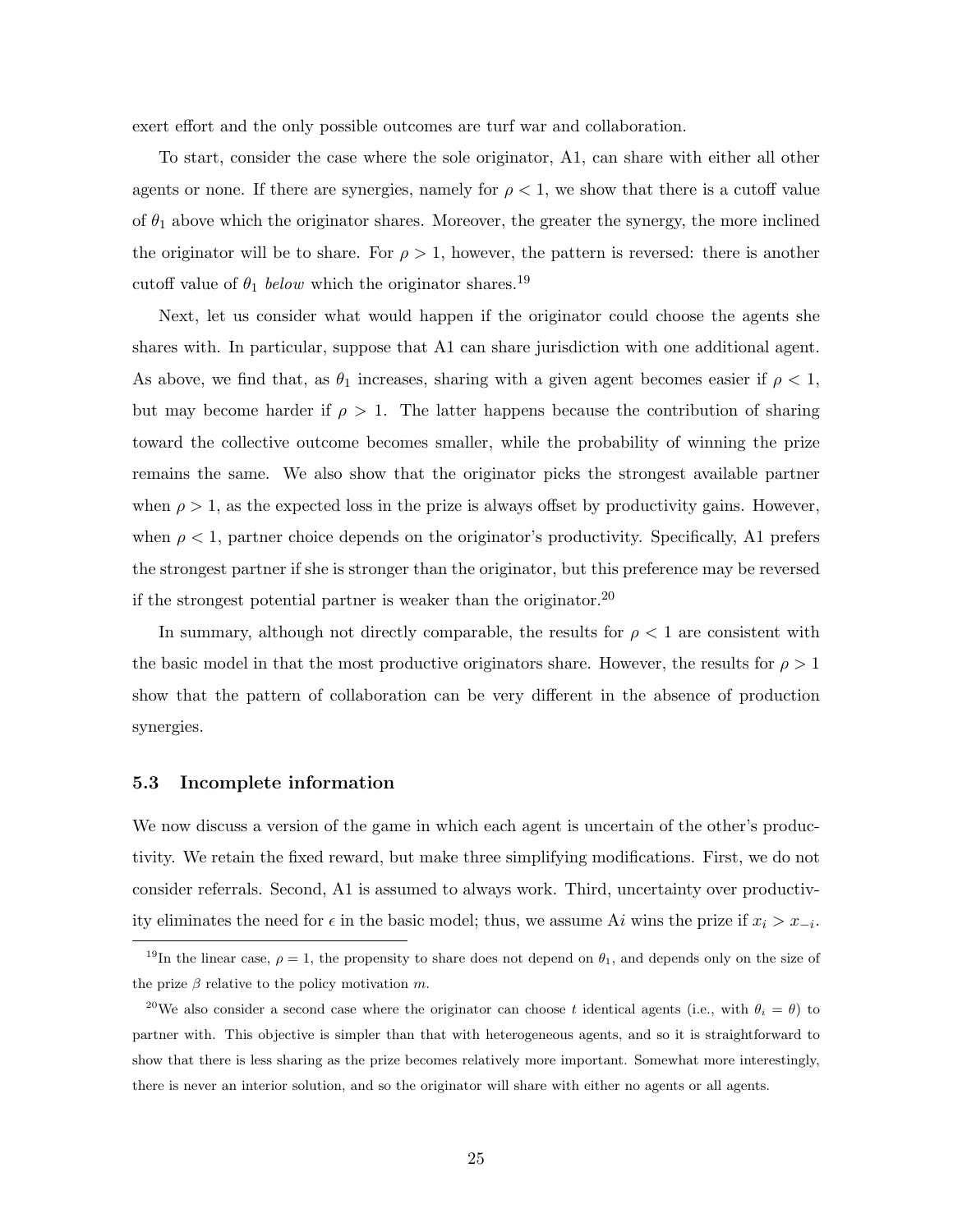The model might therefore describe a situation in which the originator is required to work on a project, but still decides whether to share jurisdiction or not. In this environment, the originator's sharing decision serves a signal of the originator's productivity.

In the perfect Bayesian equilibrium of this game, sufficiently productive originators share and sufficiently productive partners work. The prize  $\beta$  plays a role similar to that in the basic model. Low values of  $\beta$  are undesirable because they provide A2 with too little incentive to work, but high values are also undesirable as they decrease A1's propensity to share jurisdiction. As in the fixed-prize model, for a given  $\beta$ , less productive originators are the ones responsible for turf wars.<sup>21</sup>

# 6 Discussion

The goal of this paper is largely positive: we attempt to formalize the popular notion of turf wars in organizations. As we argue, the minimal necessary components of a turf war are joint production, competition, and property rights over jurisdiction. From this starting point, our model produces a unique equilibrium in which high-productivity originators share and high-productivity partners exert effort. One implication is that turf battles hurt most when collaboration is most needed; that is, when originators have moderate productivity. Perhaps most prominently, it shows that the reward from competition,  $\beta$ , can both help and hurt collaboration. While competition always mitigates moral hazard and free riding by inducing effort, high levels of competition can encourage originators to "go it alone."

Despite their ubiquity, turf wars are difficult to observe directly. In fact, inefficient lack of cooperation is present and most prominent precisely when the failure to share a task is hard to monitor and hence discipline directly. Our experiment therefore sought to test the model's predictions about originator sharing behavior when there is an able partner willing to work. Consistent with a host of previous results, subjects cooperated somewhat more often than predicted by the model. Yet the main predictions about the role of competitive versus policymotivated incentives are supported, and in particular there is support for the non-monotonic effects of competitive rewards on collaboration.

 $21$ Note that in the incomplete information model whether sharing (keeping) results in collaboration (a turf war) depends on the drawn value of  $\theta_2$ . That is, except in the limiting case where full sharing occurs and  $k \to 0$ , there is a set A2s with sufficiently productivity who do not find it optimal to provide effort.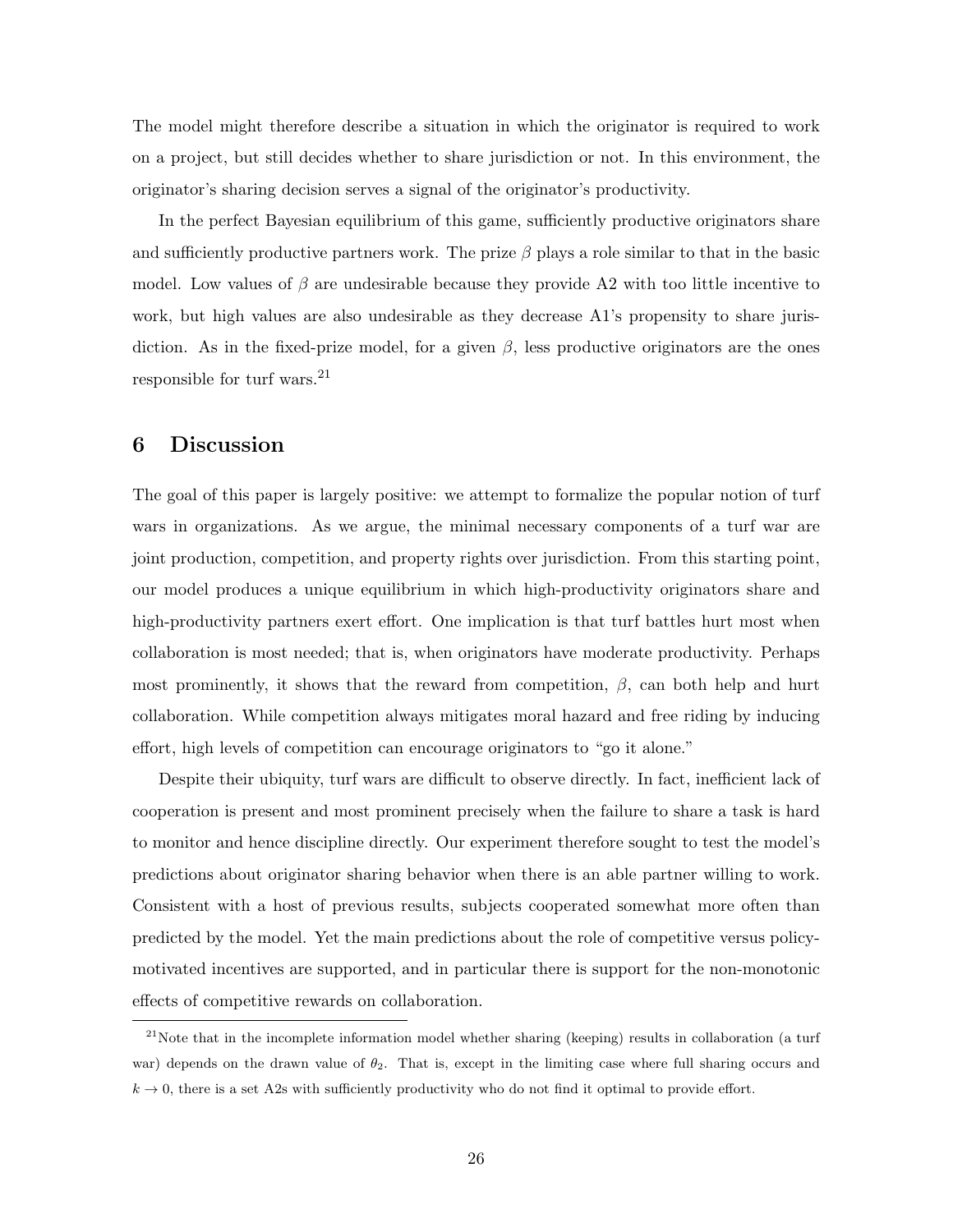While we view our basic model as capturing a necessary and sufficient condition for turf wars, other factors may also matter. Agents are limited by being unable to strike bargains to divide the surplus with either each other or the principal. We also do not consider organizational solutions such as the selection of agent types, or incentives provided through oversight or contracts. Yet, the model allows us to speculate on some possible remedies. For example, a principal could use a performance cutoff below which  $\beta$  is not awarded to any agent. This scheme might correspond to an organization's implicit threat to fill a higher position with an outsider rather than promoting from within. This might produce collaboration by reducing the payoff from autarchy, but it may also reduce the incentive of certain agent types to work.

Another important question concerns the way in which effort is aggregated. In our game theoretic model, outputs are perfect substitutes. However, our decision theoretic extension suggests the possibility that returns to scale and complementarities might affect sharing patterns in a way that our other extensions did not. In an environment with rapidly diminishing returns to collaborative effort, a hypothetical principal might actually want autarchy.

# References

- <span id="page-27-3"></span>Baccara, M. and Razin, R. (2007). Bargaining over new ideas: The distribution of rents and the stability of innovative firms. Journal of the European Economic Association, 5(6):1095– 1129.
- <span id="page-27-2"></span>Balafoutas, L., Lindner, F., and Sutter, M. (2012). Sabotage in tournaments: Evidence from a natural experiment.  $Kyklos, 65(4):425-441$ .
- <span id="page-27-6"></span>Brandts, J. and Schram, A. (2001). Cooperation and noise in public goods experiments: Applying the contribution function approach. Journal of Public Economics, 79(2):399–427.
- <span id="page-27-0"></span>Bull, C., Schotter, A., and Weigelt, K. (1987). Tournaments and piece rates: An experimental study. Journal of Political Economy, 95(1):1–33.
- <span id="page-27-4"></span>Camera, G. and Casari, M. (2009). Cooperation among strangers under the shadow of the future. American Economic Review, 99(3):979–1005.
- <span id="page-27-5"></span>Cason, T. N., Masters, W. A., and Sheremeta, R. M. (2010). Entry into winner-take-all and proportional-prize contests: An experimental study. *Journal of Public Economics*, 94(2):604–611.
- <span id="page-27-1"></span>Chen, K.-P. (2003). Sabotage in promotion tournaments. Journal of Law, Economics, and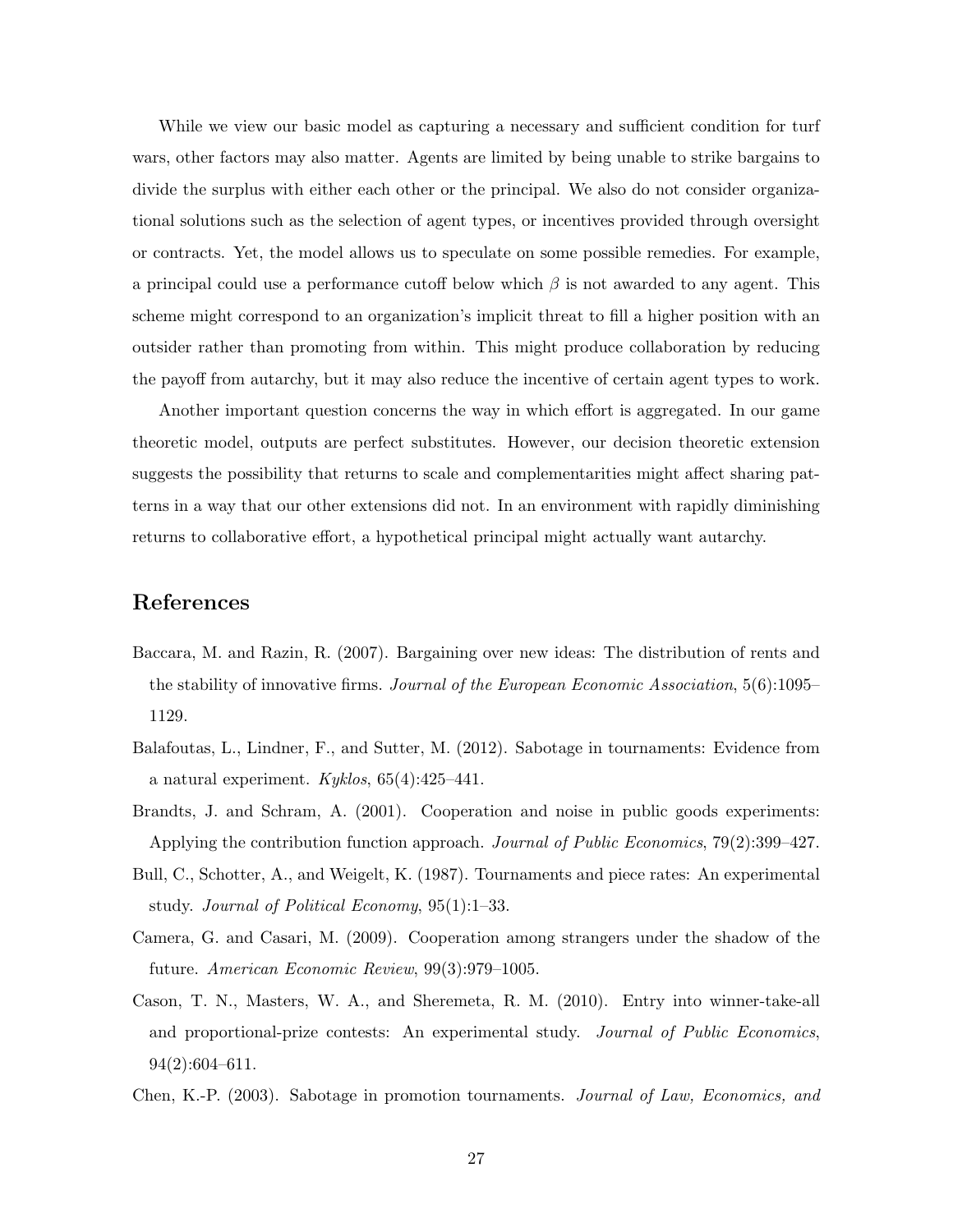Organization, 19(1):119–140.

- <span id="page-28-7"></span>Congleton, R. D., Hillman, A. L., and Konrad, K. A. (2008). 40 Years of Research on Rent Seeking 1. Springer, Berlin.
- <span id="page-28-6"></span>Connelly, B. L., Tihanyi, L., Crook, T. R., and Gangloff, K. A. (2014). Tournament theory: Thirty years of contests and competitions. Journal of Management, 40(1):16–47.
- <span id="page-28-11"></span>Creane, A. (1995). Endogenous learning, learning by doing and information sharing. International Economic Review, 36(4):985–1002.
- <span id="page-28-1"></span>Dahlstrom, R. F., Ducan, J. R., Ramsay, R. J., and Amburgey, T. L. (2004). Tricon global restaurants, inc. the \$20 billion start-up. Business measurement case development and research program, KPMG University of Illinois.
- <span id="page-28-8"></span>Dechenaux, E., Kovenock, D., and Sheremeta, R. M. (2015). A survey of experimental research on contests, all-pay auctions and tournaments. Experimental Economics, 18(4):609–669.
- <span id="page-28-4"></span><span id="page-28-3"></span>Downs, A. (1966). Inside Bureaucracy. Little, Brown, Boston, MA.
- Falk, A., Fehr, E., and Huffman, D. (2008). The power and limits of tournament incentives. Discussion paper, University of Zurich.
- <span id="page-28-14"></span>Fehr, E. and Gächter, S. (2000). Fairness and retaliation: The economics of reciprocity. Journal of Economic Perspectives, 14(3):159–182.
- <span id="page-28-13"></span>Fischbacher, U. (2007). z-Tree: Zurich toolbox for ready-made economic experiments. Experimental Economics, 10(2):171–178.
- <span id="page-28-10"></span><span id="page-28-0"></span>Gal-Or, E. (1985). Information sharing in oligopoly. *Econometrica*, 53(2):329–343.
- Garicano, L. and Posner, R. A. (2005). Intelligence failures: An organizational economics perspective. Journal of Economic Perspectives, 19(4):151–170.
- <span id="page-28-9"></span><span id="page-28-2"></span>Garicano, L. and Santos, T. (2004). Referrals. American Economic Review, 94(3):499–525.
- <span id="page-28-15"></span>Gates, R. M. (1987). The cia and american foreign policy. Foreign Affairs,  $66(2):215-230$ .
- Glöckner, A., Irlenbusch, B., Kube, S., Nicklisch, A., and Normann, H.-T. (2011). Leading with(out) sacrifice? a public-goods experiment with a privileged player. Economic Inquiry, 49(2):591–597.
- <span id="page-28-16"></span>Goeree, J. K. and Holt, C. A. (2001). Ten little treasures of game theory and ten intuitive contradictions. American Economic Review, 91(5):1402–1422.
- <span id="page-28-12"></span><span id="page-28-5"></span>Greiner, B. (2004). The online recruitment system ORSEE  $2.0 - a$  guide for the organization of experiments in economics. Working paper series in economics 10, University of Cologne. Harbring, C. and Irlenbusch, B. (2005). Incentives in tournaments with endogenous prize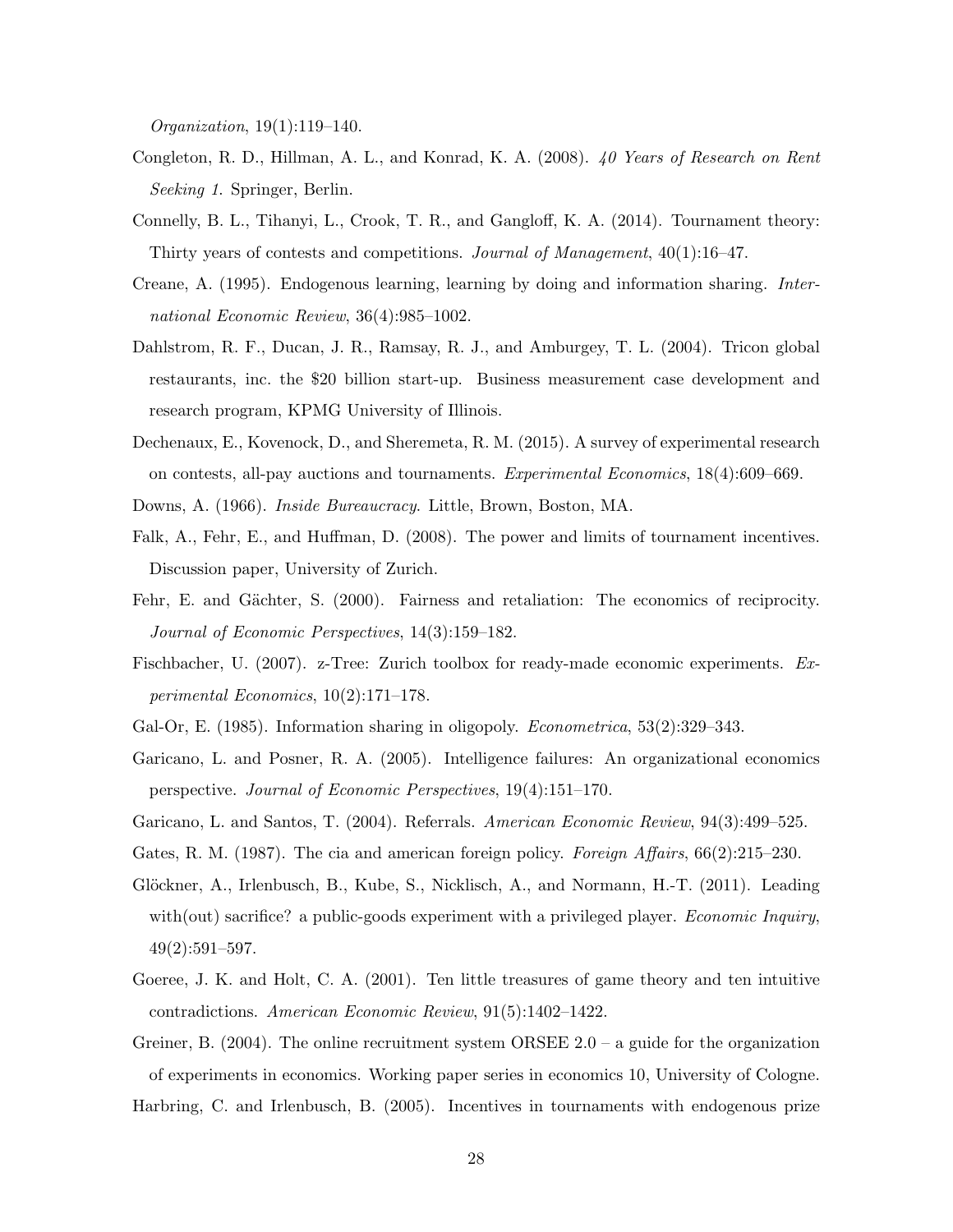selection incentives in tournaments. Journal of Institutional and Theoretical Economics, 161(4):636.

- <span id="page-29-11"></span>Harbring, C. and Irlenbusch, B. (2011). Sabotage in tournaments: Evidence from a laboratory experiment. Management Science, 57(4):611–627.
- <span id="page-29-4"></span>King, D. C. (1994). The nature of congressional committee jurisdictions. American Political Science Review, 88(1):48–62.
- <span id="page-29-5"></span>King, D. C. (1997). Turf Wars: How Congressional Committees Claim Jurisdiction. University of Chicago Press, Chicago, IL.
- <span id="page-29-10"></span>Konrad, K. (2000). Sabotage in rent-seeking contests. Journal of Law, Economics, and Organization, 16(1):155–165.
- <span id="page-29-13"></span>Landini, F., Nicolò, A., and Piovesan, M. (2013). The hidden cost of specialization. Working paper, University of Copenhagen.
- <span id="page-29-9"></span>Lazear, E. P. (1989). Pay equality and industrial politics. Journal of Political Economy1, 97(3):561–580.
- <span id="page-29-6"></span>Lazear, E. P. and Rosen, S. (1981). Rank-order tournaments as optimum labor contracts. Journal of Political Economy, 89(5):841–864.
- <span id="page-29-0"></span>Lederman, G. N. (1999). Reorganizing the Joint Chiefs of Staff. Greenwood Press, Westport, CT.
- <span id="page-29-15"></span>Loury, G. C. (1979). Market structure and innovation. The Quarterly Journal of Economics, 93(3):395.
- <span id="page-29-8"></span>Markussen, T., Reuben, E., and Tyran, J.-R. (2014). Competition, cooperation and collective choice. The Economic Journal, 124(574):F163–F195.
- <span id="page-29-1"></span>Milgrom, P. and Roberts, J. (1988). An economic approach to influence activities in organizations. American Journal of Sociology, 94(1):154–179.
- <span id="page-29-14"></span><span id="page-29-3"></span>Modica, S. (2010). Open source without free riding. Mimeo, University of Palermo.
- <span id="page-29-7"></span>Montgomery, C. A. (2001). Pepsico's restaurants. Case 794-078, Harvard Business School.
- Nalbantian, H. R. and Schotter, A. (1997). Productivity under group incentives: An experimental study. American Economic Review, 87(3):314–341.
- <span id="page-29-2"></span>National Commission on Terrorist Attacks (2004). The 9/11 Commission Report: Final Report of the National Commission on Terrorist Attacks Upon the United States. W. W. Norton & Company, New York, NY.
- <span id="page-29-12"></span>Okuno-Fujiwara, M., Postlewaite, A., and Suzumura, K. (1990). Strategic information reve-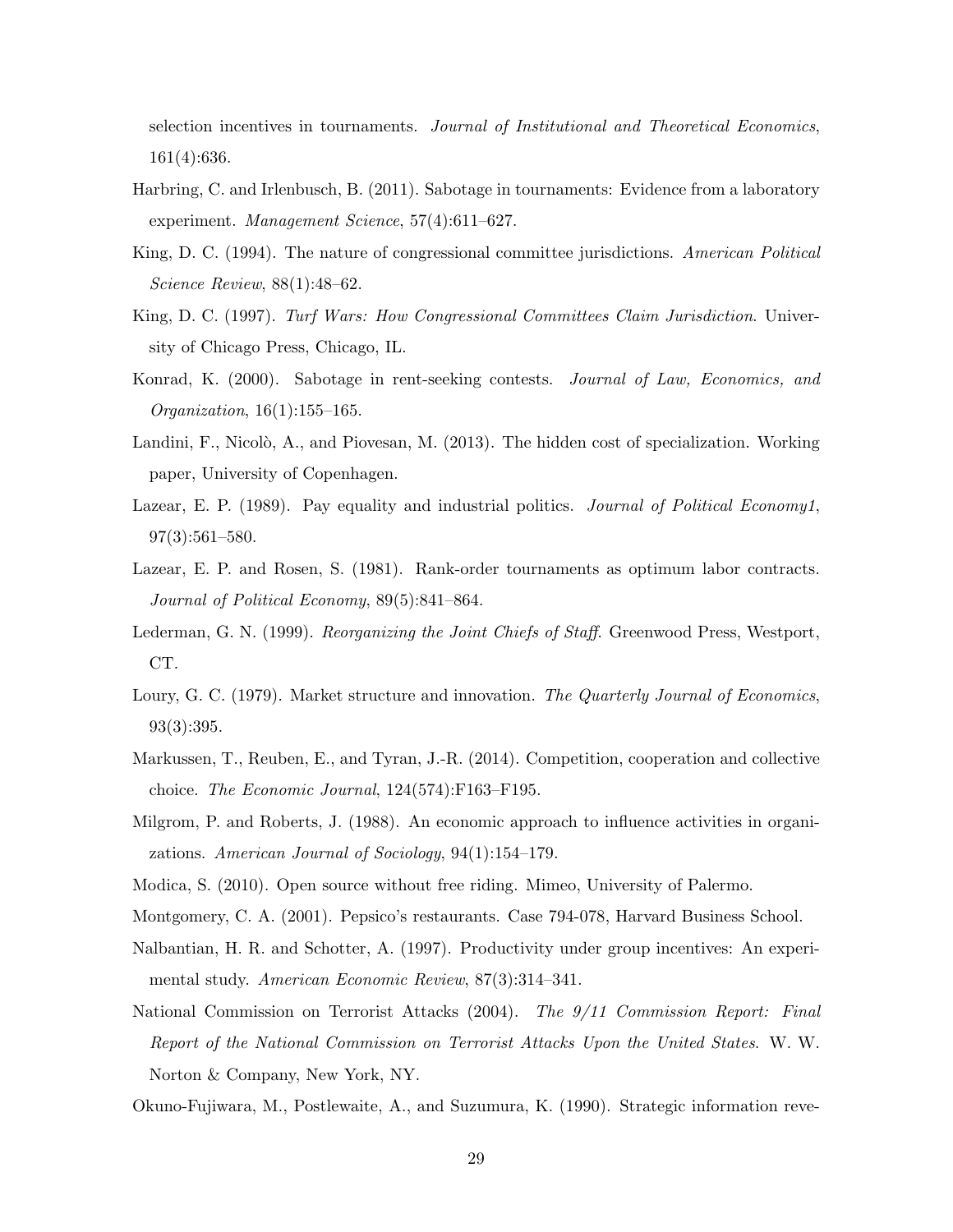lation. Review of Economic Studies, 57(1):25–47.

- <span id="page-30-2"></span>Posner, R. A. (2005). Preventing Surprise Attacks: Intelligence Reform in the Wake of 9/11. Rowman & Littlefield, Stanford, CA.
- <span id="page-30-8"></span>Raith, M. (1996). A general model of information sharing in oligopoly. Journal of Economic Theory, 71(1):260–288.
- <span id="page-30-9"></span>Reuben, E. and Riedl, A. (2009). Public goods provision and sanctioning in privileged groups. Journal of Conflict Resolution, 53(1):72–93.
- <span id="page-30-3"></span>Schotter, A. and Weigelt, K. (1992). Asymmetric tournaments, equal opportunity laws, and affirmative action: Some experimental results. The Quarterly Journal of Economics, 107(2):511–539.
- <span id="page-30-5"></span>Sheremeta, R. M. (2015). Behavior in group contests: A review of experimental research. Working paper 15-21, Chapman University.
- <span id="page-30-7"></span>Stein, J. C. (2008). Conversations among competitors. American Economic Review, 98(5):2150–2162.
- <span id="page-30-4"></span>Tan, J. H. and Bolle, F. (2007). Team competition and the public goods game. Economics Letters, 96(1):133–139.
- <span id="page-30-6"></span>Tullock, G. (1980). Efficient rent seeking. In Buchanan, J. M., Tollison, R. D., and Tullock, G., editors, Toward a Theory of the Rent-Seeking Society, pages 3–15. Texas A&M University Press, College Station.
- <span id="page-30-1"></span><span id="page-30-0"></span>Wilson, J. Q. (1978). The Investigators. Basic Books, New York, NY.
- Wilson, J. Q. (2000). *Bureaucracy: What Government Agencies Do and why They Do it.* Basic Books, New York, NY.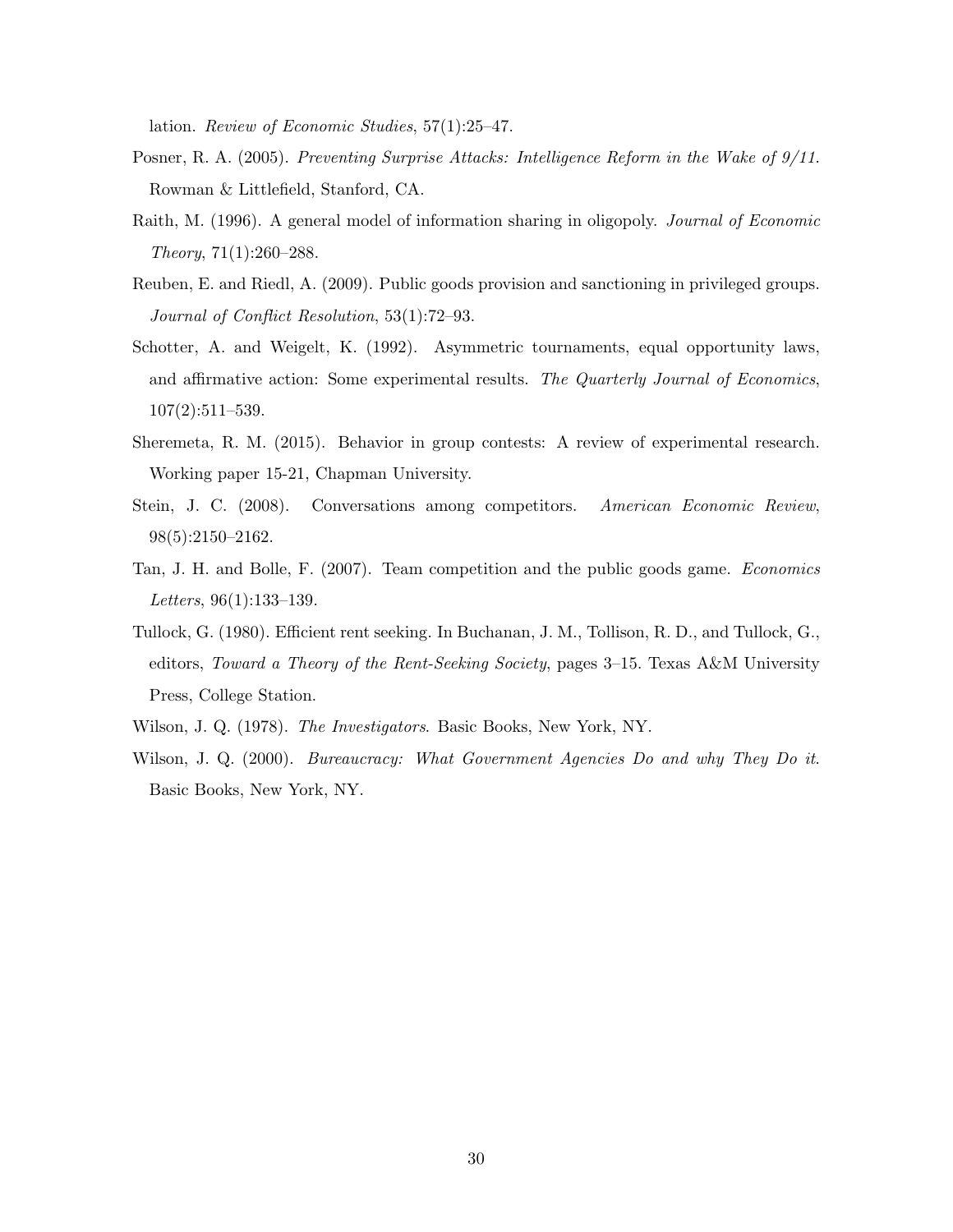# Appendices (for online publication)

# A Proofs

#### Proof of Lemma 1

We can rewrite

$$
\theta^{H} \equiv \frac{-\left(m + \frac{\beta}{2}\right) + \sqrt{\left(m + \frac{3}{2}\beta\right)^{2} + 2\beta\left(k - \left(m + \beta\right)\right)}}{\beta}
$$

It is then easily verified that  $k = m + \beta$  iff  $\theta^L = \theta^H = 1$ , and  $k = 0$  iff  $\theta^L = \theta^H = 0$ . The rest is straightforward, as squaring both sides we obtain.

$$
\theta^H \equiv \frac{-\left(m + \frac{\beta}{2}\right) + \sqrt{(m + \frac{\beta}{2})^2 + 2\beta k}}{\beta} > \frac{k}{m + \beta} \equiv \overline{\theta}
$$
  

$$
\sqrt{\left(m + \frac{\beta}{2}\right)^2 + 2\beta k} > \frac{k\beta}{m + \beta} + \left(m + \frac{\beta}{2}\right)
$$
  

$$
1 > \frac{k}{m + \beta}
$$

Since  $k < m + \beta$ , we have  $0 < \theta^L < \theta^H < 1$ 

## Proof of Proposition 1

(i) and (ii) are derived in the text. For (iii), A2 always works as  $\theta_2 \in (\theta^H, 1)$ , so we have three cases.

- 1. For  $\theta_1 \in (0, \theta^L)$ , A1 does not work. Since A2 works if she has jurisdiction, A1 receives zero from keeping and strictly positive utility from sharing. Thus the outcome is delegation.
- 2. For  $\theta_1 \in (\theta^H, 1)$  A1 always works and prefers keep (resulting in autarchy) over share (resulting in collaboration) if

$$
m(\theta_1 + \theta_2) + \beta(\theta_1 + \theta_2)\omega_1(\theta_1, \theta_2) - k \quad < \quad (m + \beta)\theta_1 - k \tag{A1}
$$

$$
\beta \theta_1^2 - \beta \theta_1 + \beta \theta_2 (1 - \theta_2) + 2m \theta_2 < 0 \tag{A2}
$$

The solutions  $(\theta^-$ ,  $\theta^+)$  to (A2) for  $\theta_1$  are given by (6). Hence, if  $\theta_1 < \theta^-$  or  $\theta_1 > \theta^+$ , then A1 shares. If  $\theta_1 \in (\theta^-,\theta^+)$  then A1 keeps. If  $\theta^-$  and  $\theta^+$  are not real-valued, then A1 shares.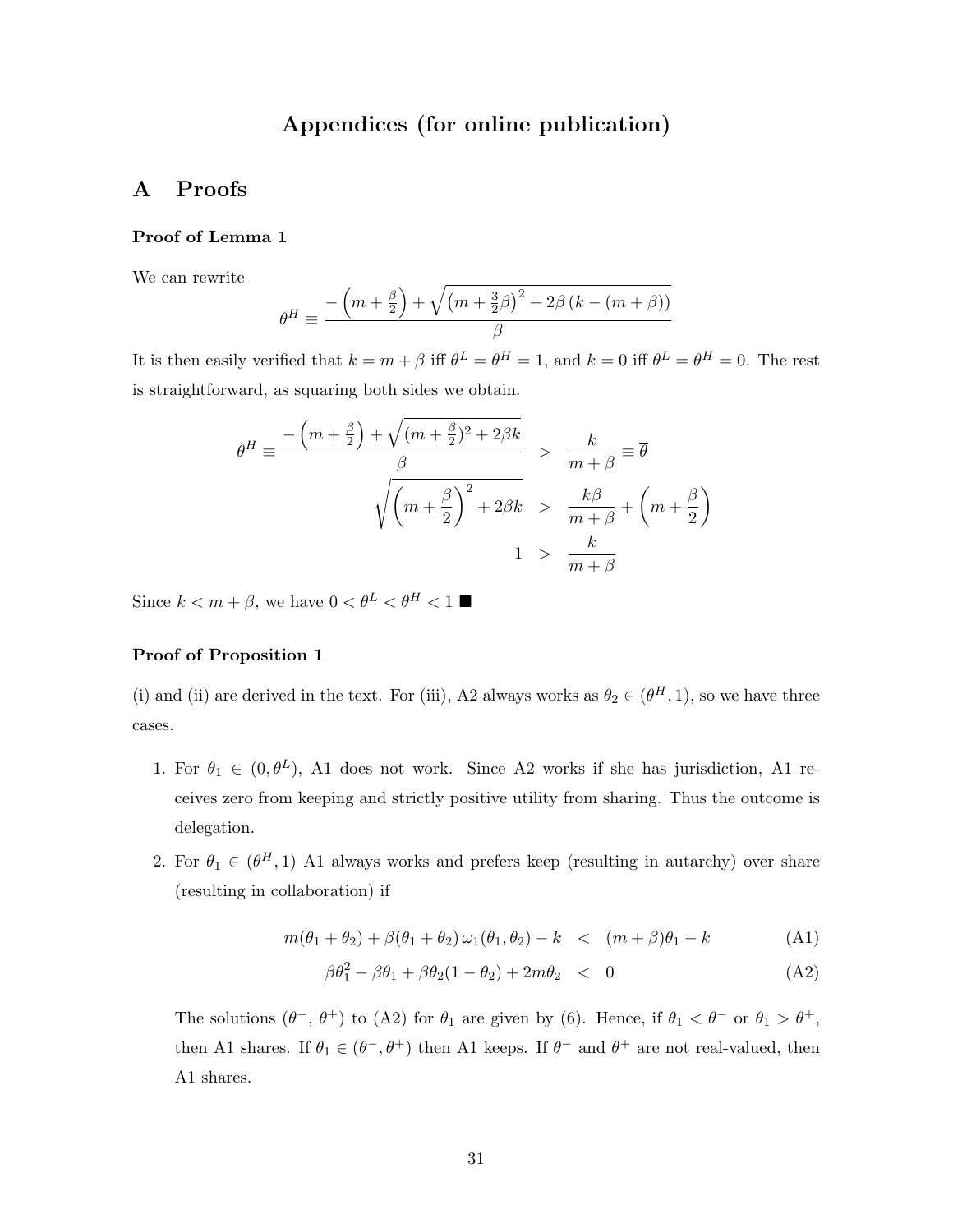3. For  $\theta_1 \in (\theta^L, \theta^H)$ , A1 prefers share (resulting in delegation) to keep (resulting in autarchy) if

$$
m\theta_2 + \beta \theta_2 \omega_1(0, \theta_2) \ge (m + \beta)\theta_1 - k
$$
  

$$
\theta_1 \le \tilde{\theta} \equiv \frac{m\theta_2 + \beta \theta_2 \frac{1 - \theta_2}{2} + k}{m + \beta}
$$
 (A3)

Since  $\tilde{\theta} > \theta^L$  always, this case breaks into two subcases:

3a.  $\tilde{\theta} > \theta^H$ , so  $\tilde{\theta}$  is irrelevant: A1 delegates always in this region, hence at  $\theta_1 = \theta^H$  A1, by definition indifferent between collaboration and delegation, prefers either over autarchy. If either  $\theta^-$  and  $\theta^+$  are not real-valued, or  $\theta^+ < \theta^H$ , then A1 does not choose keep for any  $\theta_1 > \theta^H$ . Combining the previous cases, the outcomes are

$$
\begin{cases}\n\text{delegation} & \text{if } \theta_1 \in (0, \theta^L) \\
\text{delegation} & \text{if } \theta_1 \in (\theta^L, \theta^H) \\
\text{collaboration} & \text{if } \theta_1 \in (\theta^H, 1).\n\end{cases}
$$

And when  $\theta^-$  and  $\theta^+$  are real-valued and  $\theta^+ > \theta^H$  we have

| ${\rm delegation}$                                        | if $\theta_1 \in (0, \theta^L)$        |
|-----------------------------------------------------------|----------------------------------------|
| delegation                                                | if $\theta_1 \in (\theta^L, \theta^H)$ |
| collaboration                                             | if $\theta_1 \in (\theta^H, \theta^-)$ |
| autarchy (turf war) if $\theta_1 \in (\theta^-,\theta^+)$ |                                        |
| collaboration                                             | if $\theta_1 \in (\theta^+, 1)$ .      |

The region  $(\theta^H, \theta^-)$  is possibly empty, in which case the autarchy region is  $(\theta^H, \theta^+)$ . Combining outcomes yields the result.

3b.  $\tilde{\theta} < \theta^H$ , so  $\tilde{\theta}$  is relevant: A1 delegates for  $\theta_1 < \tilde{\theta}$  and keeps otherwise. Hence at  $\theta_1 = \theta^H$  A1, by definition indifferent between collaboration and delegation, prefers keep over either. It is straightforward to verify that  $\theta^+$  and  $\theta^-$  are always real-valued in this case. Combining the previous cases, the outcomes are

$$
\begin{cases}\n\text{delegation} & \text{if } \theta_1 \in (0, \theta^L) \\
\text{delegation} & \text{if } \theta_1 \in (\theta^L, \tilde{\theta}) \\
\text{autarchy (turf war) if } \theta_1 \in (\tilde{\theta}, \theta^H) \\
\text{autarchy (turf war) if } \theta_1 \in (\theta^H, \theta^+) \\
\text{collaboration} & \text{if } \theta_1 \in (\theta^+, 1)\n\end{cases}
$$

The region  $(\theta^H, \theta^+)$  is possibly empty, in which case there can be no autarchy for any  $\theta_1 > \theta^H$ , so the autarchy region is  $(\tilde{\theta}, \theta^H)$  and the collaboration region is  $(\theta^H, 1)$ . Combining outcomes yields the result  $\blacksquare$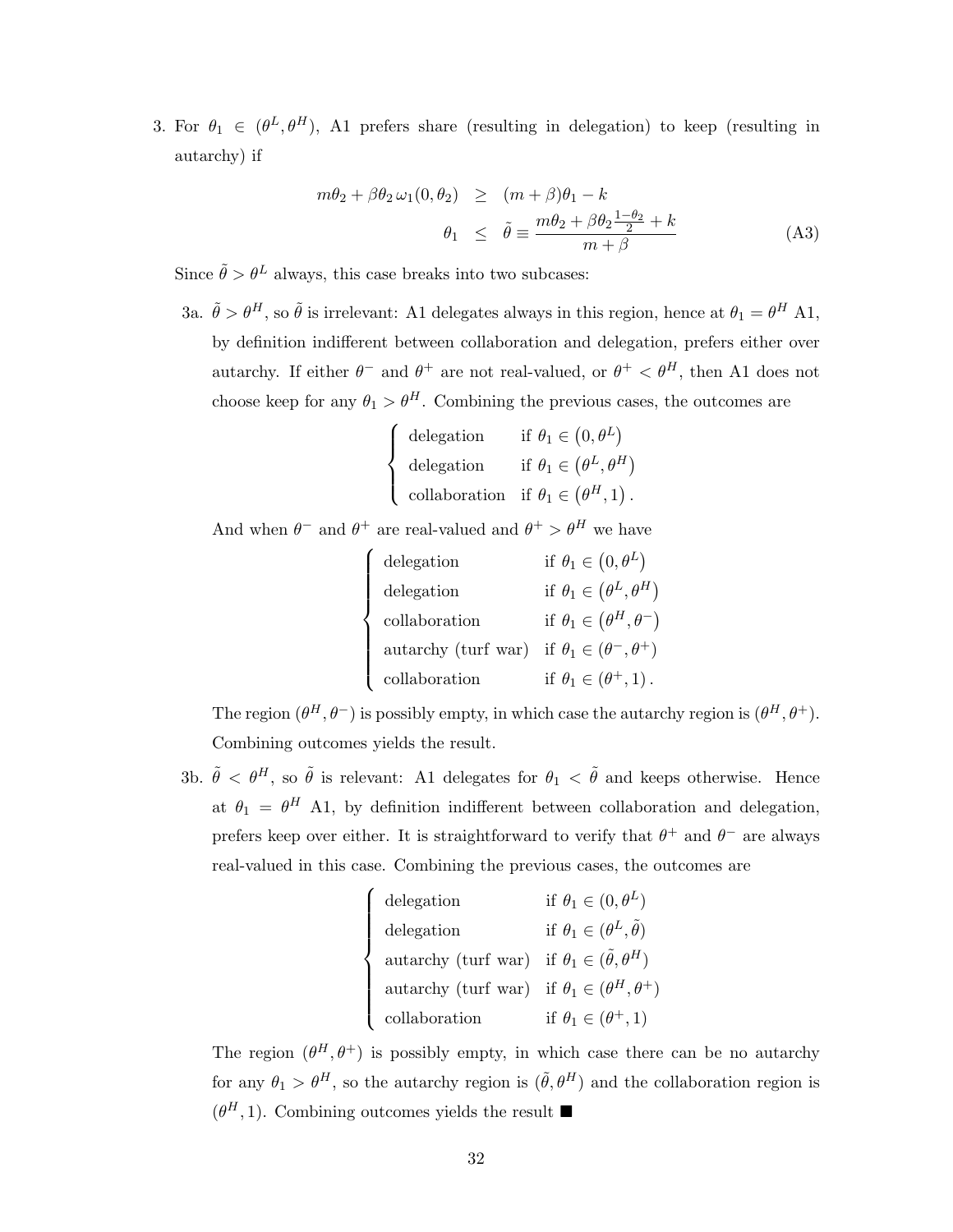## Proof of Proposition 2

Rewriting the thresholds so that  $2m + \beta = W$  yields

$$
\theta^{L} = \frac{k}{m+\beta} = \frac{2k}{W+\beta}
$$
\n
$$
\theta^{H} = \frac{2k}{(m+\frac{\beta}{2}) + \sqrt{(m+\frac{\beta}{2})^{2} + 2\beta k}} = \frac{2k}{W/2 + \sqrt{(W/2)^{2} + 2\beta k}}
$$
\n
$$
\tilde{\theta} = \frac{m\theta_{2} + \beta\theta_{2}(1-\theta_{2})/2 + k}{m+\beta} = \theta_{2}^{2} \left(-1 + W\frac{1+1/\theta_{2}}{W+\beta}\right) + \frac{2k}{W+\beta}
$$
\n
$$
\theta^{-} = \frac{1}{2} - \sqrt{\frac{1}{4} - \theta_{2} \left(\frac{W}{\beta} - \theta_{2}\right)}
$$
\n
$$
\theta^{+} = \frac{1}{2} + \sqrt{\frac{1}{4} - \theta_{2} \left(\frac{W}{\beta} - \theta_{2}\right)}
$$

From these expressions it is clear that  $\theta^L$ ,  $\theta^H$ ,  $\tilde{\theta}$ , and  $\theta^-$  are decreasing in  $\beta$ , while  $\theta^+$  is increasing in β. Additionally,  $\theta^L$ ,  $\theta^H$ , and  $\tilde{\theta}$  are increasing in k, while  $\theta^-$  are  $\theta^+$  are constant in k. The results on the regions follow from these relationships  $\blacksquare$ 

# B Extensions

In this section, we describe and solve the variations of our basic game that are discussed in the main body of the paper. All proofs are provided at the end of each extension.

## B.1 Fixed prize

The model with a fixed prize is identical to the basic model, with the exception that the prize for victory is simply  $\beta$  instead of  $\beta(x_1 + x_2)$ . We retain the assumption that no prize is given when neither agent exerts effort.

In the second period, the effort decision is qualitatively similar to the one obtained in the variable prize case. Following A1's choice to share,  $Ai$  works when her counterpart works if  $m(\theta_1 + \theta_2) + \beta \omega_i(\theta_i, \theta_{-i}) - k \geq m\theta_{-i} + \beta \omega_i(0, \theta_{-i}).$  Likewise, Ai works when her partner does not work if  $m\theta_i + \beta \omega_i(\theta_i, 0) - k \geq 0$ . As in the basic model, both of these expressions evaluate to the same threshold value for  $\theta_i$ , which we define as follows

$$
\theta_i \ge \theta_f^H \equiv \frac{k}{m + \frac{\beta}{2}}.\tag{B4}
$$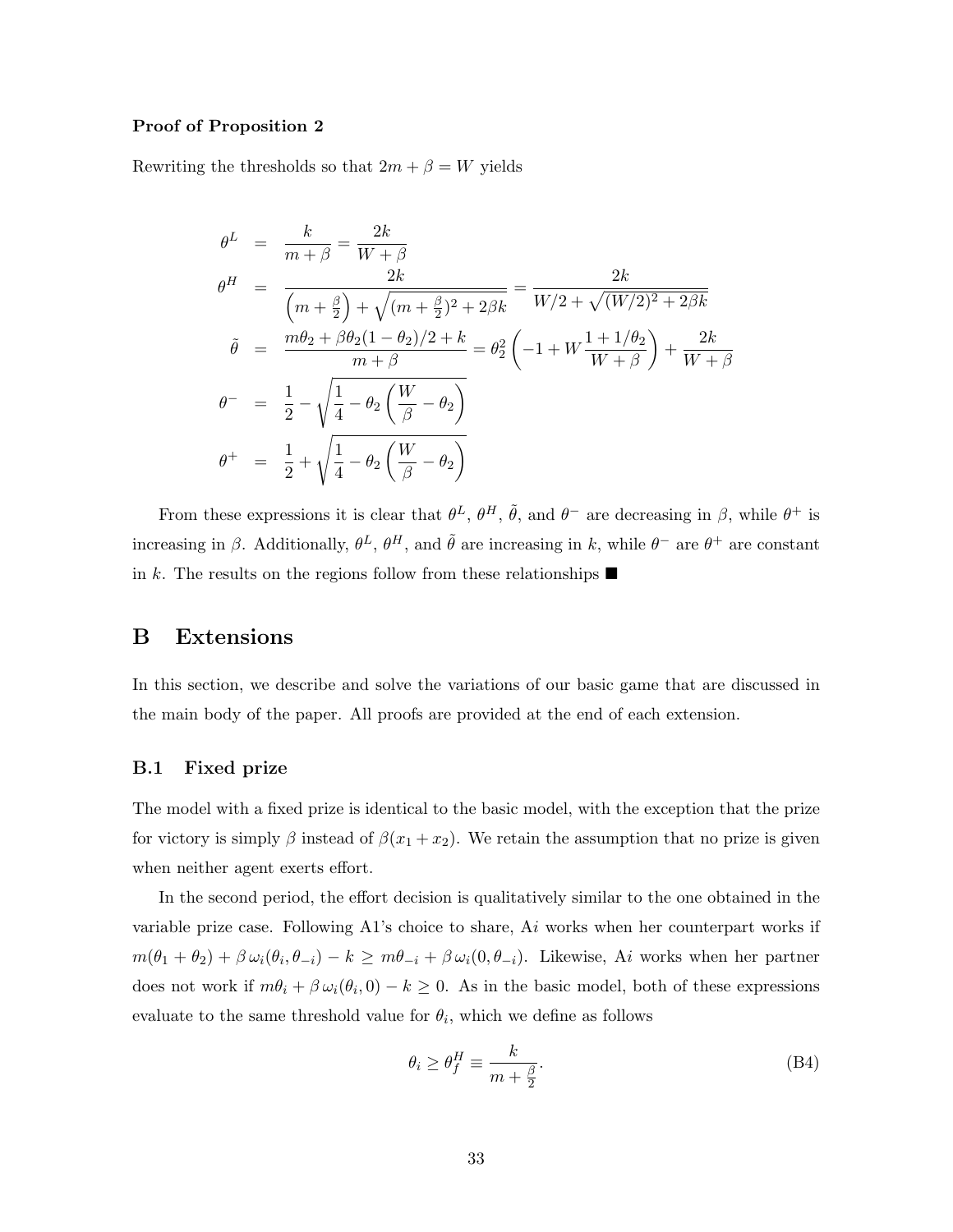It is also straightforward to verify that when  $Ai$ 's partner does not work, then  $Ai$  will work if  $\theta_i$  exceeds the following threshold.

$$
\theta_i \ge \theta_f^L \equiv \frac{k - \beta}{m}.\tag{B5}
$$

The thresholds  $\theta_f^H$  and  $\theta_f^L$  work analogously to the thresholds  $\theta^H$  and  $\theta^L$  in the basic model. For  $\theta_i < \theta_f^L$ , Ai exerts no effort, and for  $\theta_i > \theta_f^H$ , Ai always exerts effort. For  $\theta_i \in (\theta_f^L, \theta_f^H)$ , Ai works only if she has sole jurisdiction. Again, each agent is more inclined to work when she has sole jurisdiction as opposed to shared jurisdiction, since the latter entails a positive probability of losing  $\beta$  even when the partner exerts no effort.

A1's first period strategy anticipates A2's effort response. The next proposition summarizes outcomes and comparative statics for all combinations of  $\theta_1$  and  $\theta_2$ . The result makes use of the following notation. For  $\theta_1 \in (\theta_f^L, \theta_f^H)$ , A1 is indifferent between keeping and sharing at the following threshold for  $\theta_1$ :

$$
\theta_f^- \equiv \frac{k - \frac{\beta}{2}}{m} + \theta_2 \left( 1 - \frac{\beta}{2m} \right). \tag{B6}
$$

It is straightforward to verify that  $\theta_f^- > \theta_f^L$ . Next, for  $\theta_1 > \theta_f^H$ , A1 is indifferent between keeping and sharing at the following threshold for  $\theta_1$ :

$$
\theta_f^+ \equiv 1 + \theta_2 \left( 1 - \frac{2m}{\beta} \right). \tag{B7}
$$

# Proposition B1 (Outcomes under fixed prize)

- (i) If  $\theta_2 \in (0, \theta_f^L)$  then  $\sqrt{ }$ J  $\mathcal{L}$ indifference if  $\theta_1 < \theta_1^L$ autarchy if  $\theta_1 > \theta_f^L$ .
- (*ii*) If  $\theta_2 \in (\theta_f^L, \theta_f^H)$  then

$$
\begin{cases}\n\text{referral} & \text{if } \theta_1 < \left(\theta_2 + \theta_f^L\right) \\
\text{autarchy*} & \text{if } \theta_1 > \left(\theta_2 + \theta_f^L\right).\n\end{cases}
$$

(iii) If  $\theta_2 \in (\theta_f^H, 1)$  then

$$
\begin{cases}\n\text{delegation*} & \text{if } \theta_1 < \min\{\theta_f^-, \theta_f^H\} \\
\text{turf war*} & \text{if } \theta_1 \in \left(\min\{\theta_f^-, \theta_f^H\}, \min\{\max\{\theta_f^+, \theta_f^H\}, 1\}\right) \\
\text{collaboration*} & \text{if } \theta_1 > \max\{\theta_f^+, \theta_f^H\},\n\end{cases}
$$

where  $(*)$  denotes regions that may be empty.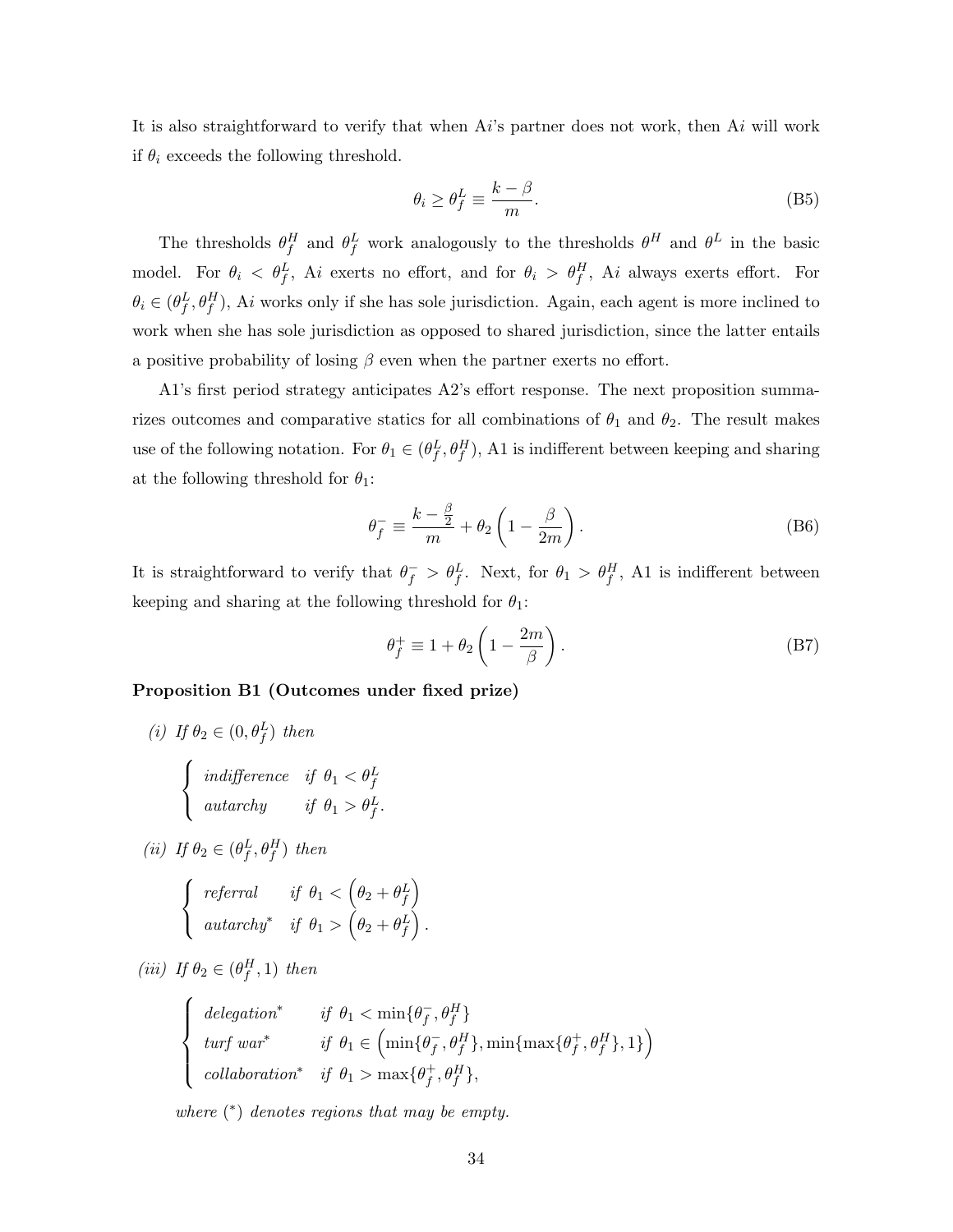

Figure B1. Fixed prize outcomes as a function of  $\beta$  and  $\theta_1$ 

*Note:* Here  $2m + \beta = 1$ ,  $k = 0.15$ , and  $\theta_2 = 0.95$ , which ensures that A2 always works when given jurisdiction. Compared to the variable-prize model, the independence of the size of the reward on collaboration increases the range of parameters under which turf wars occur.

The main findings are analogous to those of the basic model. For  $\theta_2 < \theta_f^H$ , Als with high productivity prefer autarchy, while those with low productivity prefer indifference or, when A2 is willing to work under sole jurisdiction, referral. Sharing occurs only if  $\theta_2 > \theta_f^H$ , in which case turf wars occur for "intermediate" values of  $\theta_1$ : the originator chooses to keep jurisdiction because sharing would greatly reduce her chances of receiving the prize to a highability partner. By contrast, when the originator's productivity is low enough to make her either unwilling to exert effort or unlikely to win, the result is delegation. Finally, when the originator's productivity level guarantees a sufficiently high probability of winning the prize, the result is collaboration.

The comparative statics on outcomes behave in an intuitive manner, and resemble those of the basic model. When the value of the prize is high relative to the common value payoff (i.e.,  $\beta > 2m$ ), there is no collaboration. Higher values of  $\beta$  enlarge the set of  $\theta_1$  values for which there is a turf war and correspondingly reduce delegation. For  $\beta < 2m$  there is collaboration, and collaboration is increasingly desirable to the originator as  $\theta_2$  decreases. Finally, as k increases, the set of  $\theta_1$  values resulting in delegation expands. Figure B1 illustrates some of these relationships, using the same parameters as in Figure 1.

We note finally that in the special case where effort is costless  $(k = 0)$ , the fixed prize model produces a simpler equilibrium than the basic model. In both models, both agents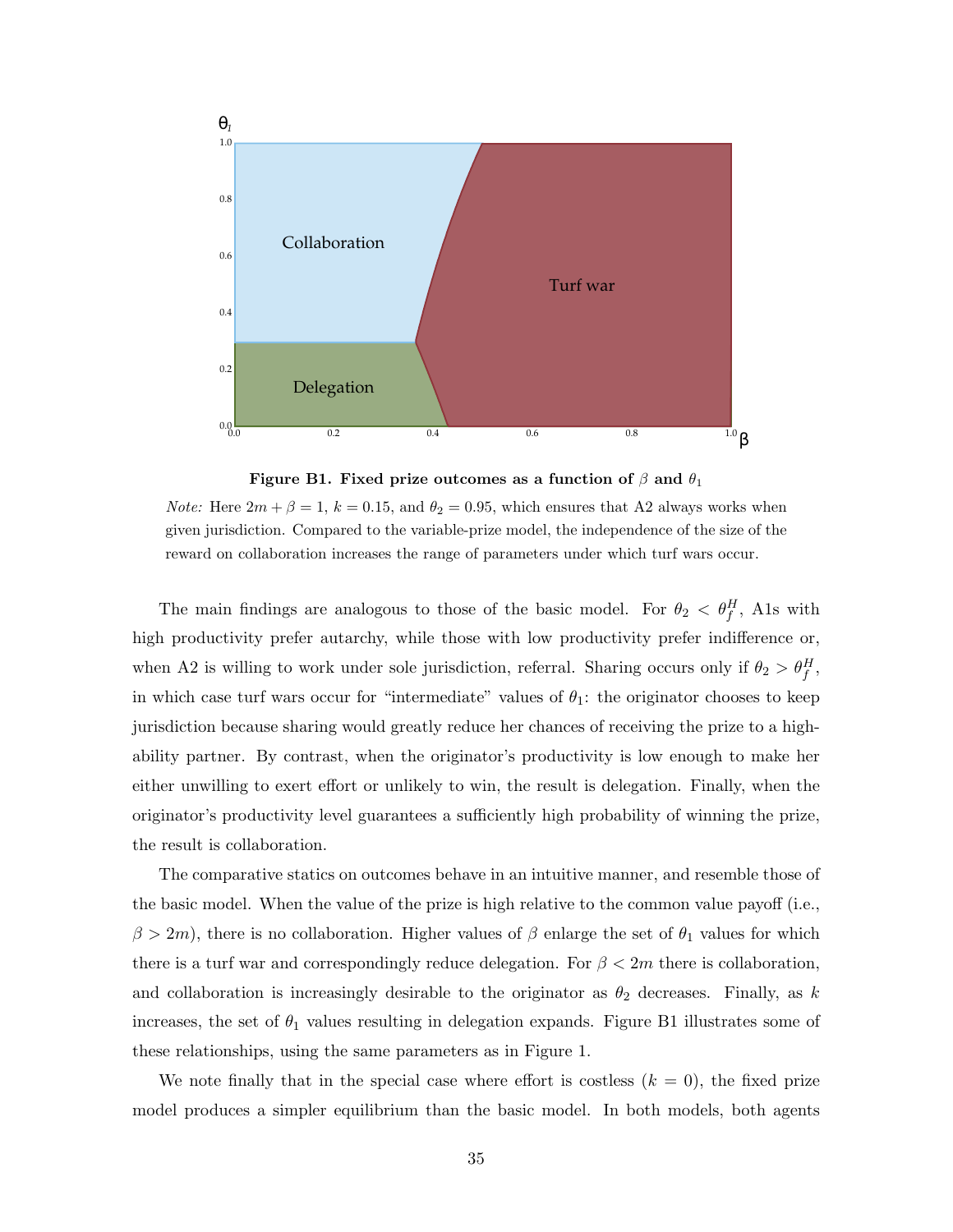work when they have jurisdiction, and thus the only possible results are collaboration and autarchy. With a fixed prize, low productivity originators will keep (resulting in autarchy), while high productivity originators will share (resulting in collaboration). By contrast, in the basic model, Proposition [1\(](#page-11-0)ii) shows that the lowest-type originators share as well. Intuitively, the prize being fixed means it is guaranteed in autarchy even to low ability types who, unlike what happened in the basic model, now no longer have to use the work of higher ability collaborators to successfully complete the project.

#### Proof of Proposition B1

Second period strategies are characterized above. In the first period:

- (i) When  $\theta_2 \in (0, \theta_f^L)$ , A1 anticipates no effort from A2. A1 therefore works if  $\theta_1 > \theta_f^L$ (resulting in indifference), and does not work otherwise (resulting in autarchy).
- (ii) When  $\theta_2 \in (\theta_f^L, \theta_f^H)$ , sharing results in no effort by A2. Thus, A1 keeps if she prefers to work herself, and refers if she prefers that A2 work alone, or  $m\theta_1 + \beta - k > m\theta_2$ . This reduces to  $\theta_1 > \theta_2 + \theta_f^L$ . Thus, higher values of  $\theta_1$  result in autarchy and lower values result in referral.
- (iii) When  $\theta_2 > \theta_f^H$ , since A2 is guaranteed to work, delegation yields a higher payoff than referral. A1 therefore effectively decides over turf war, delegation, and collaboration, as follows. For  $\theta_1 \, \langle \theta_f^L, A_1 \rangle$  exerts no effort and delegation is clearly her most preferred outcome; thus, she shares. For  $\theta_1 \in (\theta_f^L, \theta_f^H)$ , A1 exerts no effort when sharing. She then prefers keeping to sharing when  $m\theta_1 + \beta - k > m\theta_2 + \beta\omega(0, \theta_2)$ , or  $\theta_1 > \theta_f^ \overline{f}$ . Combining the subcases where  $\theta_1 < \theta_f^H$ , A1 shares for all  $\theta_1 < \min\{\theta_f^-\}$  $\bar{f}, \theta_f^H$ , and keeps otherwise. Finally, for  $\theta_1 > \theta_f^H$ , A1 exerts effort when sharing. She the prefers sharing to keeping when  $m(\theta_1 + \theta_2) + \beta \omega(\theta_1, \theta_2) - k > m\theta_1 + \beta - k$ , or  $\theta_1 > \theta_f^+$  $f$ . Combining the outcomes from these regions produces the result  $\blacksquare$

# B.2 Multiple agents and synergies

We next consider a version of the fixed prize model without moral hazard, namely in which agents automatically exert effort, as in the  $k = 0$  case of the previous models. We generalize the model in two ways. First, we allow  $n \geq 2$  agents, each with corresponding productivity  $\theta_i \in (0,1)$ . To do this in a simple way we let  $\sum \theta_i = 1$  and also let each Ai's probability of winning the prize  $\beta$  be  $\theta_i$  when all agents have jurisdiction. A1 remains the originator, and she can share with either all other agents or none. Second, we use the more general CES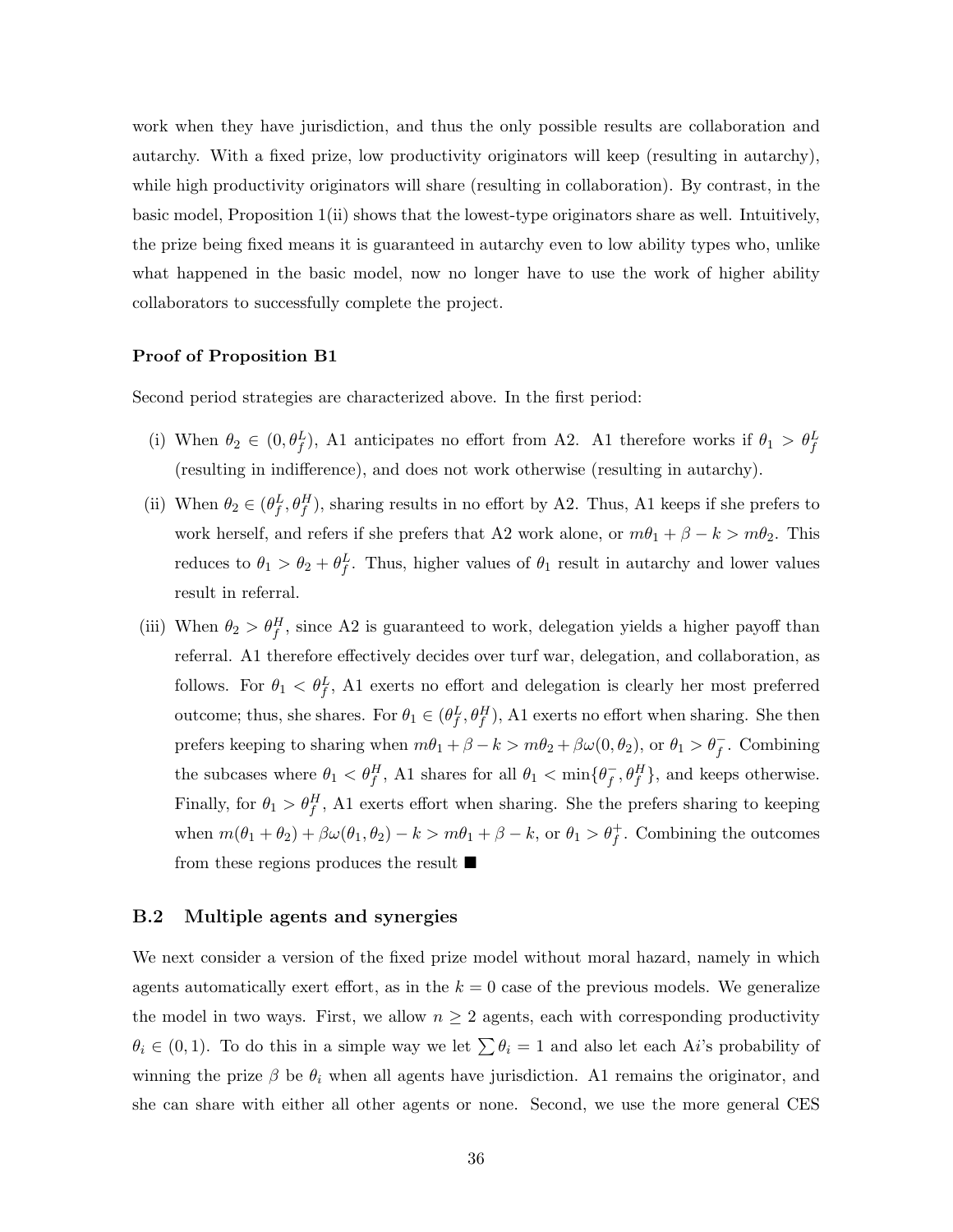production function for determining output.

Since there is no effort choice, the problem reduces to A1's sharing decision and the only possible outcomes are turf war and collaboration (i.e., not sharing is obviously inefficient). Given sharing by A1, agent  $Ai$ 's expected utility can be written as

$$
u_i = m \left( \sum \theta_i^{\rho} \right)^{1/\rho} + \beta \theta_i.
$$

Here  $\rho > 0$  is the substitutability or complementarity of abilities. For example, if  $\rho = 1$  then abilities are perfect substitutes, for  $\rho < 1$  there are synergies in working together (the total ability is larger than the sum of the abilities), and conversely for  $\rho > 1$ . As in the basic fixed prize, zero effort cost game, the originator's utility from not sharing is simply  $m\theta_1 + \beta$ .

A1 shares if and only if

$$
m\left(\left(\sum_{i=1}^n \theta_i^{\rho}\right)^{1/\rho} - \theta_1\right) > \beta (1 - \theta_1).
$$

It will then be convenient to express the condition for sharing as

$$
A(\theta_1) \equiv \frac{\left(\sum_{i=1}^n \theta_i^{\rho}\right)^{1/\rho} - \theta_1}{1 - \theta_1} > \frac{\beta}{m}.
$$

 $A(\theta_1)$  can be understood as a measure of the A1's net gain from sharing.

As in the preceding analysis, we are mainly interested in seeing how the originator's productivity affects the propensity to share. Since productivity levels sum to a constant, the results depend on how changes in  $\theta_1$  affect  $\theta_i$  for  $i \neq 1$ . One simple way to do this is to assign non-negative linear "weights" to each player's productivity parameter, of the following form:

$$
\theta_i = \pi_i(1 - \theta_1).
$$

It is straightforward to derive each  $\pi_i$ . Note that  $\theta_1 = 1 - \theta_i/\pi_i$  for each  $i \neq 1$ , which implies that  $\theta_i/\pi_i$  is constant for all  $i \neq 1$ . Furthermore, to ensure that  $\sum_i \theta_i = 1$ , the weights  $\pi_i$  must satisfy  $\sum_{i \neq j} \pi_i = 1$ . This implies that for each  $i \neq 1$ ,

$$
\sum_{k \neq j} \pi_k = \sum_{k \neq j} \frac{\theta_k}{\theta_i} \pi_i = 1,
$$

and therefore we have the following unique weights for each pair

$$
\pi_i = \frac{\theta_i}{\sum_{k \neq 1} \theta_k}.
$$

This is simply agent i's relative weight among the set of A2s. These weights imply that as  $\theta_1$  increases, the remaining  $\theta_i$ 's must all shrink in proportion with their relative size. The first result presents the basic comparative statics of the model.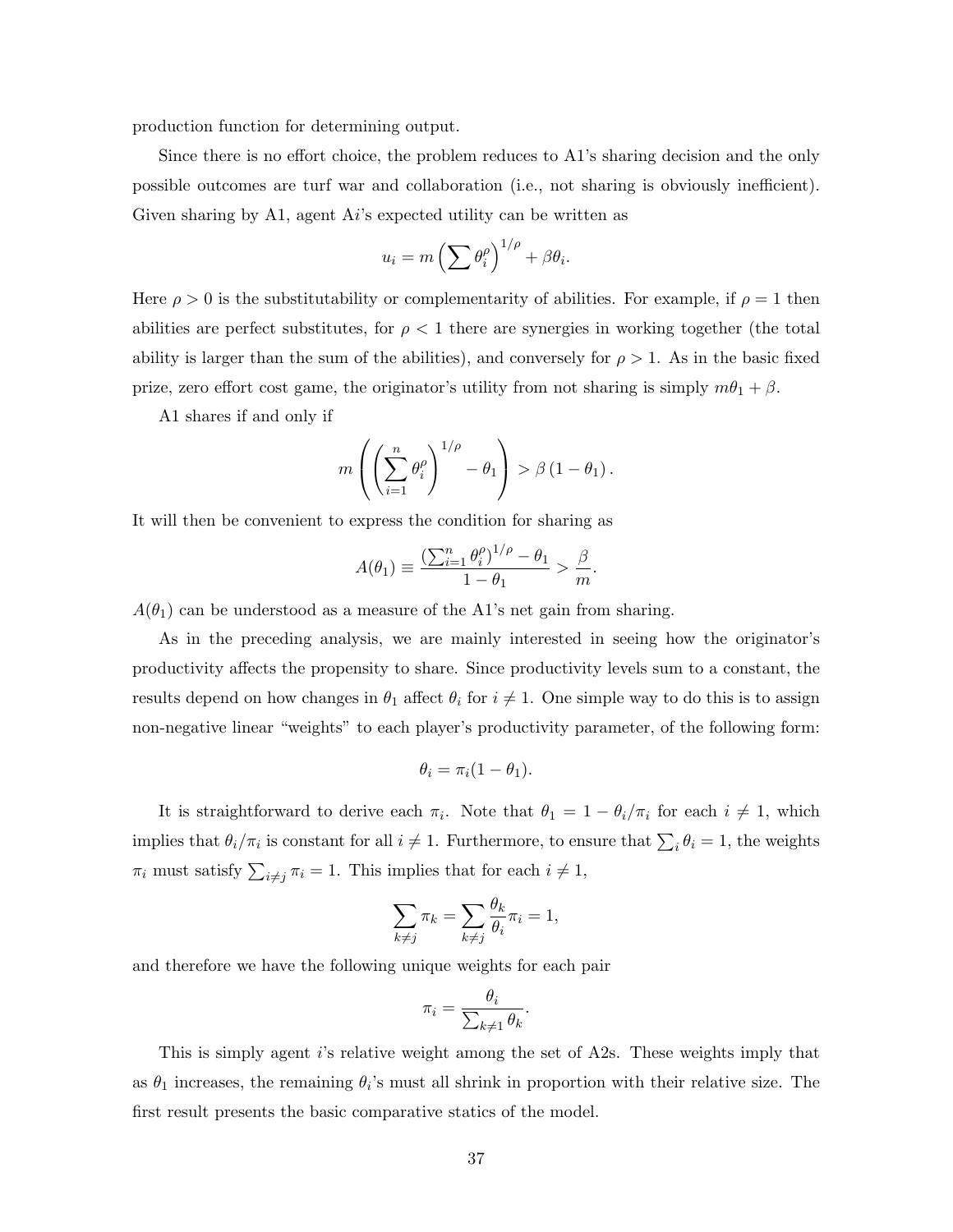#### Proposition B2 (Sharing with multiple agents and synergies)

(i) For any  $\theta_1 \in [0,1)$ ,  $\rho \leq 1 \Longrightarrow \frac{dA}{d\theta_1} \geq 0$ . (ii) For any  $\theta_1 \in (0,1)$ ,  $\rho \leq 1 \Longrightarrow A(\theta_1) \geq 1$ , and

 $\gamma$ 

 $\sqrt{2}$ 

$$
A(0) = \begin{cases} 1 & \text{if } n = 2 \\ \frac{\leq}{\geq} 1 & \text{if } n > 2. \end{cases}
$$

(*iii*)  $\frac{dA}{d\rho} < 0$ .

Part (i) of Proposition [B2](#page-13-0) shows how synergies and A1's type matter for A1's sharing decision, and is the main point of comparison with the basic model. For  $\rho < 1$  and  $\beta/m$ sufficiently high, there is a "cutoff" value of  $\theta_1$  above which A1 shares. This is consistent with the basic model, where the most productive A1s share, conditional upon being willing to work. From a welfare perspective this is a bad result, as it would be better for lower productivity A1s to share. For  $\rho > 1$  and  $\beta/m$  sufficiently low, however, the pattern is reversed: there is another cutoff value of  $\theta_1$  below which A1 shares. Low type A1s also shared in some cases of the basic model, but always along with high types. Interestingly, in the linear case  $(\rho = 1)$ the propensity to share does not depend on  $\theta_1$ , and depends only on the agents' relative policy motivation. Thus with the caveat that the results are not directly comparable with those of the basic model because the values of  $\theta_i$  are not independent, the result shows that the pattern of collaboration can be at least somewhat sensitive to the presence of production synergies. Part (ii) shows how the critical value for  $\beta/m$  depends on synergies. For  $n > 2$ , values of  $\beta/m$  very close to 1 can make sharing either optimal for all  $\theta$  ( $\rho$  < 1) or not optimal for all  $\theta$  ( $\rho > 1$ ). Part (iii) simply establishes the intuitive result that the benefit of sharing is decreasing in  $\rho$  (i.e., increasing in synergy). Thus, the greater the synergy, the more inclined A1 will be to share.

We finally consider what would happen if the originator could choose the set of agents she shares with. There are two cases. First, suppose that A1 can share the task with only one additional agent. As the probability of victory conditional upon sharing with  $Ak$  is  $\theta_1/(\theta_1 + \theta_k)$ , A1 would be willing to add agent Ak if

$$
m \left(\theta_1^{\rho} + \theta_k^{\rho}\right)^{1/\rho} + \beta \frac{\theta_1}{\theta_1 + \theta_k} > m\theta_1 + \beta
$$

$$
\left(\theta_1^{\rho} + \theta_k^{\rho}\right)^{1/\rho} - \theta_1 > \frac{\theta_k}{\theta_1 + \theta_k} \left(\frac{\beta}{m}\right).
$$

Note that this expression is identical to that of the two-agent case when  $\theta_1 + \theta_k = 1$ . There are two effects of increasing  $\theta_k$ : increasing the probability of a successful outcome, and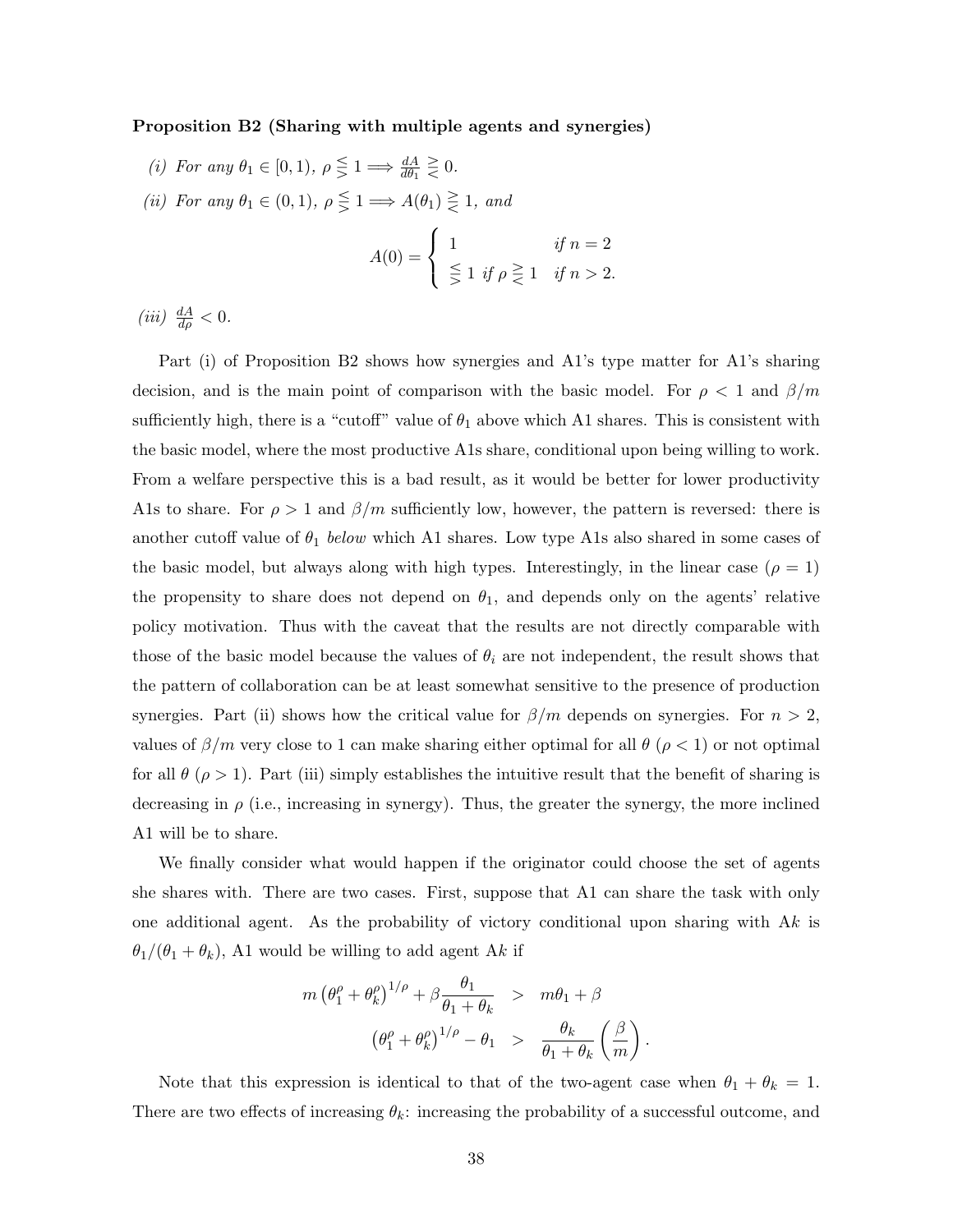decreasing the probability of winning the award. The preceding expression can be rewritten as follows:

$$
A(\theta_1, \theta_k) = (\theta_1 + \theta_k) \left[ \left( \left( \frac{\theta_1}{\theta_k} \right)^{\rho} + 1 \right)^{1/\rho} - \frac{\theta_1}{\theta_k} \right] > \frac{\beta}{m}.
$$
 (B8)

This expression implies that holding  $\theta_1/\theta_k$  constant, sharing becomes harder as  $\theta_1 + \theta_k$ shrinks. This happens because the contribution of sharing toward the collective outcome becomes smaller, while the probability of winning the prize remains the same. Likewise, holding  $\theta_1 + \theta_k$  constant, sharing becomes easier (harder) as  $\theta_1$  increases if  $\rho < (>) 1$ . The next comment characterizes A1's choice of a single partner.

#### Comment B1 (Optimal partner)

For potential partner Ak:

(i) If  $\rho < 1$ ,  $\frac{\partial A}{\partial \theta_1}$  $\frac{\partial A}{\partial \theta_1} > 0$ . If  $\rho > 1$ ,  $\frac{\partial A}{\partial \theta_1}$  $\frac{\partial A}{\partial \theta_1} > 0$  if  $\theta_1 \le \theta_k$  and  $\rho$  sufficiently large;  $\lim_{\rho \to \infty} \frac{\partial A}{\partial \theta_1}$  $\frac{\partial A}{\partial \theta_1} = 0$ if  $\theta_1 > \theta_k$ .

(ii) If 
$$
\rho > 1
$$
,  $\frac{\partial A}{\partial \theta_k} > 0$ . If  $\rho < 1$ ,  $\frac{\partial A}{\partial \theta_k} > 0$  if  $\theta_1 \le \theta_k$ ;  $\lim_{\rho \to \infty} \frac{\partial A}{\partial \theta_k} < 0$  if  $\theta_1 > \theta_k$ .

Part (i) considers A1's productivity. When  $\rho < 1$  (i.e., there are synergies), high productivity A1s will be more inclined to share with a given partner. The results are weaker when  $\rho > 1$  but A1s with high productivity will often do better in a partnership than those with low productivity. Part (ii) considers the more interesting question of whom A1 would choose. Often more productive partners are preferred. Interestingly, when  $\rho > 1$  A1 prefers partners with high productivity because the expected loss in the victory bonus is now offset by productivity gains. This is also true when  $\rho < 1$  and potential partners are more productive than A1. The relationship may be reversed if potential partners are less productive than A1.

Next, consider a second case where the originator can choose  $t$  agents to partner with, but all agents are identical  $(\theta_i = \theta)$ . Thus, the originator's objective is

$$
L(t) \equiv m\left(t\left(\frac{1}{n}\right)^{\rho}\right)^{1/\rho} + \frac{\beta}{t}.
$$
 (B9)

where  $t \in \{1, \ldots, n\}$ .

This objective is considerably simpler than that with heterogeneous agents, and so it is straightforward to derive the following comment.

Comment B2 (Optimal number of homogeneous partners) If  $\frac{\beta}{m} \geq \frac{n^{1/\rho}-1}{n-1}$  $\frac{1}{n-1}$ , then  $t^* = 1$ ; otherwise,  $t^* = n$ .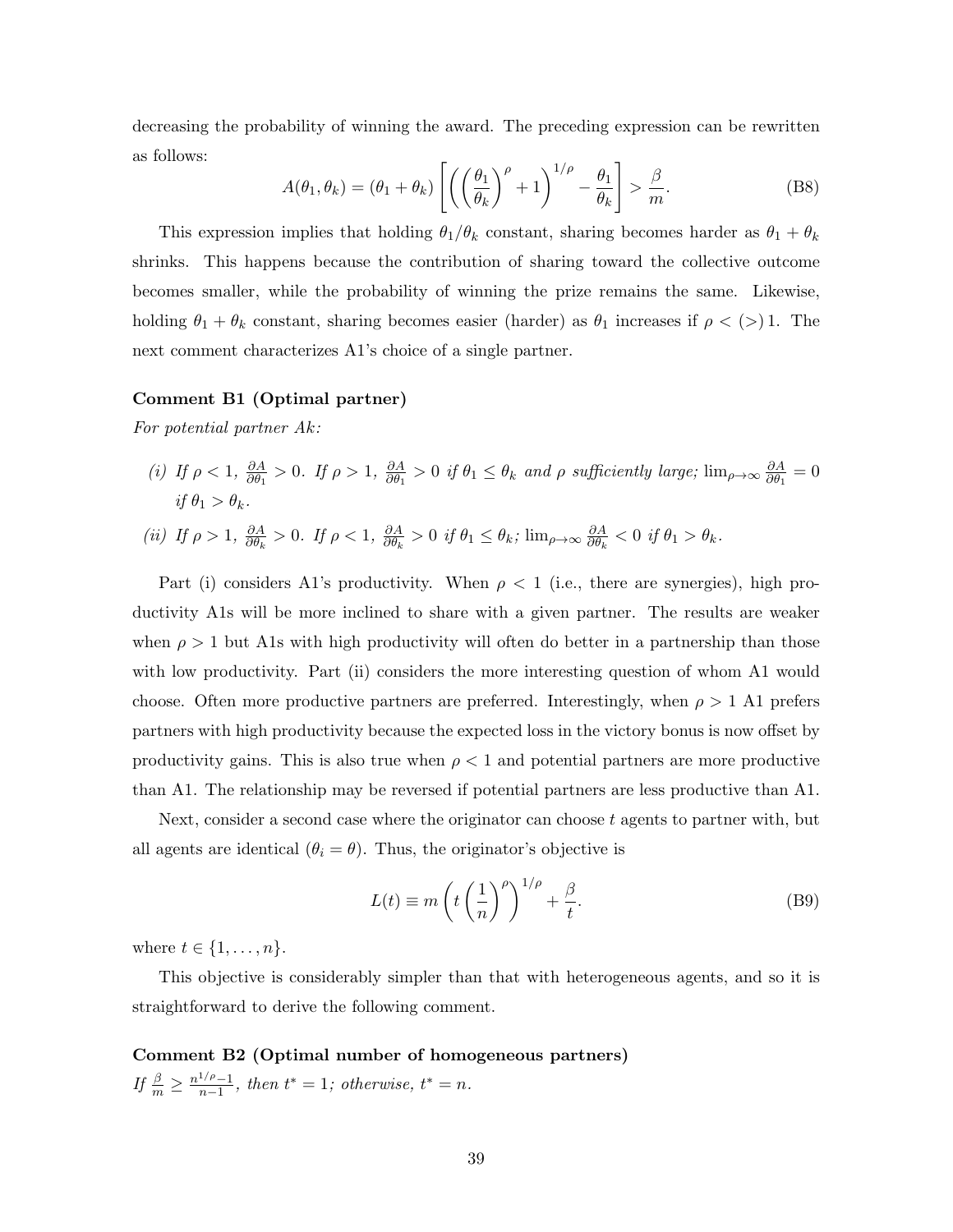As intuition would suggest, when the bonus from victory is relatively important, then there is less sharing. Somewhat more interestingly, there is never an interior solution, and so the originator will share with either no agents or all agents.

## Proof of Proposition B2

(i) Letting  $k_1 = \theta_1/(1 - \theta_1)$ , this gives us:

$$
A(\theta_1) = \frac{\left(\theta_1^{\rho} + \sum_{i \neq 1} (\pi_i (1 - \theta_1))^{\rho}\right)^{1/\rho} - \theta_1}{1 - \theta_1}
$$
  
=  $\left(k_1^{\rho} + \sum_{i \neq 1} (\pi_i)^{\rho}\right)^{1/\rho} - k_1.$ 

 $A(\theta_1)$  has the same sign as  $\frac{dA}{dk_1}$ . The derivative with respect to  $k_1$  is

$$
\frac{dA}{dk_1} = \left(k_1^{\rho} + \sum_{i \neq 1} (\pi_i)^{\rho}\right)^{\frac{1-\rho}{\rho}} k_1^{\rho-1} - 1
$$

$$
= \left(1 + k_1^{-\rho} \sum_{i \neq 1} (\pi_i)^{\rho}\right)^{\frac{1-\rho}{\rho}} - 1,
$$

which is positive (zero) (negative) if

$$
\frac{1-\rho}{\rho} \ln \left( 1 + k_1^{-\rho} \sum_{i \neq 1} (\pi_i)^{\rho} \right) > (=)(<) 0.
$$

Since the term in parentheses is greater than 1,  $\frac{dA}{dk_1} > (=)(<) 0$  if  $\rho < (=)(<) 1$ . (ii) Note first that

$$
A(0) = \left(\sum_{i \neq 1} (\pi_i)^{\rho}\right)^{1/\rho}
$$

.

For  $n = 2$ , there is only one term in the summation, and  $\pi_i = 1$ , so  $A(0) = 1$ . For  $n > 2$ , since  $\sum_{i \neq 1} \pi_i = 1$ , it is clear that  $A(0) > (=)(<) 1$  if  $\rho < (=)(>) 1$ . Finally, since  $A'(\theta_1) > (=)(<) 0$  for  $\rho < (=)(>) 1$ , we have  $A(\theta_1) > (=)(<) 1$  when  $\rho < (=)(>) 1$  for  $\theta_1 > 0$ .

(iii) Let  $\tilde{A}(\rho) = \left(k_1^{\rho} + \sum_{i \neq 1} (\pi_i)^{\rho}\right)^{1/\rho}$ , which has the same derivative as  $A(\cdot)$  with respect to  $ρ$ . Differentiating  $\tilde{A}$ ( $θ$ <sub>1</sub>) with respect to  $ρ$ , we obtain

$$
\frac{1}{\tilde{A}}\frac{d\tilde{A}}{d\rho} = \frac{1}{\rho}\frac{k_1^{\rho}\ln k_1 + \sum_{i\neq 1}(\pi_i)^{\rho}\ln \pi_i}{k_1^{\rho} + \sum_{i\neq 1}(\pi_i)^{\rho}} - \frac{1}{\rho^2}\ln\left(k_1^{\rho} + \sum_{i\neq 1}(\pi_i)^{\rho}\right).
$$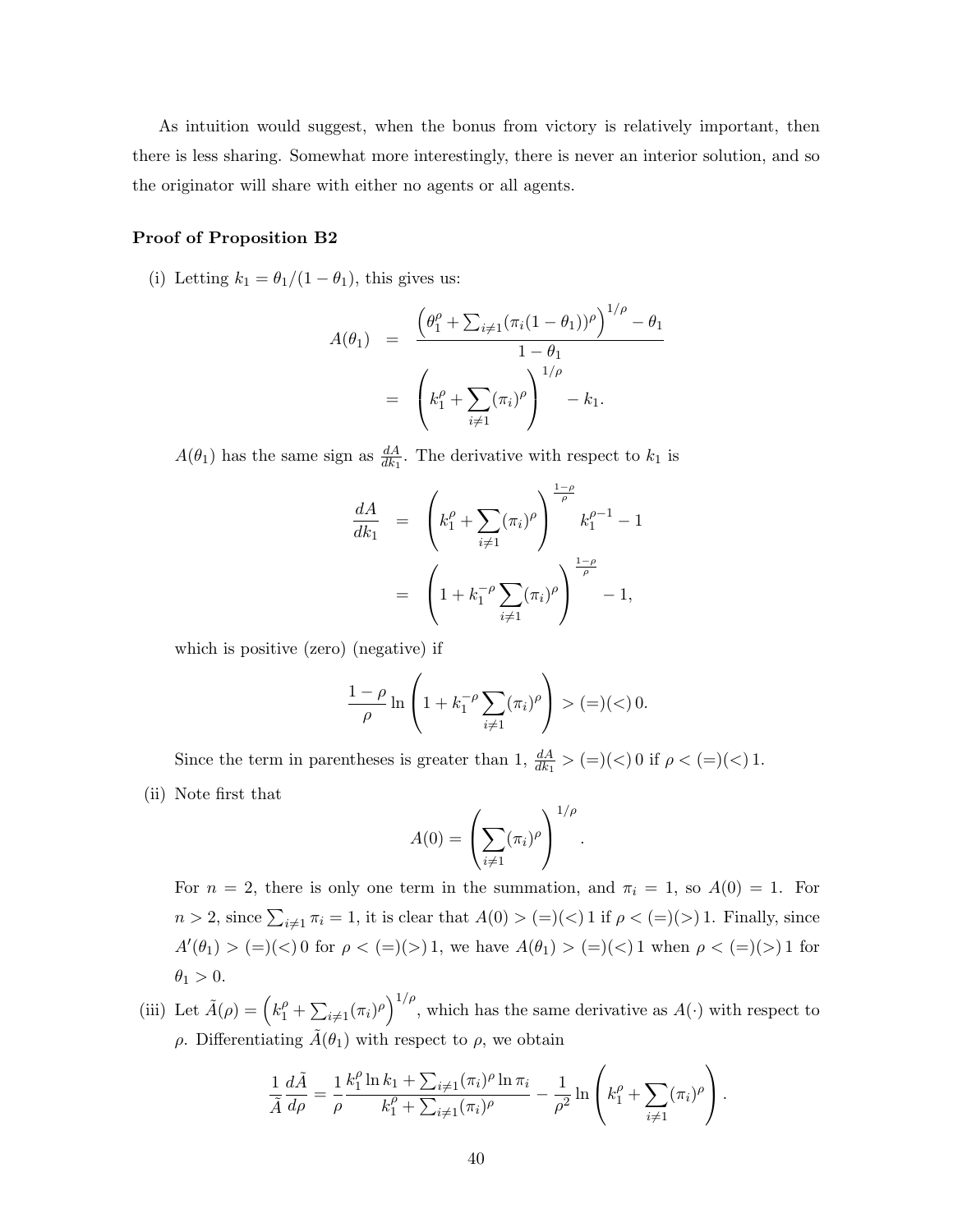Observe that  $\tilde{A}(\rho) > 0$  for all  $\rho$ , and therefore  $\frac{d\tilde{A}}{d\rho}$  is negative if

$$
\frac{k_1^{\rho} \ln k_1 + \sum_{i \neq 1} (\pi_i)^{\rho} \ln \pi_i}{k_1^{\rho} + \sum_{i \neq 1} (\pi_i)^{\rho}} < \frac{1}{\rho} \ln \left( k_1^{\rho} + \sum_{i \neq 1} (\pi_i)^{\rho} \right).
$$

Since  $\pi_i > 0$  for all i and  $\ln \pi_i < 0$ , the left-hand side of the expression above is strictly less than  $\ln k_1$ . And since  $\pi_i > 0$  for all i, the right-hand side is strictly greater than  $\ln k_1$ , thus establishing the result  $\blacksquare$ 

## Proof of Comment B1

(i) As derived in the proof of Proposition [B2,](#page-13-0) the bracketed expression in (B8) is positive and increasing in  $\theta_1$  if  $\rho < 1$ . It follows that  $A(\theta_1, \theta_k)$  is increasing in  $\theta_1$  if  $\rho \leq 1$ . For  $\rho > 1$ , we differentiate with respect to  $\theta_1$ , and so  $\frac{\partial A}{\partial \theta_1} < (>) 0$  if

$$
(\theta_1 + \theta_k) \left[ \left( \left( \frac{\theta_1}{\theta_k} \right)^{\rho} + 1 \right)^{1/\rho - 1} \left( \frac{\theta_1}{\theta_k} \right)^{\rho - 1} \frac{1}{\theta_k} - \frac{1}{\theta_k} \right] + \left( \left( \frac{\theta_1}{\theta_k} \right)^{\rho} + 1 \right)^{1/\rho} - \frac{\theta_1}{\theta_k} \quad \langle \langle \rangle \rangle \quad 0.
$$

Following the proof of Proposition [B2,](#page-13-0) the bracketed expression is negative for  $\rho > 1$ , while  $\left(\left(\frac{\theta_1}{\theta_k}\right)\right)$  $\int^{\rho} + 1 \, \bigg)^{1/\rho} - \frac{\theta_1}{\theta_2}$  $\frac{\theta_1}{\theta_k}$  is positive. Letting  $k = \theta_1/\theta_k$  and simplifying, we have ∂A  $\frac{\partial A}{\partial \theta_1}$  < (>) 0 if

$$
\frac{1}{(k^{\rho}+1)^{1-1/\rho}} - \frac{2k+1}{2k^{\rho}+k^{\rho-1}+1} < (>)\,0.
$$

There are two cases. First, suppose  $k \leq 1$  (i.e.,  $\theta_1 < \theta_k$ ). Since  $(k^{\rho} + 1)^{1/\rho - 1} \leq 1$ , it follows that  $\frac{dA}{d\theta_1} < 0$  if:  $2k^{\rho} + k^{\rho-1} < 2k$ , or  $k^{\rho-1} < 2k/(2k+1)$ . This is clearly satisfied for  $\rho$  sufficiently large. Second, suppose  $k > 1$ . The limits of both fractions in the above expression as  $\rho \to \infty$  are clearly 0. Thus  $\lim_{\rho \to \infty} \frac{\partial A}{\partial \theta_1}$  $\frac{\partial A}{\partial \theta_1} = 0.$ 

(ii) As derived in the proof of Proposition [B2,](#page-13-0) the bracketed expression in (B8) is positive and increasing in  $\theta_k$  if  $\rho > 1$ . It follows that  $A(\theta_1, \theta_k)$  is increasing in  $\theta_k$  if  $\rho \geq 1$ . For  $\rho < 1$ , we differentiate with respect to  $\theta_k$  and substitute  $k = \theta_1/\theta_k$ ; which gives

$$
\frac{\partial A}{\partial \theta_k} = (\theta_1 + \theta_k) \left[ -\left( \left( \frac{\theta_1}{\theta_k} \right)^{\rho} + 1 \right)^{1/\rho - 1} \left( \frac{\theta_1^{\rho}}{\theta_k^{\rho + 1}} \right) + \frac{\theta_1}{\theta_k^2} \right] + \left( \left( \frac{\theta_1}{\theta_k} \right)^{\rho} + 1 \right)^{1/\rho} - \frac{\theta_1}{\theta_k}
$$

$$
= k^2 - (k^{\rho} + 1)^{1/\rho - 1} k^{\rho} (k + 1) + (k^{\rho} + 1)^{1/\rho}.
$$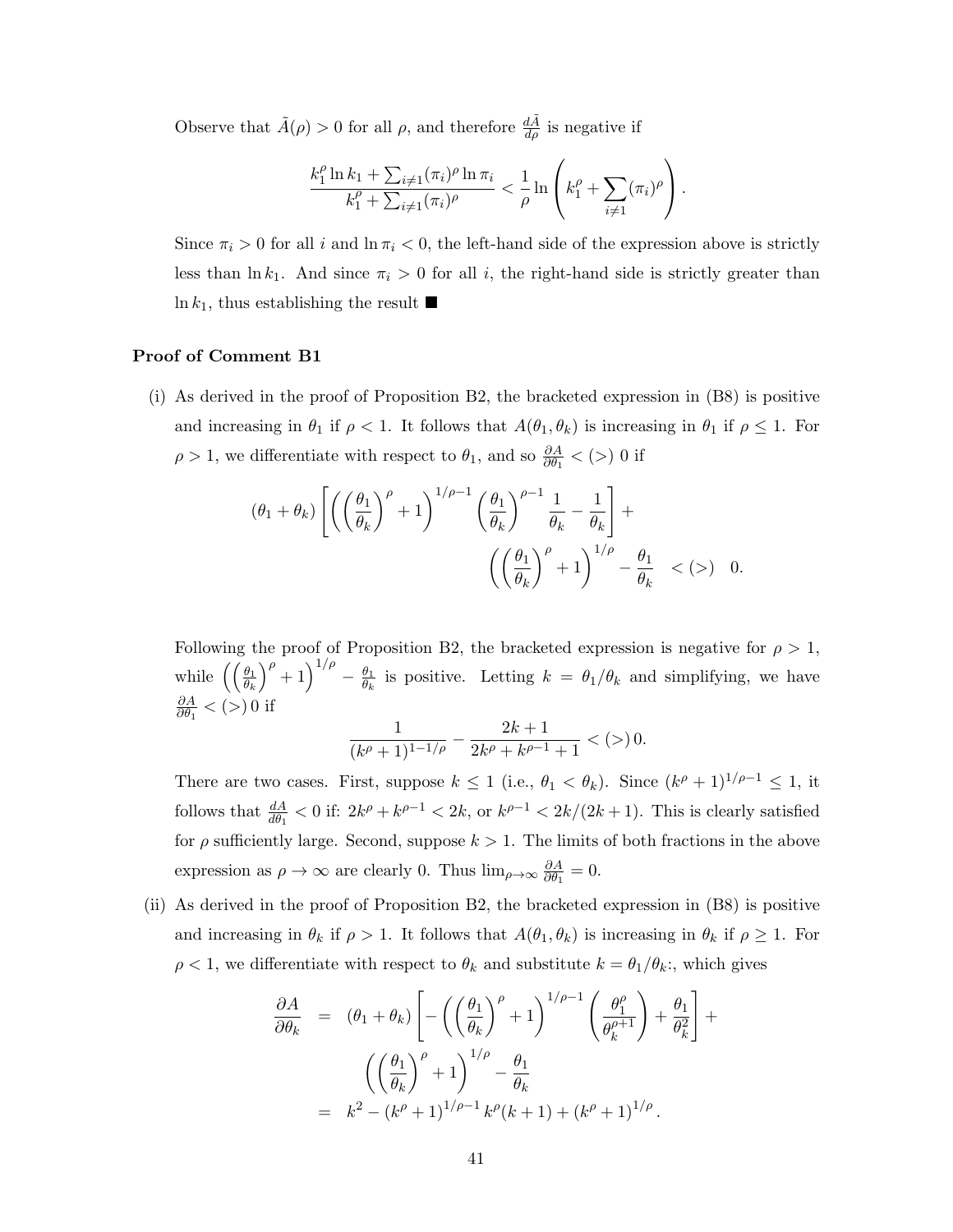Thus  $\frac{\partial A}{\partial \theta_k}$  > (<) 0 if

$$
k^{2} > (<) (k^{\rho} + 1)^{1/\rho} \left[ \frac{k^{\rho}(k+1)}{k^{\rho} + 1} - 1 \right].
$$

There are two cases. First, suppose  $k \leq 1$ . Then  $\frac{\partial A}{\partial \theta_k} > 0$  if  $k^{\rho}(k+1) \leq k^{\rho}+1$ , or  $k^{\rho+1} \leq$ 1, which holds for any  $\rho > 0$ . Second, suppose  $k > 1$ . Since  $\lim_{\rho \to \infty} (k^{\rho} + 1)^{1/\rho} = k$ , we have  $\lim_{\rho \to \infty} \frac{\partial A}{\partial \theta_k}$  $\frac{\partial A}{\partial \theta_k} < 0$  if  $\lim_{\rho \to \infty} \frac{k^{\rho}(k+1)}{k^{\rho}+1}$  $\frac{k(k+1)}{k+1} > k+1$ . Applying L'Hopital's Rule yields  $\lim_{\rho\to\infty}\frac{k^{\rho}(k+1)}{k^{\rho}+1}$  $\frac{\rho(k+1)}{k^{\rho}+1} = \frac{(k+1)k^{\rho}\ln k + k^{\rho}}{k^{\rho}\ln k}$  $\frac{\partial k^{\rho} \ln k + k^{\rho}}{\partial k^{\rho} \ln k} = k + 1 + \frac{1}{\ln k}$  $\frac{1}{\ln k}$ , thus proving the result  $\blacksquare$ 

# Proof of Comment B2

We first give the condition under which A1 prefers 1 partner to  $n$  partners. This is the case if

$$
\frac{m}{n} + \beta \ge mn^{1/\rho - 1} + \frac{\beta}{n}
$$
  

$$
\frac{\beta}{m} \ge \frac{n^{1/\rho} - 1}{n - 1}.
$$
 (B10)

Next we derive conditions under which A1's objective is either strictly increasing or decreasing. Differentiating the objective  $L(t)$  (see (B9)) yields  $L'(t) = mt^{1/\rho-1}/(n\rho) - \beta t^{-2}$ . This implies that  $L'(1) = m/(n\rho) - \beta$ , which is positive if  $\beta/m < 1/(n\rho)$ . Note also that  $L'(t) > 0$  for all  $t \in [1, n]$  if  $m t^{1/\rho+1}/(n\rho) - \beta > 0$ . Since this expression is increasing in t, it follows that  $L'(t) > 0$  for all  $t \in [1, n]$  iff  $L'(1) > 0$ . Likewise,  $L'(n) < 0$  if  $\beta/m > n^{1/\rho}/\rho$ , and  $L'(t) < 0$  for all  $t \in [1, n]$  iff  $L'(n) < 0$ .

Thus, there can only be a corner solution (B10) if  $\beta/m \notin [1/(n\rho), n^{1/\rho}/\rho]$ . Moreover, for  $\beta/m$  in this interval,  $L'(1) < 0$  and  $L'(n) > 0$ . By the continuity of  $L(\cdot)$ , this implies that there cannot be a local interior maximum if there is a unique t for which  $L'(t) = 0$ . Manipulating  $L'(t)$ , we have  $L'(t) = 0$  if

$$
t^{1/\rho+1}=\frac{\beta\rho n}{m},
$$

which implies a unique  $t$ . Hence the maximum must be at a corner, which again implies that the solution is characterized by condition  $(B10)$ 

# B.3 Incomplete Information

We now discuss a version of the game in which each agent is uncertain of the other's productivity. Specifically, suppose that  $\theta_i \sim U[0, 1]$  for agent A*i*. In this environment, the originator's sharing decision serves a signal of the originator's productivity.

We retain the fixed reward and make three other modifications to further simplify the analysis. First, we do not consider referrals. Second, A1 is assumed always to work, with her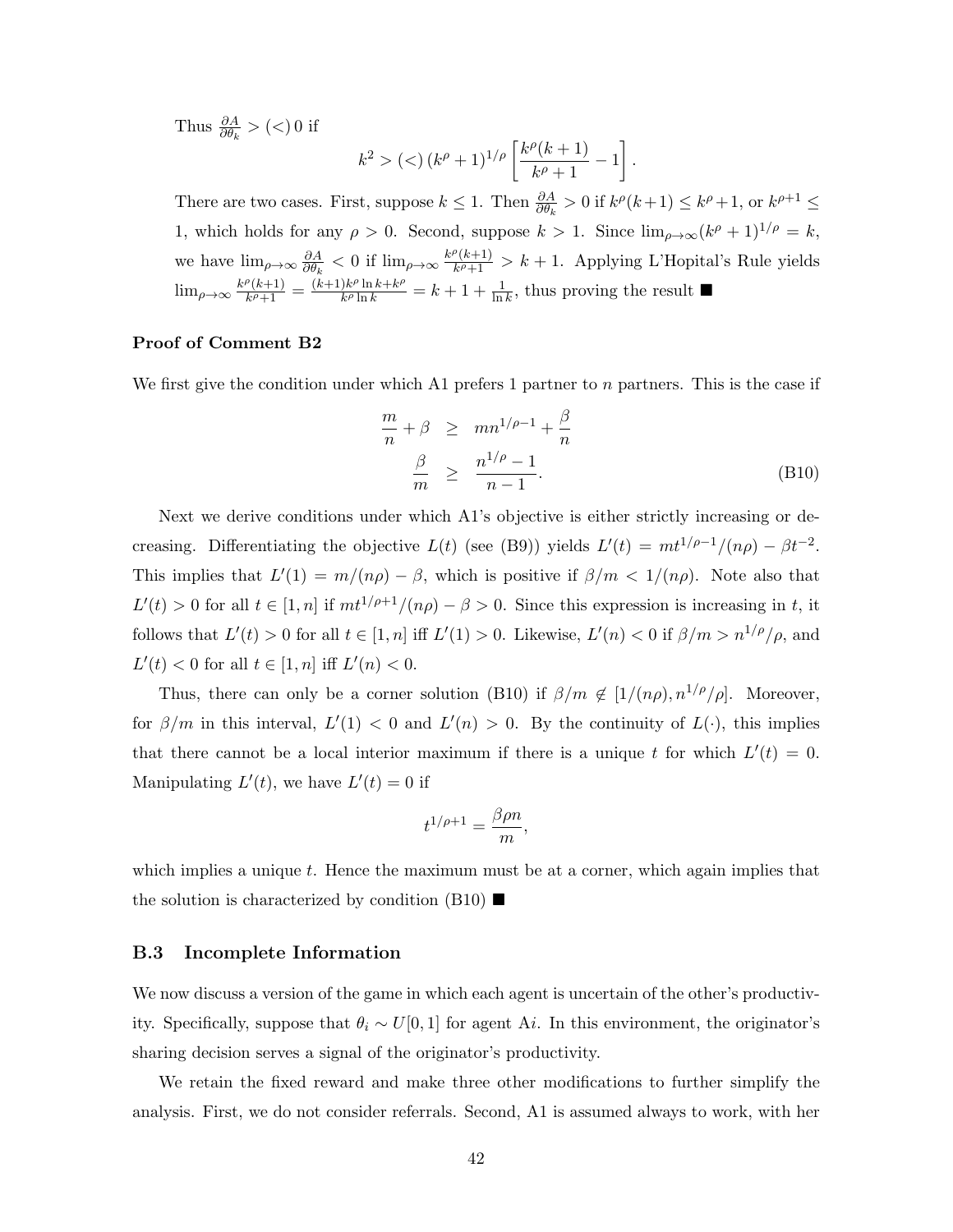effort level denoted simply by  $e$ . Conditional upon  $Ai$  having jurisdiction, output  $x_i$  is then

$$
x_1 = \theta_1 \sim U[0, 1]
$$
  
\n
$$
x_2 = \begin{cases} \theta_2 \sim U[0, 1] & \text{if } e = 1 \\ 0 & \text{if } e = 0. \end{cases}
$$

Third, uncertainty over productivity eliminates the need for  $\epsilon$  in the basic model; thus, agent Ai wins the prize  $\beta$  if  $x_i > x_{-i}$ . The model might therefore describe a situation in which A1 is formally required to work on a project, but might still share jurisdiction.

We characterize a perfect Bayesian equilibrium of this game. As the subsequent derivations show, there is essentially a unique equilibrium. Formally, strategies consist of A1's sharing choice  $s \in \{\text{share}, \text{keep}\}\$  and A2's effort level  $e \in \{0, 1\}$  conditional upon having jurisdiction. A2 also has posterior beliefs over  $\theta_1$  given A1's sharing decision, denoted  $\rho: \{\text{share}, \text{keep}\} \to$  $P$ , where  $P$  is the set of measurable subsets of [0, 1]. These beliefs are consistent with Bayes' rule along the equilibrium path. An out of equilibrium information set can only be encountered if A1 shares when she was not expected to do so. In these cases, we simply assume that A2's beliefs are concentrated on  $\theta_1 = 1$ . Although the equilibrium does not require such extreme beliefs, this designates the type that would benefit most from sharing, since she would win with probability one.

We begin by considering the subgame following A1's choice to share, where agent A2 has posterior beliefs about A1's productivity that are uniformly distributed on the interval  $(\theta, \theta)$ . While this is not a fully general treatment of A2's possible beliefs, we will subsequently argue that A1's sharing strategies are monotonic and therefore must take this form in equilibrium.

A2 works if

$$
m(E[\theta_1|\,\text{share}] + \theta_2) - k + \beta \,\omega(\underline{\theta}, \overline{\theta}, \theta_2, e) > mE[\theta_1|\,\text{share}].\tag{B11}
$$

Here  $\omega(\underline{\theta}, \overline{\theta}, \theta_2, e)$  represents the probability that A2 wins. The uniform distribution implies that

$$
\omega(\underline{\theta}, \overline{\theta}, \theta_2, 1) = \begin{cases} 0 & \text{if } \theta_2 < \underline{\theta} \\ \frac{\theta_2 - \underline{\theta}}{\overline{\theta} - \underline{\theta}} & \text{if } \theta_2 \in [\underline{\theta}, \overline{\theta}] \\ 1 & \text{if } \theta_2 > \overline{\theta}, \end{cases}
$$

and expression (B11) simplifies to

$$
m\theta_2 + \beta \,\omega(\underline{\theta}, \overline{\theta}, \theta_2, e) > k.
$$

As intuition would suggest, working becomes more attractive to A2 as  $m$ ,  $\theta_2$  and  $\beta$  increase, and less attractive as k increases. The expression implies that for any  $(\underline{\theta}, \overline{\theta})$ , there is a unique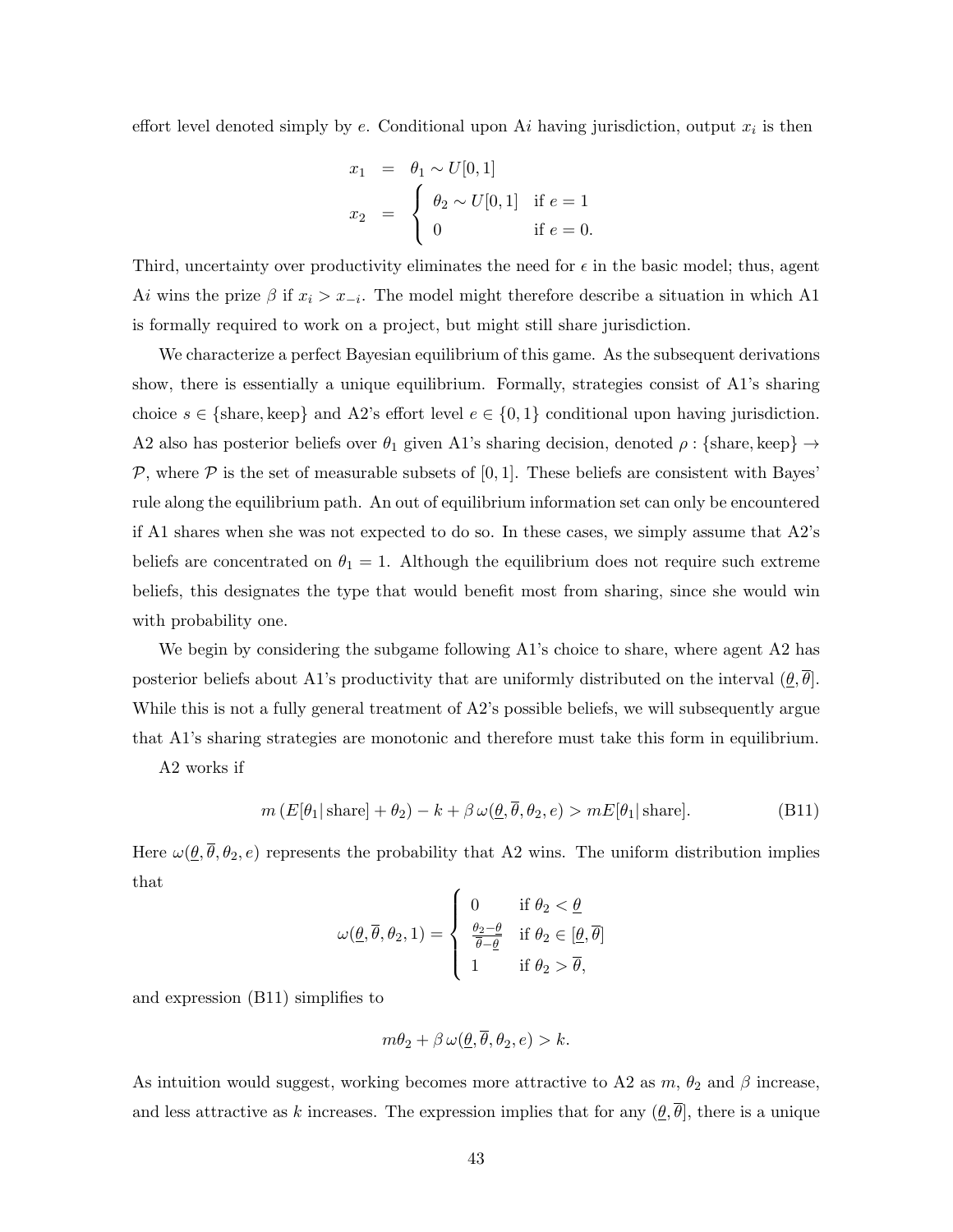type  $\hat{\theta}_2$  such that higher productivity types work and lower productivity types shirk. This type is given by

$$
\hat{\theta}_2 = \begin{cases} \frac{k}{m} & \text{if } \underline{\theta} \ge \frac{k}{m} \\ \min\left\{1, \frac{k(\overline{\theta} - \underline{\theta}) + \beta \underline{\theta}}{m(\overline{\theta} - \underline{\theta}) + \beta}\right\} & \text{if } \underline{\theta} < \frac{k}{m} . \end{cases}
$$
(B12)

The first line of (B12) gives a corner case where A2 is indifferent between working and not even though she expects to lose  $\beta$  with certainty. Thus, strong policy motivations alone can induce some types to work even when they expect to lose with certainty. The second line gives the interior case where the indifferent A2 expects to win with some probability. Because this set of types necessarily hits a corner at 1, this threshold must be weakly increasing in  $\theta$ . Reducing the set of sharing originator types (i.e., increasing  $\theta$ ) therefore does not expand the set of partner types willing to work.

Given  $\hat{\theta}_2,$  the probability that A2 will work given  $(\underline{\theta},\overline{\theta}]$  is

$$
\phi(\underline{\theta}, \overline{\theta}) = 1 - \hat{\theta}_2. \tag{B13}
$$

And given  $\theta_1$ , the probability that A2 wins conditional upon working is

$$
\xi(\theta_1) = \begin{cases} 1 & \text{if } \theta_1 \le \hat{\theta}_2 \\ \frac{1-\theta_1}{1-\hat{\theta}_2} & \text{if } \theta_1 \ge \hat{\theta}_2. \end{cases}
$$
 (B14)

Note that if  $\theta_1 < \hat{\theta}_2$ , then the probability of A1 winning is zero.

We can now characterize A1's sharing decision. Suppose that in equilibrium, the set of sharing originators is  $(\underline{\theta}, \overline{\theta})$ . Then A1 shares if

$$
m\left(\theta_1 + \phi(\underline{\theta}, \overline{\theta})\frac{\hat{\theta}_2 + 1}{2}\right) + (1 - \phi(\underline{\theta}, \overline{\theta})\xi(\theta_1))\beta > m\theta_1 + \beta\tag{B15}
$$

Simplifying, A1 shares if  $\phi(\underline{\theta}, \overline{\theta}) > 0$  and

$$
\frac{m(\hat{\theta}_2+1)}{2} - \xi(\theta_1)\beta > 0
$$
 (B16)

There are two notable facts about this expression. First, it is independent of  $\phi(\cdot)$  when  $\phi(\cdot) \neq 0$ . Second, it does not depend on the functional form of  $\xi(\cdot)$ ; i.e., it applies to any measurable sharing strategy on  $[0, 1]$ . This implies an important monotonicity feature of sharing in equilibrium. If any type  $\theta'_1$  shares in equilibrium, then all higher types will also be willing to share. To see why, suppose that some type  $\theta''_1 > \theta'_1$  does not share. By sharing out of equilibrium, she would not affect A2's strategy, and so would only affect A2's chances of winning. Thus, type  $\theta_1''$  would automatically satisfy (B16) if type  $\theta_1'$  does.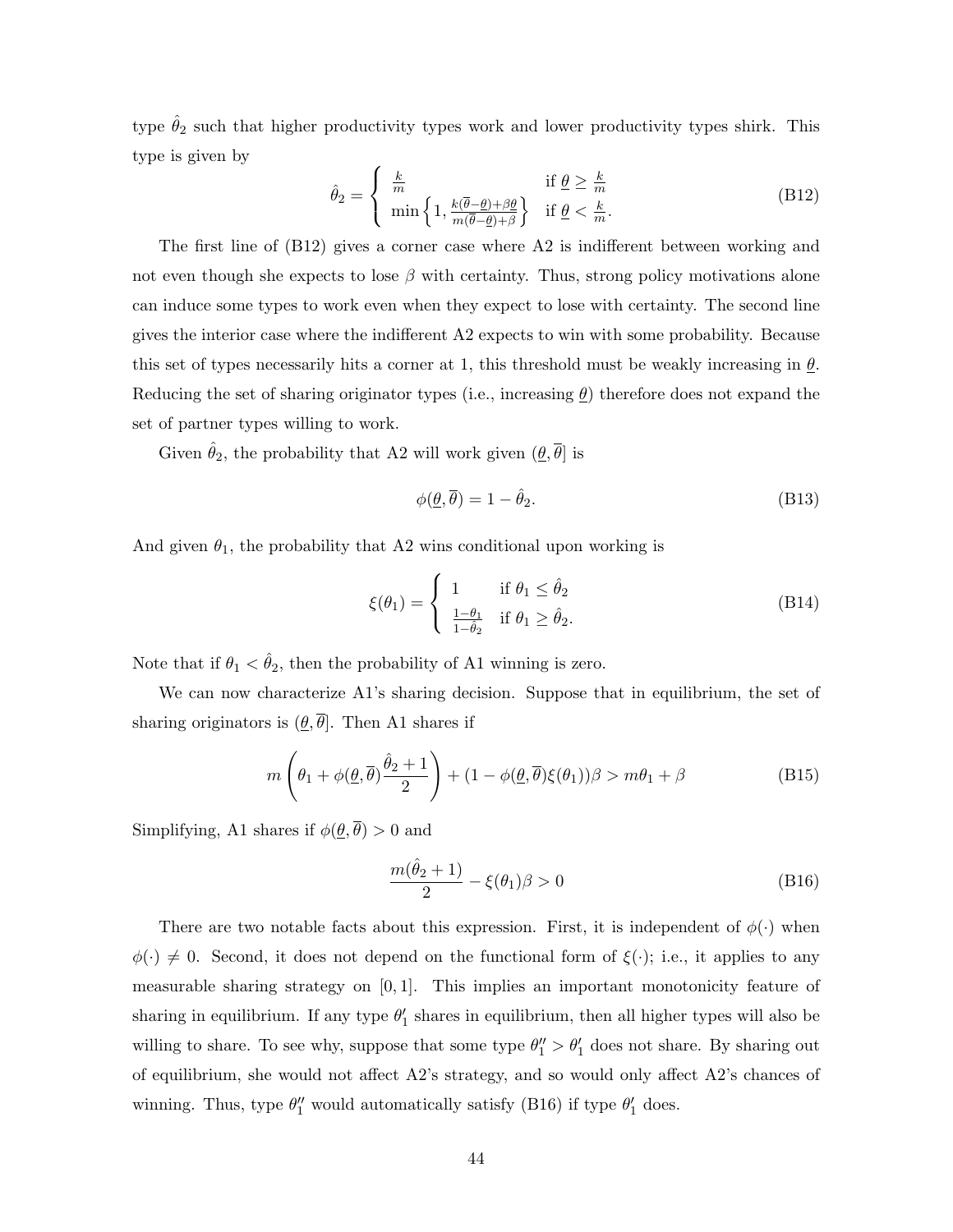The immediate consequence of the monotonicity of sharing incentives is that when sharing occurs, the set of sharing types is simply  $(\theta, 1]$ . The final step in deriving the equilibrium is then to characterize  $\underline{\theta}$ . At an interior solution, this is the (unique) value of  $\theta_1$  that satisfies (B16) with equality. Higher values of  $\theta$  imply lower levels of sharing. There are also corner solutions, where either no types or all types share.

Our next result describes the outcomes of the incomplete information game. Note that a difference between these results and those of preceding versions of the game is that collaboration and turf wars can only be probabilistic as they depend on the specific realization of  $\theta_2$ . That is, a set of sufficiently low types of A2 will find the utility gains from working to not warrant the effort. Thus, except in the limiting case where full sharing occurs and  $k \to 0$ , there is no equilibrium in which A2 always works. We therefore label outcomes where A1 shares and A2 works with positive probability as "possible collaboration" and those where A1 does not share but A2 would work with positive probability as a "possible turf war."

#### Proposition B3 (Outcomes under incomplete information)

- (i) (Indifference) If  $\beta \leq k m$ , then the outcome is indifference.
- (ii) (Possible turf war) If  $\beta > k m$  and  $m < \min\{k, \beta\}$ , then A1 keeps for all  $\theta_1$ .
- (iii) (Possible collaboration) If  $\beta \in \left(k m, \frac{-m + \sqrt{m^2 + 8m(k+m)}}{4}\right)$ 4 ), then A1 shares for all  $\theta_1$ .
- (iv) (Possible collaboration and turf war) If the conditions of parts  $(i)$ -(iii) are not met, then the set of sharing types is  $(\underline{\theta}^*, 1]$ , where

$$
\underline{\theta}^* = \begin{cases} \frac{m(k-\beta+m)-2\beta^2}{m(k-3\beta+m)} & \text{if } m \le k \text{ and } m \ge \beta, \text{ or } m > k \text{ and } \frac{k+m}{2} > \beta\\ 1 - \frac{m(1-(k/m)^2)}{2\beta} & \text{otherwise.} \end{cases}
$$

Proposition B3 provides some basic intuitions about the effects of turf battles on sharing. Part (i) shows that the conditions generating indifference—low  $\beta$ , high k, and low m—are similar to those in Proposition [1.](#page-11-0) Parts (ii) and (iii) are the corner cases; in the former, autarchy is always the result because all A1 types play keep because  $\beta$  is sufficiently high. In the latter, all types of A1 share because  $\beta$  is moderate and m is high. Finally, part (iv) is the interior solution, where autarchy results for low values of  $\theta_1$  and possible collaboration for higher values.

The role of  $\beta$  in the incomplete information game resembles that of the basic game. Clearly, extreme values of  $\beta$  are undesirable from the perspective of maximizing joint production; very low values provide too little incentive to work, and very high values provide too little incentive to share. Focusing on intermediate values (i.e., parts (iii) and (iv) of Proposition B3),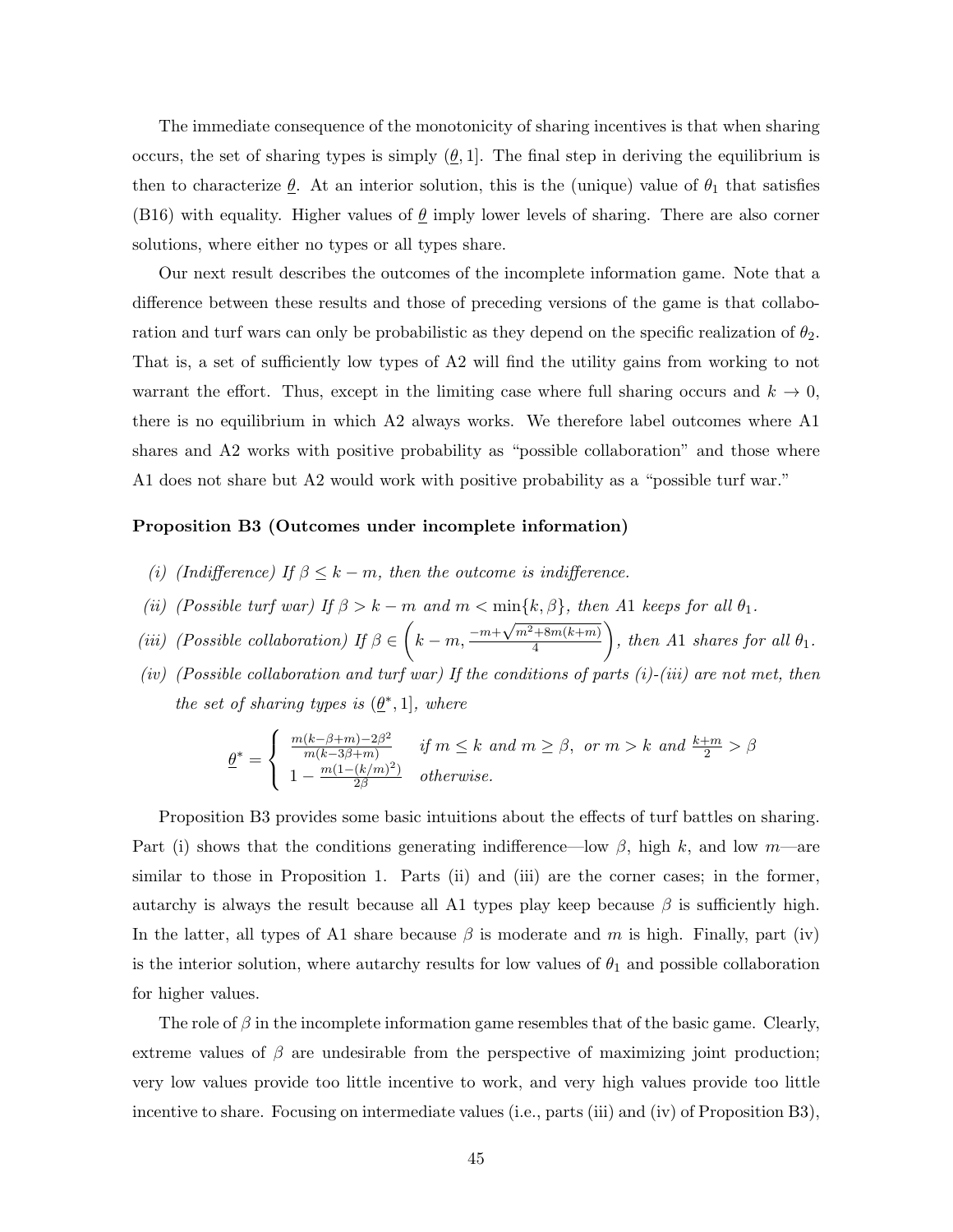increasing  $\beta$  limits A1's propensity to share. For low values of  $\beta$  in this region there is full sharing. The following comment establishes that the set of types that share contracts as  $\beta$ increases.

#### Comment B3 (Comparative Statics)

 $\underline{\theta}^*$  is increasing in  $\beta$ .

These results show that despite numerous differences across models, two main intuitions carry over from the basic model. First, high levels of competition will inhibit sharing and collaboration. Second, conditional upon being willing to work, the highest type originators will share in equilibrium. This prediction is also consistent with the "synergies" case ( $\rho < 1$ ) case of the no-effort model. As with the other models, equilibrium sharing behavior is in some sense undesirable, as a hypothetical principal or society would prefer that lower types share.

## Proof of Proposition B3

We characterize  $\underline{\theta}^*$  by solving (where possible) for the A1 type that is indifferent between sharing and not sharing, given that all types  $(\underline{\theta}, 1]$  share.

We first establish some properties of the cutoff  $\hat{\theta}_2$  for which all types  $\theta_2 < (>) \hat{\theta}_2$  do not work (work). Let  $\psi(\underline{\theta})$  denote the interior value of  $\hat{\theta}_2$  from (B12), holding  $\overline{\theta} = 1$ . Note that  $\psi(x) = x$  only for  $x = 1$  and  $x = k/m$ . Differentiating  $\psi(\cdot)$ , we obtain

$$
\frac{d\psi}{d\underline{\theta}} \le 0 \quad \Leftrightarrow \quad (\beta - k)[m(1 - \underline{\theta}) + \beta] + m[k(1 - \underline{\theta}) + \beta \underline{\theta}] \le 0. \tag{B17}
$$

Simplifying (B17) yields  $\frac{d\psi}{d\theta} \leq 0$  iff  $\beta \leq k-m$ . Since  $\psi(1) = 1$ , this condition implies  $\psi(\underline{\theta}) \geq 1$ for all  $\underline{\theta} \in [0,1]$  if  $\beta \leq k - m$ , and  $\psi(\underline{\theta}) < 1$  otherwise.

- (i) Suppose  $\beta \leq k-m$ . Expressions (B12) and (B13) then imply that  $\hat{\theta}_2 = 1$  and  $\phi(\underline{\theta}, 1) = 0$ for all  $\underline{\theta} \in [0,1]$ , respectively. Applying (B15), A1 is indifferent between share and keep.
- (ii) Now suppose  $\beta > k m$ . Expressions (B12) and (B17) then imply that  $\hat{\theta}_2$  is weakly increasing in  $\underline{\theta}$  and  $\hat{\theta}_2 \in (0,1)$  for  $\underline{\theta} \in [0,1)$ . We establish some useful features of the sharing condition (B16) when evaluated at some  $\theta_1 = \underline{\theta}$ . Define  $\sigma(\underline{\theta}) = m(\hat{\theta}_2 + 1)/2$  –  $\xi(\underline{\theta})\beta$  as the left-hand side of (B16), evaluated at  $\theta_1 = \underline{\theta}$ . It is easily verified that  $\sigma(\underline{\theta})$ is single-valued and continuous on [0, 1]. Next, we show that  $\sigma(\theta)$  is strictly increasing on [0, 1]. Since  $\beta > k - m$ ,  $\psi(\underline{\theta})$  is strictly increasing and  $\hat{\theta}_2$  is weakly increasing. Thus  $\sigma(\underline{\theta})$  is strictly increasing if  $\hat{\theta}_2$  is non-decreasing and  $\xi(\underline{\theta})$  is non-increasing, with one relationship strict. There are two cases.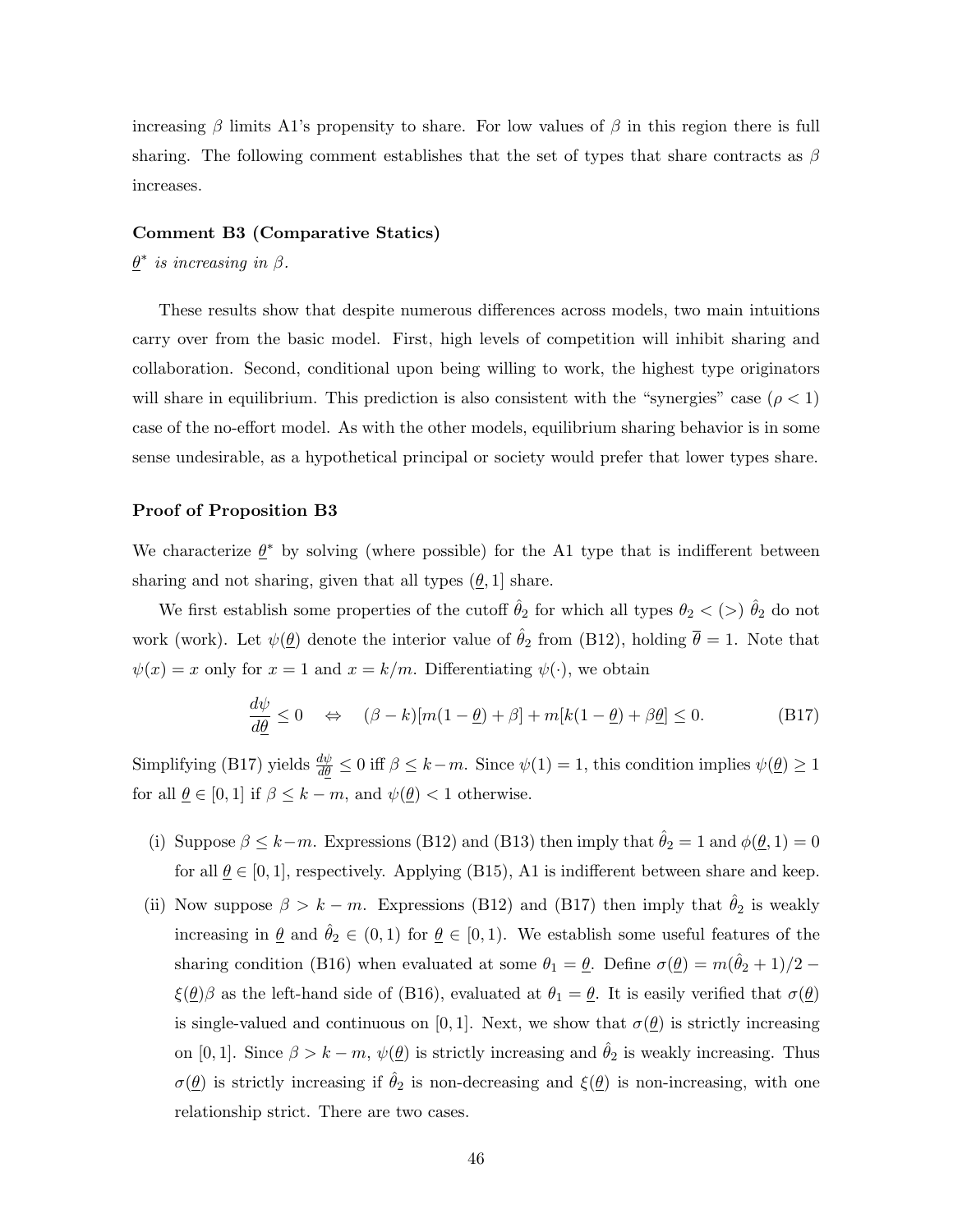- a. Suppose that  $k/m \leq 1$ . Observe that for  $\underline{\theta} \leq k/m$ ,  $\hat{\theta}_2 = \psi(\underline{\theta}) \geq \underline{\theta}$ , and when  $\underline{\theta} > k/m$ ,  $\hat{\theta}_2 = k/m < \underline{\theta}$ . Thus by (B14), when  $\underline{\theta} \le k/m$ ,  $\xi(\underline{\theta}) = 1$  (i.e., A2 always wins conditional upon working). Since  $\frac{d\psi}{d\theta} > 0$ ,  $\sigma(\underline{\theta})$  is strictly increasing. When  $\underline{\theta} > k/m$ ,  $\xi(\underline{\theta}) = (1 - \underline{\theta})/(1 - k/m)$  is obviously strictly decreasing in  $\underline{\theta}$ . Since  $\hat{\theta}_2$ is weakly increasing,  $\sigma(\underline{\theta})$  is again strictly increasing.
- b. Suppose that  $k/m > 1$ . Now for all  $\underline{\theta}$ ,  $\hat{\theta}_2 = \psi(\underline{\theta}) \ge \underline{\theta}$ ; thus by the argument for  $k/m \leq 1$  and  $\underline{\theta} \leq k/m$ ,  $\xi(\underline{\theta}) = 1$  and  $\sigma(\underline{\theta})$  is strictly increasing. Since  $\sigma(\underline{\theta})$  is increasing, A1 does not share if  $\lim_{\theta \to 1} \sigma(\theta) \leq 0$ . There are two subcases. First, let  $k/m \leq 1$ . Note that  $\hat{\theta}_2 = k/m$  at  $\underline{\theta} = 1$  and  $\xi(1) = 0$ , so substituting into  $\sigma(\cdot)$ the condition for no sharing becomes:

$$
\frac{m}{2}\left(\frac{k}{m}+1\right) < 0.\tag{B18}
$$

This condition is obviously impossible to satisfy, and so  $\sigma(1) \geq 0$  and A1 does not choose keep for all  $\theta_1$ . Second, let  $k/m > 1$ . By (B12),  $\hat{\theta}_2 = 1$  at  $\underline{\theta} = 1$  and  $\xi(\underline{\theta}) = 1$ , so substituting into  $\sigma(\cdot)$  the condition for no sharing simplifies to  $m < \beta$ . Thus A1 keeps for all  $\theta_1$  when  $m < \min\{k, \beta\}$ .

(iii) Full sharing occurs in equilibrium if and only if  $\sigma(0) \geq 0$ . Note that  $\xi(0) = 1$ , so substituting into  $\sigma(\cdot)$  the condition for full sharing becomes

$$
\frac{m}{2}\left(\frac{k}{m+\beta}+1\right)-\beta > 0
$$
  

$$
\frac{m}{2}(k+m)-\frac{m}{2}\beta-\beta^2 > 0.
$$
 (B19)

It is easily shown that the last expression has only one positive root, and so all types share if

$$
\beta < \frac{-m + \sqrt{m^2 + 8m(k+m)}}{4}.
$$

- (iv) There are two cases.
	- a. Suppose that  $k/m < 1$ . If sharing for all  $\theta_1$  is not possible, then the analogous case in part (ii) implies that there exists some interior  $\underline{\theta}^*$  such that  $\sigma(\underline{\theta}) = 0$ . Since  $\underline{\theta}^*$ depends on  $\hat{\theta}_2$  and  $\hat{\theta}_2$  is at a corner at  $\underline{\theta} = k/m$ , we consider conditions under which  $\underline{\theta}^*$  will lie on either side of  $k/m$ . As  $\sigma(\underline{\theta})$  is increasing,  $\underline{\theta}^* < k/m$  iff  $\sigma(k/m) > 0$ , or

$$
\frac{k+m}{2} > \beta.
$$
 (B20)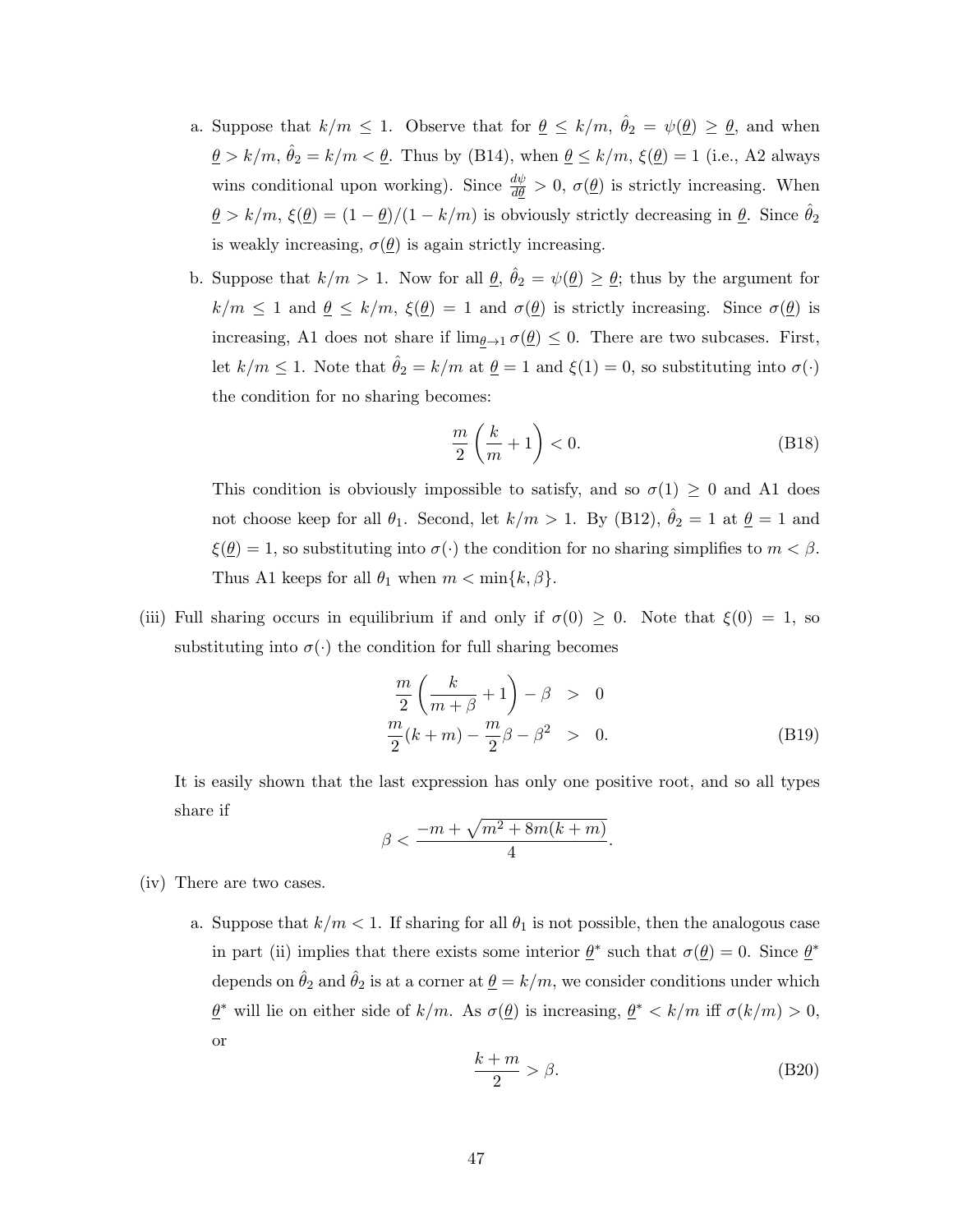If (B20) holds, then since  $\underline{\theta}^* < k/m$  implies  $\hat{\theta}_2 < k/m$ ,  $\underline{\theta}^*$  is characterized by substituting  $\psi(\theta)$  and  $\xi(\theta) = 1$  into (B16):

$$
\frac{m}{2} \left[ \frac{k(1-\underline{\theta}) + \beta \underline{\theta}}{m(1-\underline{\theta}) + \beta} + 1 \right] - \beta = 0.
$$
 (B21)

The solution to (B21) is then easily derived:

$$
\underline{\theta}^* = \frac{m(k - \beta + m) - 2\beta^2}{m(k - 3\beta + m)}
$$
(B22)

If (B20) does not hold, then since  $\underline{\theta}^* \ge k/m$  implies  $\hat{\theta}_2 = k/m$ ,  $\underline{\theta}^*$  is characterized by substituting  $\hat{\theta}_2$  and  $\xi(\underline{\theta}) = (1 - \underline{\theta})/(1 - k/m)$  into (B16):

$$
\frac{m}{2}\left(\frac{k}{m}+1\right) - \frac{1-\theta}{1-k/m}\beta = 0.
$$
 (B23)

The solution to (B23) is then easily derived:

$$
\underline{\theta}^*=1-\frac{m(1-(k/m)^2)}{2\beta}.
$$

b. Suppose that  $k/m \geq 1$ . From part (ii),  $m < \beta$  implies that A1 always keeps, so we restrict attention to  $m \ge \beta$ . We have  $\sigma(1) \ge 0$  and  $\hat{\theta}_2 = \psi(\underline{\theta}) > \underline{\theta}$  for all  $\underline{\theta} \in [0,1)$ . Thus,  $\hat{\theta}_2$  is interior for all values of  $\underline{\theta}$  and  $\underline{\theta}^*$  is characterized by the the value of  $\underline{\theta}$ such that  $\sigma(\underline{\theta}) = 0$ , as given by (B22).

Observe finally that given  $\underline{\theta}^*$ , according to (B15) no type higher (resp., lower) than  $\underline{\theta}^*$ can strictly benefit from keeping (resp., sharing); thus each type of A1 will play the specified sharing strategy.

Summarizing all of the derivations yields the claimed result  $\blacksquare$ 

### Proof of Comment B3

We show that the two possible values of  $\underline{\theta}^*$  are increasing in  $\beta$ . Differentiating  $\frac{m(k-\beta+m)-2\beta^2}{m(k-3\beta+m)}$  $m(k-3\beta+m)$ with respect to  $\beta$  yields the following condition:

$$
\frac{2(3\beta^2 + k(m - 2\beta) + m^2 - 2\beta m)}{m(k - 3\beta + m)^2} > 0
$$
  
\n
$$
\Leftrightarrow (m - \beta)^2 + 2\beta(\beta - k) + km > 0.
$$
 (B24)

There are two possible subcases.

1. Suppose  $k < m$ . Expression (B24) is linear in k and holds at  $k = 0$ . At  $k = m$ , (B24) evaluates to  $2(m - \beta)^2 + \beta^2 > 0$ , which clearly holds. Thus (B24) holds for all  $k < m$ .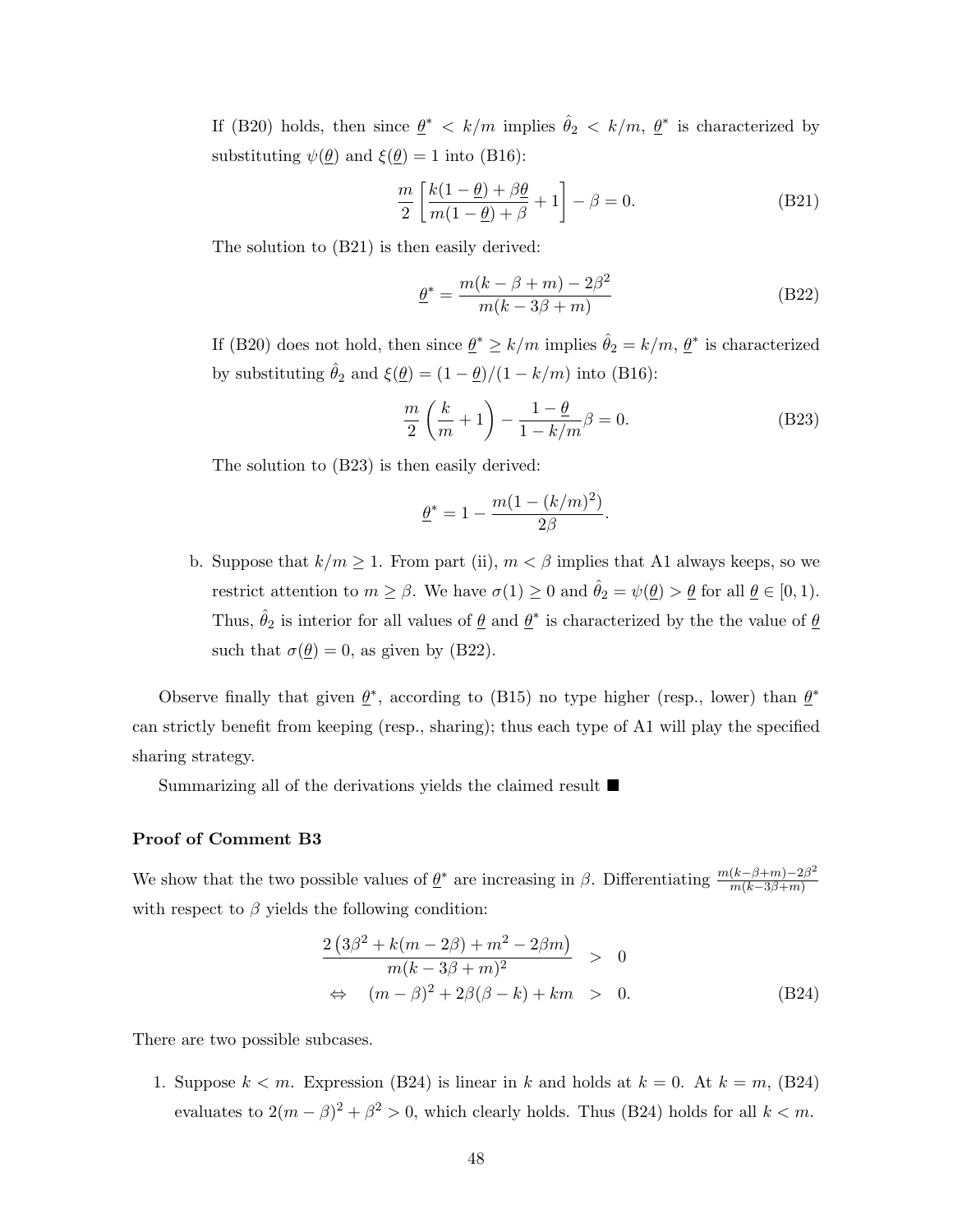2. If  $k \geq m$ , then it is sufficient to show that  $2\beta(\beta - k) + km > 0$ . Observe that this expression is linear in m, and for  $m = k$ , it evaluates to  $\beta^2 + (\beta - k)^2 > 0$ , which clearly holds. As established in the proof of (iv) in Proposition B3,  $m \ge \beta$  when  $k \ge m$ , and so the expression evaluates to  $2\beta^2 - k\beta > 0$  at  $m = \beta$ . This is true if  $k < 2\beta$ , which follows from straightforward manipulation of the fact that  $\beta > \frac{-m+\sqrt{m^2+8m(k+m)}}{4}$  $\frac{1}{4}$  in any interior equilibrium. Next, differentiating  $1 - \frac{m(1 - (k/m)^2)}{2\beta}$  with respect to  $\beta$  yields the following condition:

$$
\frac{(1 - k^2/m^2)m}{2\beta^2} > 0.
$$

Since  $k/m < 1$  for the subcase in which this value of  $\underline{\theta}^*$  applies, this expression clearly holds  $\blacksquare$ 

# C Instructions

You are participating in a study on economic decision making and will be asked to make a number of decisions. For your participation, you will receive a show-up fee of \$5. Please read these instructions carefully as they describe how you can earn additional money.

All the interaction between you and other participants will take place through the computers. Please do not communicate with other participants. If you have a question, raise your hand and one of us will help you.

The study is anonymous. In other words, your identity will not be revealed to others and the identity of others will not be revealed to you.

During the study your earnings will be expressed in points. Points will be converted to dollars at the following rate: **100 points = \$10**. You will be paid your earnings in cash.

The study is divided into 60 periods. At the end of the study, we will randomly select one period (each with equal probability). Your earnings today will equal the number of points you obtained in that randomly-selected period (plus the \$5 show-up fee).

The decisions to be made in each period are described below.

## Decisions in each period

In each period, you will interact with **one other participant**. Note that you will be randomly paired with a different participant at the beginning of each period. Moreover, decisions from past periods will not be revealed.

At the beginning of each period, both participants receive an endowment of 110 points. In addition, each participant will be randomly assigned to a role and a productivity level.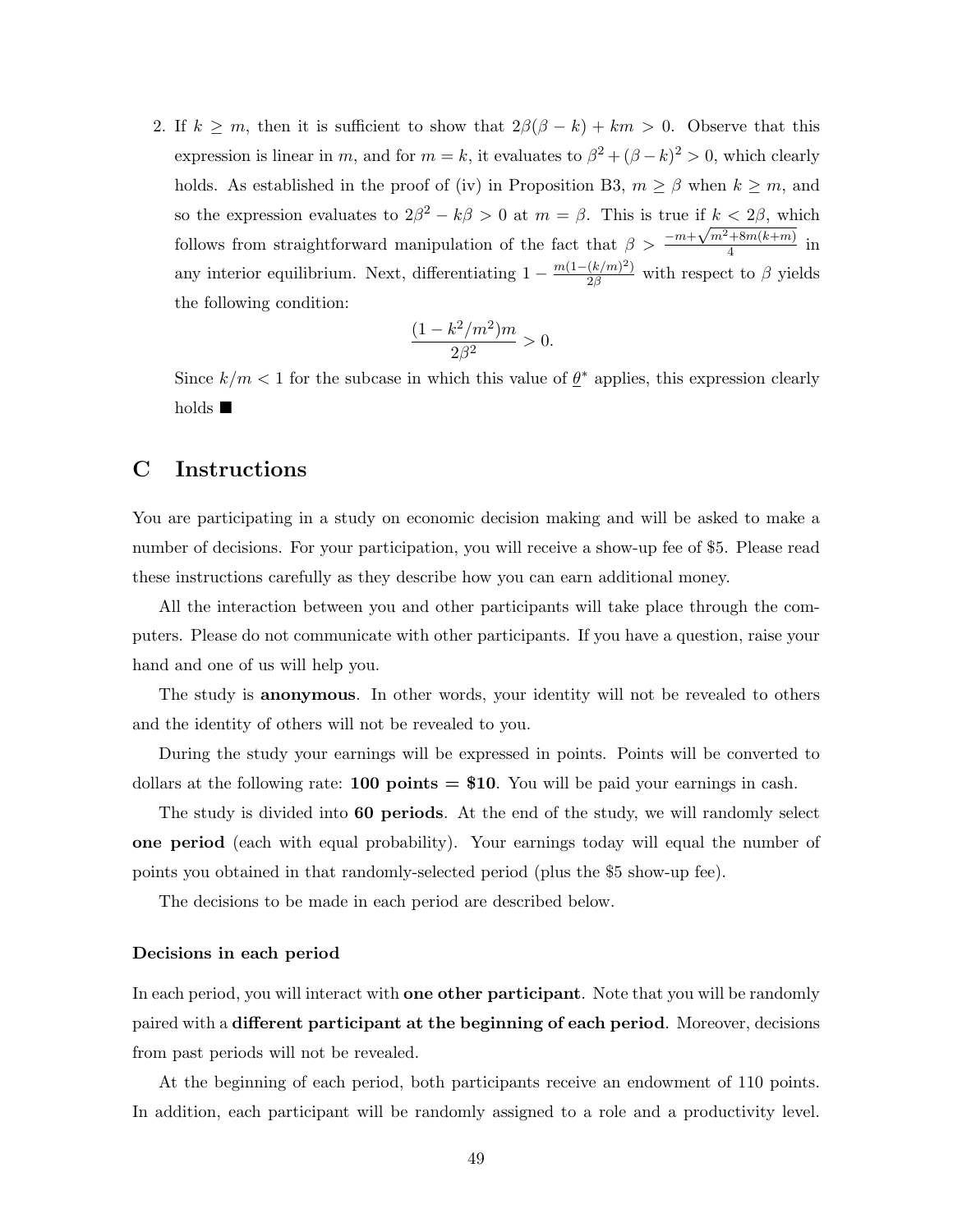Specifically, one participant will be randomly assigned to the role of **Player A** and the other participant to the role of Player B. The participant in the role of Player A will be randomly assigned to a Low, Intermediate, or High productivity level (each being equally likely). The participant in the role of Player B is always assigned to the **High** productivity level.

Each period is divided into two subsequent stages: a pre-investment stage, which is then followed by an investment stage.

# Pre-investment stage

In this stage, Player A receives an investment opportunity. Player A then decides whether Player B can take part in the investment opportunity. Specifically, Player A chooses between the following three options:

- Only A can invest
- Only B can invest
- Both A and B can invest

## Investment stage

In this stage, players who can invest decide whether to **invest** or **not invest**. If a player does not invest, he/she does not incur any costs and does not produce income. If a player invests, he/she incurs a cost of 220 points and produces an amount of income that depends on the player's productivity according to Table I below.

| Productivity of the investing player | Total income produced |
|--------------------------------------|-----------------------|
| Low productivity                     | 210 points            |
| Intermediate productivity            | 285 points            |
| High productivity                    | 360 points            |

Table I. Total income produced depending on productivity

The total income produced is divided into two types of income and is distributed among the two players in the following way:

- Constant income: this type of the income is always distributed equally between Player A and Player B. Moreover, it is received irrespective of whether players could make an investment decision or not, and if they could, irrespective of whether the players invested or not.
- Varying income: this type of the income is distributed only among the players that could make an investment decision. In other words: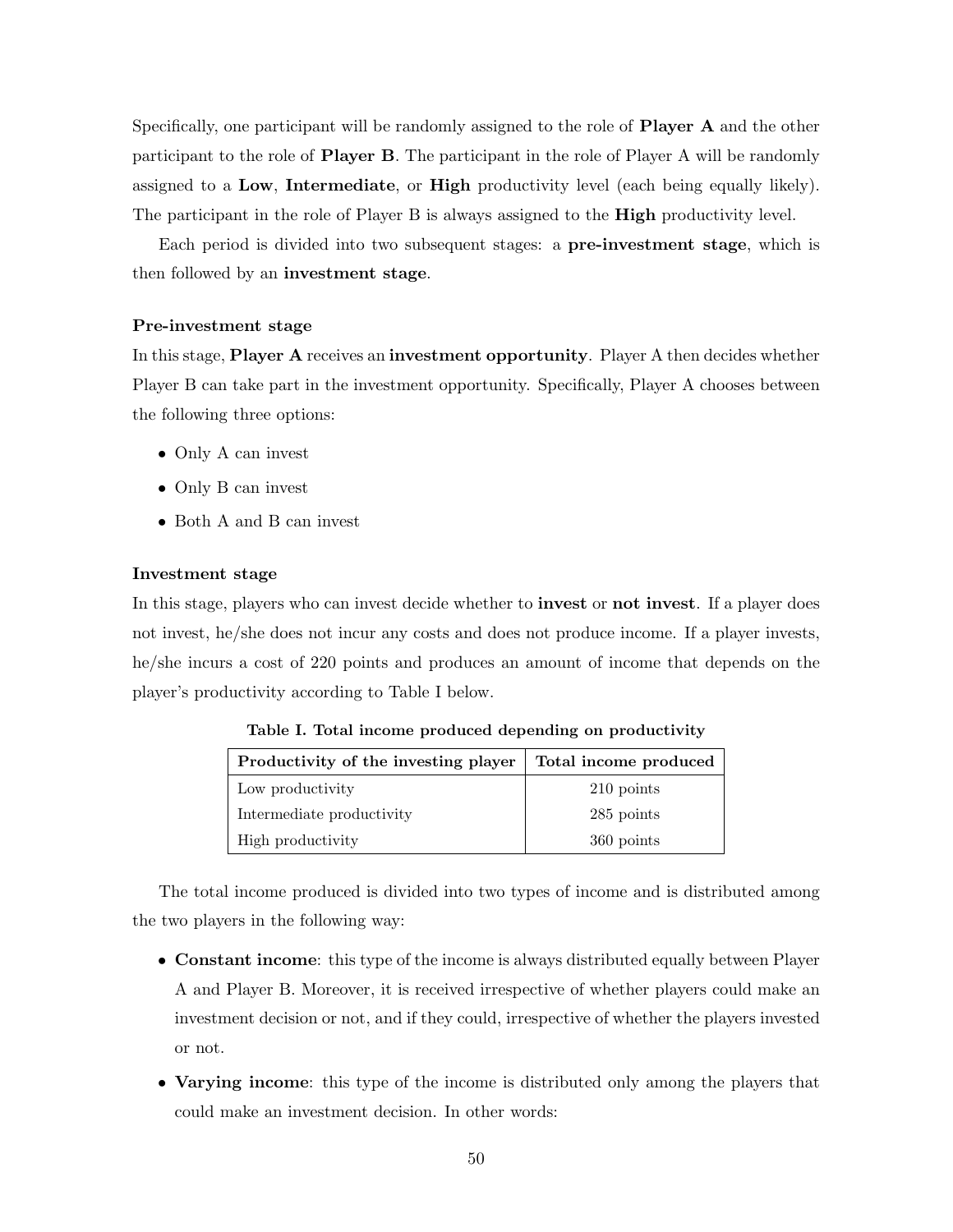- If Player A chose "only A can invest" then Player A receives all the varying income.
- If Player A chose "only B can invest" then Player B receives all the varying income.
- If Player A chose "Both A and B can invest" then both players receive varying income. The amount each player receives depends on the total amount of income each player generates. Recall that a player generates income by investing; if he/she does not invest then he/she generates 0 points. The precise share received by each player is given by Table II.

| Productivity of |      |                          | Total income | Share of varying |        |
|-----------------|------|--------------------------|--------------|------------------|--------|
|                 |      |                          | produced by  | income for       |        |
| A               | B    | A<br>B                   |              | A                | B      |
| Low             | High | $210$ points             | 360 points   | 30%              | 70\%   |
| Low             | High | 210 points               | $0$ points   | 78%              | 22%    |
| Low             | High | 0 points                 | 360 points   | $3\%$            | 97%    |
| Intermediate    | High | 285 points               | 360 points   | $40\%$           | $60\%$ |
| Intermediate    | High | 285 points               | $0$ points   | 88%              | 12%    |
| Intermediate    | High |                          | 360 points   | $3\%$            | 97\%   |
| High<br>High    |      | 360 points               | 360 points   | 50%              | $50\%$ |
| High            | High | 360 points               | $0$ points   | $97\%$           | $3\%$  |
| High            | High | $0$ points<br>360 points |              | $3\%$            | 97\%   |

Table II. Varying income if Player A chose "both A and B can invest"

To familiarize you with the screen in which you will make decisions, look at the provided screenshot in which Player A makes the pre-investment choice. In this example, 50% of the total income is allocated to constant income and the remaining 50% is allocated varying income.

To help with the understanding of the way income and earnings are calculated, we will walk you through the calculations seen in the screenshot. Note that while you are making decisions these calculations are already made for you. We simply go through them here to illustrate how they are done.

- I. As you can see, irrespective of Player A's pre-investment choice, if neither Player A nor Player B invests then both players earn their endowment: 110 points.
- II. If only A can invest and he/she does invest then:
	- The earnings of Player A equal: A's endowment (110 points) the cost of investing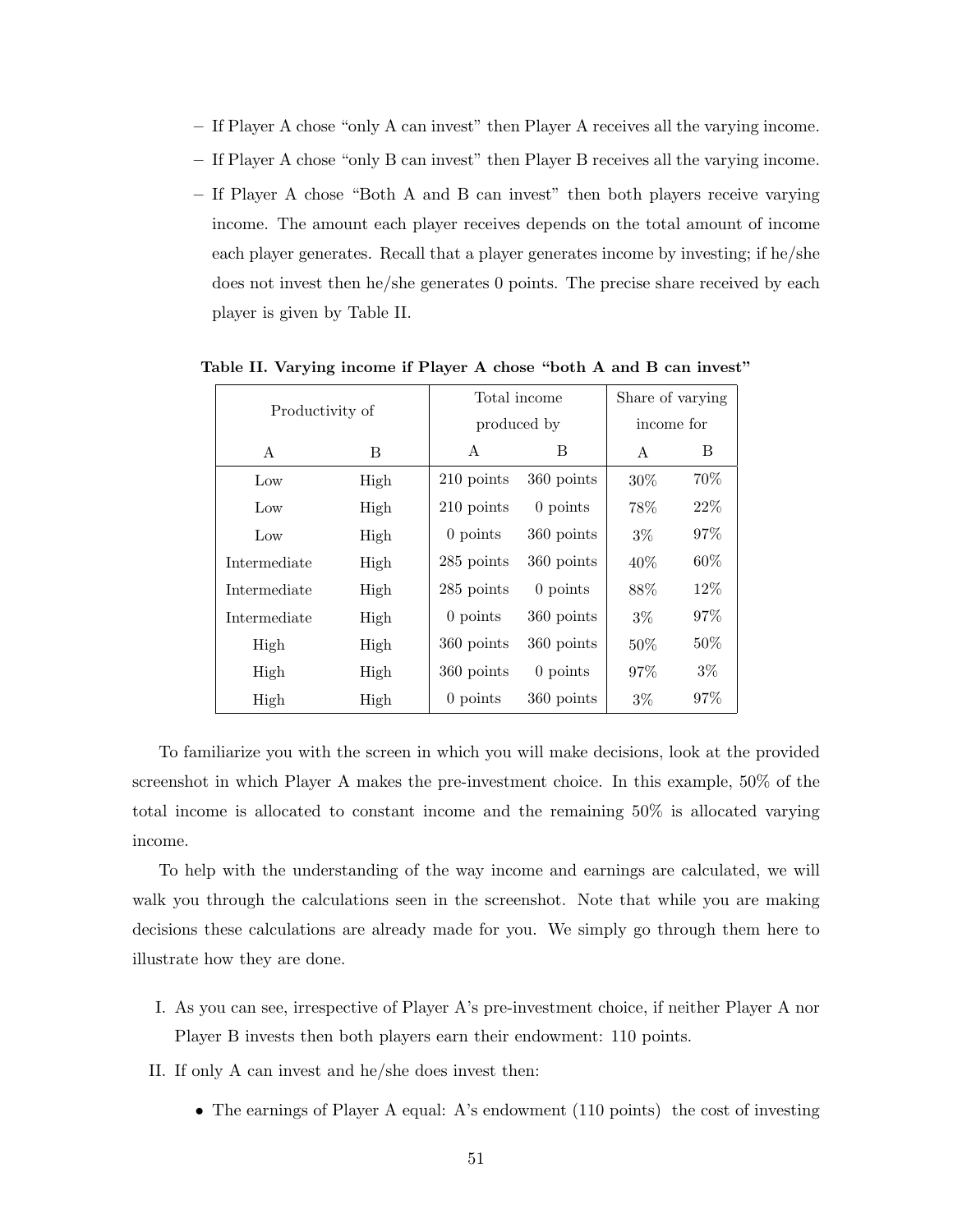| <b>Only A can invest</b>                        | Constant<br>income | A's varying<br>income | <b>B's varving</b><br>income | A's total<br>earnings | <b>B's total</b><br>earnings |                                                                                                                                                    |
|-------------------------------------------------|--------------------|-----------------------|------------------------------|-----------------------|------------------------------|----------------------------------------------------------------------------------------------------------------------------------------------------|
| A invests                                       | 71                 | 143                   | $\Omega$                     | 104                   | 181                          | Period #1                                                                                                                                          |
| A doesn't invest                                | $\Omega$           | $\mathbf{0}$          | $\mathbf{0}$                 | 110                   | 110                          | You are Player A                                                                                                                                   |
|                                                 |                    |                       |                              |                       |                              | Your productivity is intermediate                                                                                                                  |
| Only B can invest                               | Constant<br>income | A's varying<br>income | <b>B's varying</b><br>income | A's total<br>earnings | <b>B's total</b><br>earnings | Player B's productivity is high                                                                                                                    |
| <b>B</b> invests                                | 90                 | $\mathbf{0}$          | 180                          | 200                   | 160                          | Each table corresponds to one of your pre-investment<br>choices. They show incomes and earnings in the<br>investment stage depending on investment |
| <b>B</b> doesn't invest                         | $\Omega$           | 0                     | $\Omega$                     | 110                   | 110                          | decisions.                                                                                                                                         |
|                                                 |                    |                       |                              |                       |                              |                                                                                                                                                    |
| Both A and B can<br>invest                      | Constant<br>income | A's varying<br>income | B's varying<br>income        | A's total<br>earnings | B's total<br>earnings        | Please make your pre-investment choice<br>© Only A can invest                                                                                      |
| A invests and<br><b>B</b> invests               | 161                | 129                   | 194                          | 180                   | 245                          | <b>C</b> Only B can invest<br><b>C</b> Both A and B can invest                                                                                     |
| A invests and<br><b>B</b> doesn't invest        | 71                 | 125                   | 18                           | 86                    | 199                          | <b>Submit</b>                                                                                                                                      |
| A doesn't invest and<br><b>B</b> invests        | 90                 | 5                     | 175                          | 205                   | 155                          |                                                                                                                                                    |
| A doesn't invest and<br><b>B</b> doesn't invest | $\Omega$           | $\Omega$              | $\Omega$                     | 110                   | 110                          |                                                                                                                                                    |
|                                                 |                    |                       |                              |                       |                              |                                                                                                                                                    |

#### Screenshot of Player A's pre-investment choice

 $(220 \text{ points}) + A$ 's constant income  $(142 \times 50\% = 71 \text{ points}) + \text{all}$  the varying income  $(143 \text{ points}) = 104 \text{ points}.$ 

• The earnings of Player B equal: B's endowment  $(110 \text{ points}) + B$ 's constant income  $(142 \times 50\% = 71 \text{ points}) = 181 \text{ points}.$ 



- The earnings of Player A equal: A's endowment  $(110 \text{ points}) + A$ 's constant income  $(180 \times 50\% = 90 \text{ points}) = 200 \text{ points}.$
- The earnings of Player B equal: B's endowment (110 points) the cost of investing  $(220 \text{ points}) + \text{B's constant income } (180 \times 50\% = 90 \text{ points}) + \text{all the varying}$ income  $(180 \text{ points}) = 160 \text{ points}.$
- Note that, compared to case II, the constant and varying incomes are larger here because Player B is the one who invests and Player B has a higher productivity level than Player A.

IV. If both A and B can invest and both players invest then:

• The earnings of Player A equal: A's endowment (110 points) the cost of investing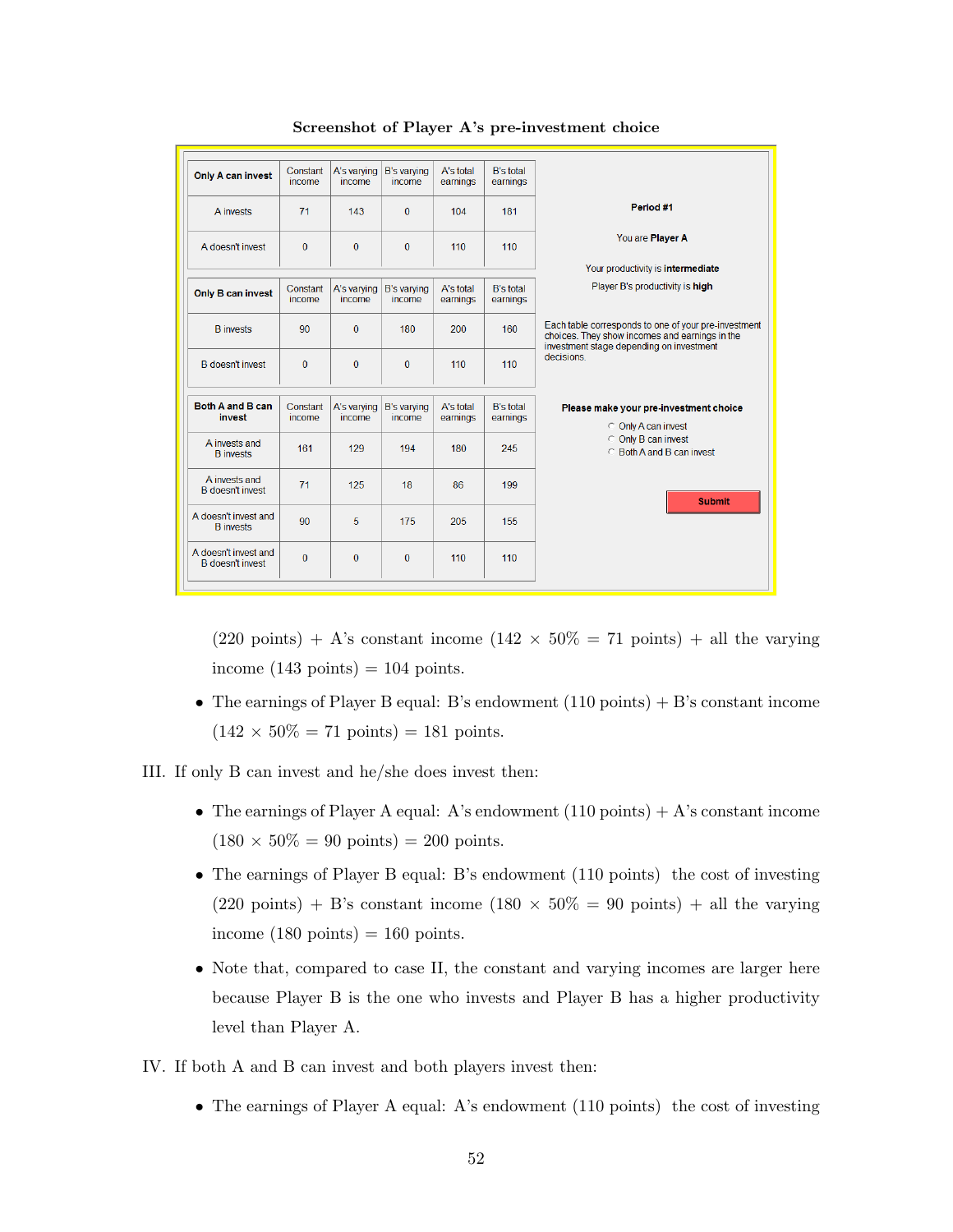$(220 \text{ points}) + A$ 's constant income  $(322 \times 50\% = 161 \text{ points}) + A$ 's share of the varying income  $(323 \times 40\% = 129 \text{ points}) = 180 \text{ points}.$ 

- The earnings of Player B equal: B's endowment (110 points) the cost of investing  $(220 \text{ points}) + B$ 's constant income  $(322 \times 50\% = 161 \text{ points}) + B$ 's share of the varying income  $(323 \times 60\% = 194 \text{ points}) = 245 \text{ points}.$
- Note that when both players invest, the constant and varying incomes are largest because both players generate income.
- V. If both A and B can invest but only Player A invests then:
	- The earnings of Player A equal: A's endowment (110 points) the cost of investing  $(220 \text{ points}) + A$ 's constant income  $(142 \times 50\% = 71 \text{ points}) + A$ 's share of the varying income  $(143 \times 88\% = 125 \text{ points}) = 86 \text{ points}.$
	- The earnings of Player B equal: B's endowment  $(110 \text{ points}) + B$ 's constant income  $(142 \times 50\% = 71 \text{ points}) + B$ 's share of the varying income  $(143 \times 12\% = 18 \text{ points})$  $= 199$  points.
	- Note that, as in case II, in this case Player A is the only one generating the constant and varying incomes. However, unlike in case II, Player A does not receive all the varying income, which is why Player A's earnings are lower and Player B's earnings are higher (compared to case II).
- VI. If both A and B can invest but only Player B invests then:
	- The earnings of Player A equal: A's endowment  $(110 \text{ points}) + A$ 's constant income  $(180 \times 50\% = 90 \text{ points}) + A$ 's share of the varying income  $(180 \times 3\% = 5 \text{ points})$  $= 205$  points.
	- The earnings of Player B equal: B's endowment (110 points) the cost of investing  $(220 \text{ points}) + B$ 's constant income  $(180 \times 50\% = 90 \text{ points}) + B$ 's share of the varying income  $(180 \times 97\% = 175 \text{ points}) = 155 \text{ points}.$

The precise division of total income into constant income and varying income will change during the study. You will be told when such a change occurs.

This concludes the instructions. Please click on the red button on your screen. If you have any questions then raise your hand and we will be happy to assist.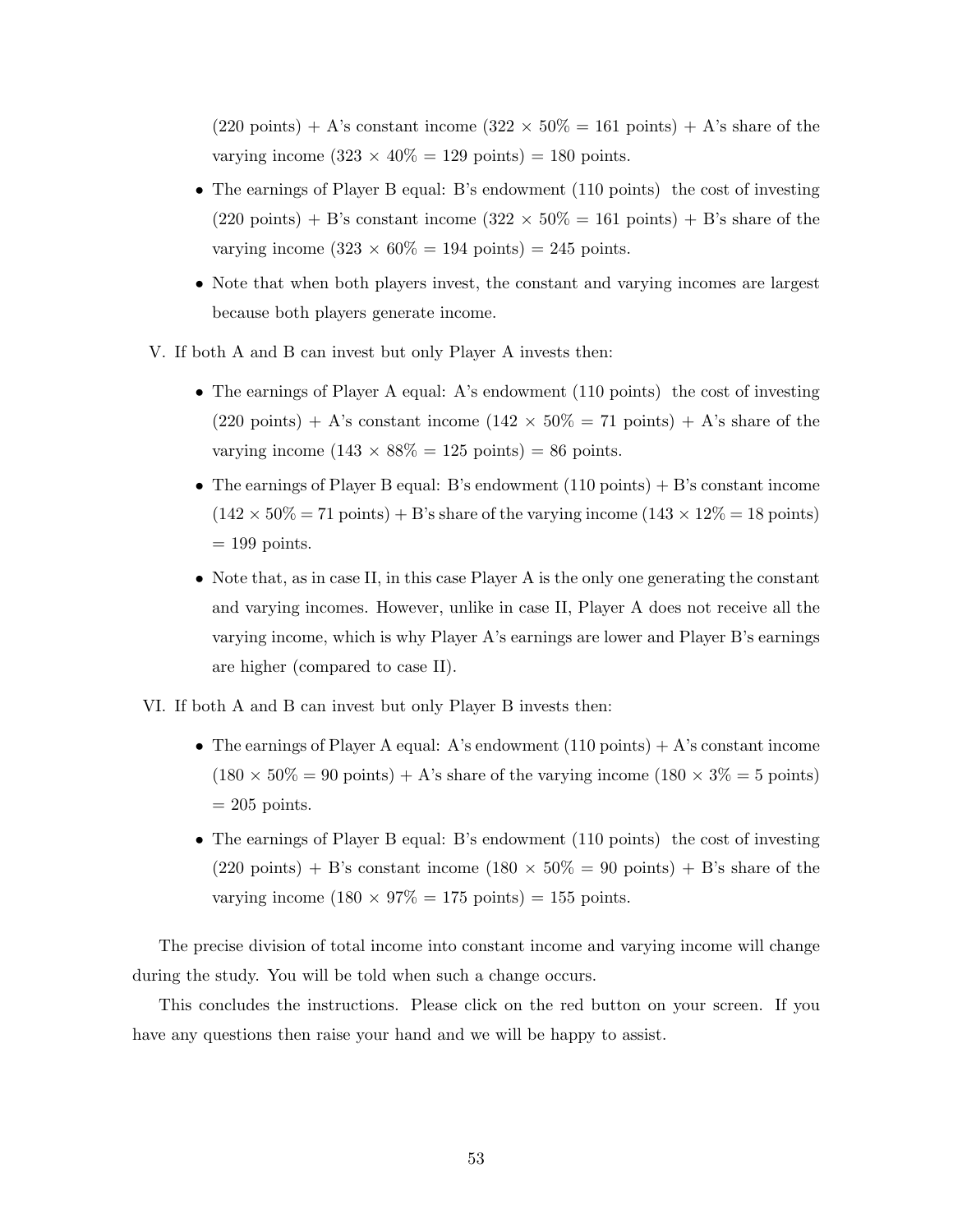# D Statistical analysis

In this section we describe in detail the statistical analysis supporting the experimental results.

#### Regression analysis pooling on the theoretical predictions

Here we provide the regressions used to construct the 95% confidence intervals seen in Figure [3](#page-18-0) in the main body of the paper. In all regressions, the only independent variables are dummy variables indicating each of the predicted outcomes (collaboration being the omitted outcome). Table D1 reports the marginal effects of the estimated coefficients and their respective standard errors.<sup>D1</sup> We cluster standard errors on the 24 matching groups.

Regression I in Table D1 corresponds to A1's first stage choice. We estimate the coefficients using a multinomial probit regression using A1's choice to either keep (column Ia), refer (column Ib), or share (column Ic) jurisdiction as the dependent variable. The next two regressions correspond to probit regressions where the dependent variable equals one if A1 exerted effort in the second stage. Regression II restricts the sample to periods in which A1 decided to keep jurisdiction and regression III to periods in which A1 decided to share jurisdiction. Similarly, regressions IV and V correspond to probit regressions where the dependent variable equals one if A2 exerted effort in the second stage. Regression IV restricts the sample to periods in which A1 decided to refer jurisdiction and regression V to periods in which A1 decided to share jurisdiction. Finally, regression VI is an OLS regression estimating the effect of the model's predictions on total welfare as a fraction of the maximum welfare (i.e., the sum of both players' payoffs when both have a high productivity, jurisdiction, and exert effort:  $W(\theta_1 + \theta_2) - 2k = 0.74$ .<sup>D2</sup>

The regressions from Table D1 can also be used to test whether there are statistically significant differences in behavior between equilibrium predictions. Since we are making multiple pairwise Wald tests for each variable, we determine statistical significance based on Bonferroni-adjusted p-values. Specifically, for the jurisdiction decision, we multiply  $p$ values by 18 since we run one test per pairwise comparison for each of the three outcomes (keep, refer, and share). For the effort choices, we multiply  $p$ -values by 12 since we run one test per pairwise comparison for each jurisdiction choice (keep and share for A1, and refer

D1Marginal effects are estimated with respect to the case where all independent variables are zero. In other words, they indicate the mean change in behavior compared to the collaboration outcome.

D<sub>2</sub>Results are vary similar if instead of the probit regressions we use logit regressions with subject fixed effects and instead of an OLS we use a linear regression with subject fixed effects. The fixed-effects regressions are available upon request.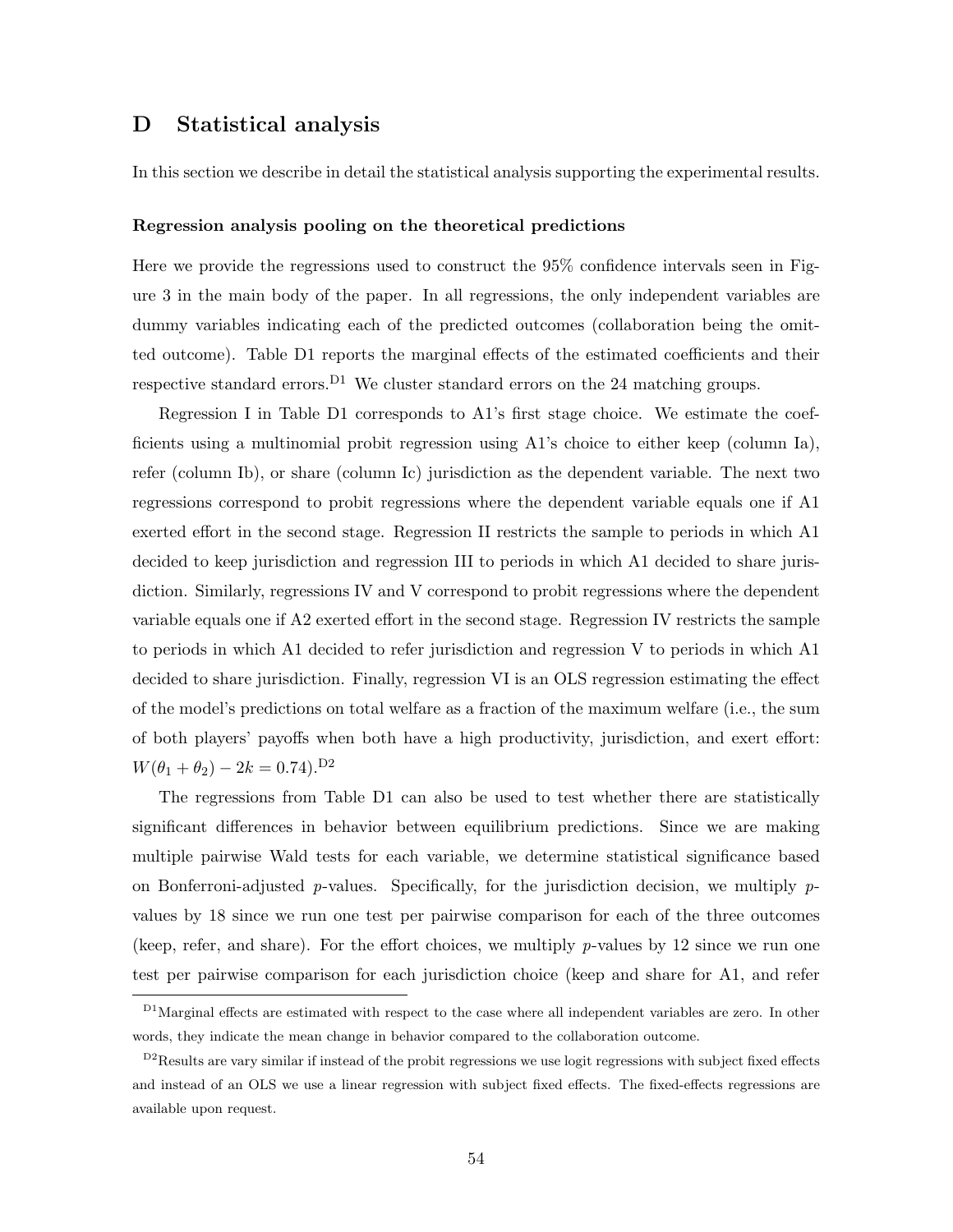|              | Ia      | <b>Ib</b>              | Ic. | $\mathbf{H}$ | Ш             | TV.  | V                                                                       | VI            |
|--------------|---------|------------------------|-----|--------------|---------------|------|-------------------------------------------------------------------------|---------------|
| Indifference | 0.00    |                        |     |              |               |      | $0.12$ $-0.12$ $-0.87$ $-0.74$ $-0.83$ $-0.73$ $-0.70$                  |               |
|              | (0.01)  |                        |     |              |               |      | $(0.01)$ $(0.02)$ $(0.05)$ $(0.03)$ $(0.05)$ $(0.03)$ $(0.02)$          |               |
| Delegation   | $-0.03$ |                        |     |              |               |      | $0.34$ $-0.31$ $-0.79$ $-0.95$ $-0.03$ $-0.07$ $-0.43$                  |               |
|              |         |                        |     |              |               |      | $(0.01)$ $(0.02)$ $(0.02)$ $(0.06)$ $(0.01)$ $(0.03)$ $(0.01)$ $(0.01)$ |               |
| Turf war     |         | $0.78$ $-0.01$ $-0.77$ |     |              | $0.07 - 0.01$ | 0.03 |                                                                         | $0.01 - 0.58$ |
|              | (0.03)  |                        |     |              |               |      | $(0.01)$ $(0.03)$ $(0.03)$ $(0.03)$ $(0.03)$ $(0.01)$ $(0.01)$          |               |
| No. obs.     |         | 5760                   |     | 643          | 4195          | 922  | 4195                                                                    | 5760          |
|              |         |                        |     |              |               |      |                                                                         |               |

Table D1. Regressing equilibrium outcomes on observed behavior

Note: Marginal effects and their respective standard errors in parenthesis.

and share for A2). Lastly, for welfare, we multiply p-values by 6 since we run one test per pairwise comparison. The results of these pairwise comparisons are presented in Table D2.

The pairwise comparisons from the regressions give very similar results as those from nonparametric tests (reported in Table [3](#page-20-0) in the main body of the paper). There are only two differences between these results and those from the nonparametric tests. First, A2s effort after a referral is now significantly higher in a turf war compared to indifference, which is consistent with the theoretical predictions. Second, the small difference in A2s effort rate between delegation and turf war (6 percentage points) appears as statistically significant.

## Statistical analysis of individual treatments

Here we provide the detailed statistical analysis of the subjects behavior in the individual treatments. Figure [4](#page-23-0) in the main body of the paper presents the mean actions taken by A1s and A2s over all periods for each of the 12 combinations of  $\beta$  and  $\theta_1$ . Going from the topleft to the bottom-right, the first three graphs show the mean fraction of times A1s choose to keep, refer, or share jurisdiction. The next four graphs show the mean fraction of times A1s/A2s exert effort (conditional on having jurisdiction, depending on whether they were sharing jurisdiction or not. Lastly, the eighth graph shows mean total welfare as a fraction of the maximum welfare.

To test whether the differences observed in Figure [3](#page-18-0) are statistically significant, we ran both regressions and nonparametric tests. We start with the nonparametric analysis. Once again, we construct our independent observations by averaging the subjects' behavior within each matching group, which gives us 24 observations per treatment (all matching groups experienced all the parameter combinations). We then performed all pairwise treatment com-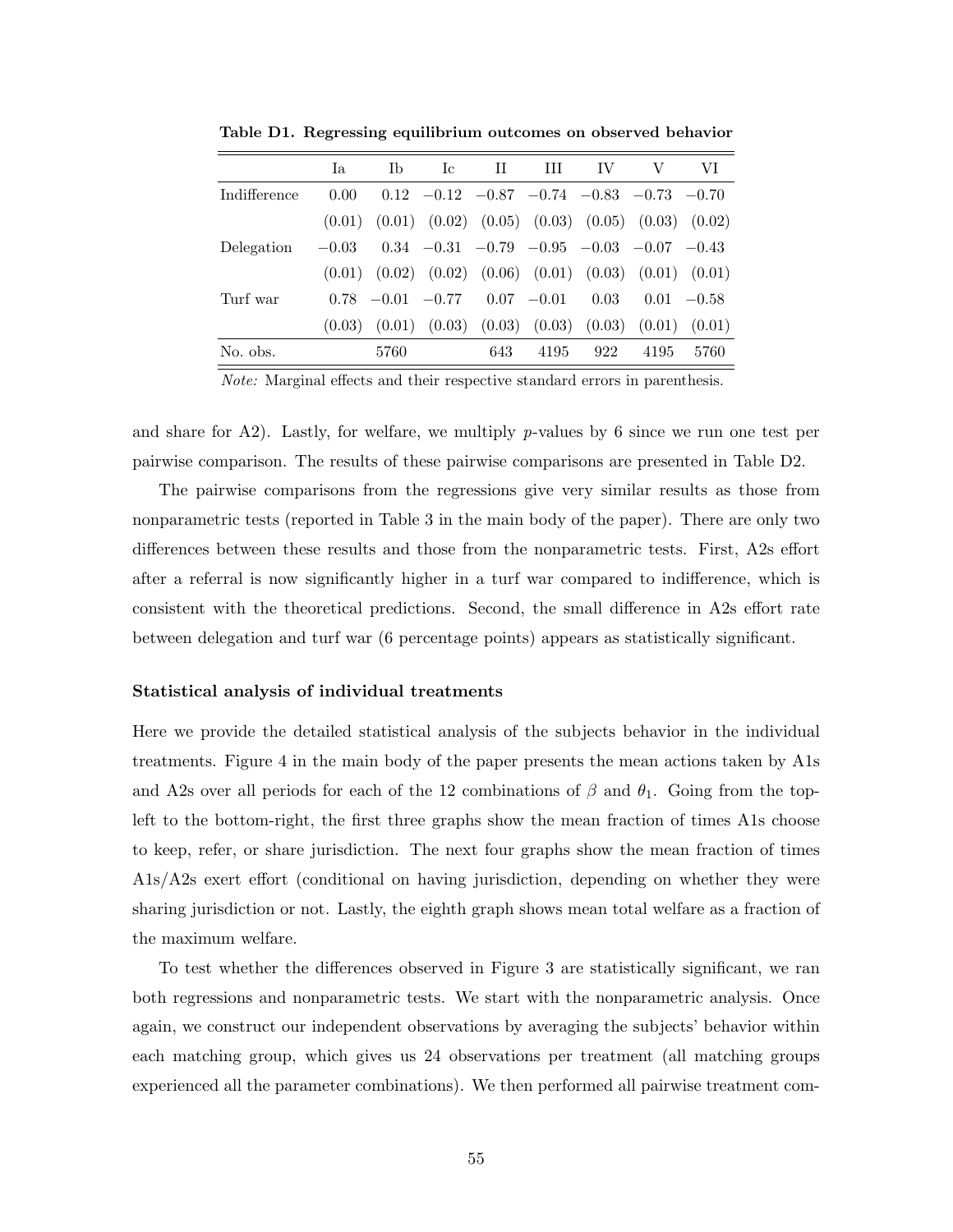|                |                      | TREATMENT COMPARISONS |                                  |       |                                     |       |       |  |
|----------------|----------------------|-----------------------|----------------------------------|-------|-------------------------------------|-------|-------|--|
| AGENT          | <b>ACTION</b>        | Indif.                |                                  |       | Indif. Indif. Deleg. Deleg. Collab. |       |       |  |
|                |                      | VS.                   | VS.                              | VS.   | VS.                                 | VS.   | VS.   |  |
|                |                      |                       | Deleg. Collab. Turf Collab. Turf |       |                                     |       | Turf  |  |
|                | Keep                 |                       |                                  | $***$ | $***$                               | $***$ | $***$ |  |
|                | Refer                | $***$                 | $***$                            | $***$ | $***$                               | $***$ |       |  |
| A1             | Share                | $***$                 | $***$                            | $***$ | $***$                               | $***$ | $**$  |  |
|                | Effort (after keep)  |                       | $**$                             | $**$  | $***$                               | $***$ |       |  |
|                | Effort (after share) | $***$                 | $***$                            | $***$ | $***$                               | $***$ |       |  |
| A <sub>2</sub> | Effort (after refer) | $***$                 | $***$                            | $***$ |                                     | $**$  |       |  |
|                | Effort (after share) | $**$                  | $***$                            | $***$ | $***$                               | $***$ |       |  |
| <b>Both</b>    | Welfare              | $**$                  | $**$                             | $**$  | $**$                                | $**$  | $**$  |  |

Table D2. Pairwise comparisons between equilibrium predictions

Note: Pairwise comparisons between equilibrium predictions based on the regressions in Table D1. ∗∗ and <sup>∗</sup> indicate statistical significance at 1% and 5% according to Bonferroni-adjusted p-values.

parisons using Wilcoxon-signed-rank tests. We use Bonferroni-adjusted  $p$ -values to avoid false positives due to multiple comparisons. Specifically, for the jurisdiction choice, we multiply p-values by 198 since we run one test for each of the 66 pairwise comparisons for each of the three jurisdiction choices (i.e., for the keeping rate, the referral rate, and the sharing rate). For A1's effort rate, A2's effort rate, and welfare, we we multiply  $p$ -values by 66 since we run one test per pairwise comparison.D3

In Table D3 we present pairwise comparisons between treatments that have the same productivity for A1. In other words, these tests allow us to observe one of the most interesting predictions of the model, Namely, the non-monotonic effect of increasing the prize  $\beta$  at the different productivity levels  $\theta_1 \in \{0.55, 0.75, 0.95\}$ . The other treatment comparisons are not reproduced here but can be obtained by rerunning our statistical analysis using provided do-file and dataset (we used the statistics software STATA version 13.1).

We start discussing the effort decision. Consistent with the theoretical predictions, we observe that increasing the prize clearly increases A2's likelihood of exerting effort (when  $\beta$ increases from 0.15 to 0.50) and A1's likelihood of exerting effort when A1 is of intermediate productivity (when β increases from 0.50 to 0.80) or high productivity (when β increases from

D<sup>3</sup>In this analysis, we do not separate the effort rate depending on the jurisdiction choice because, if we do, there are too few independent observations for various treatment comparisons.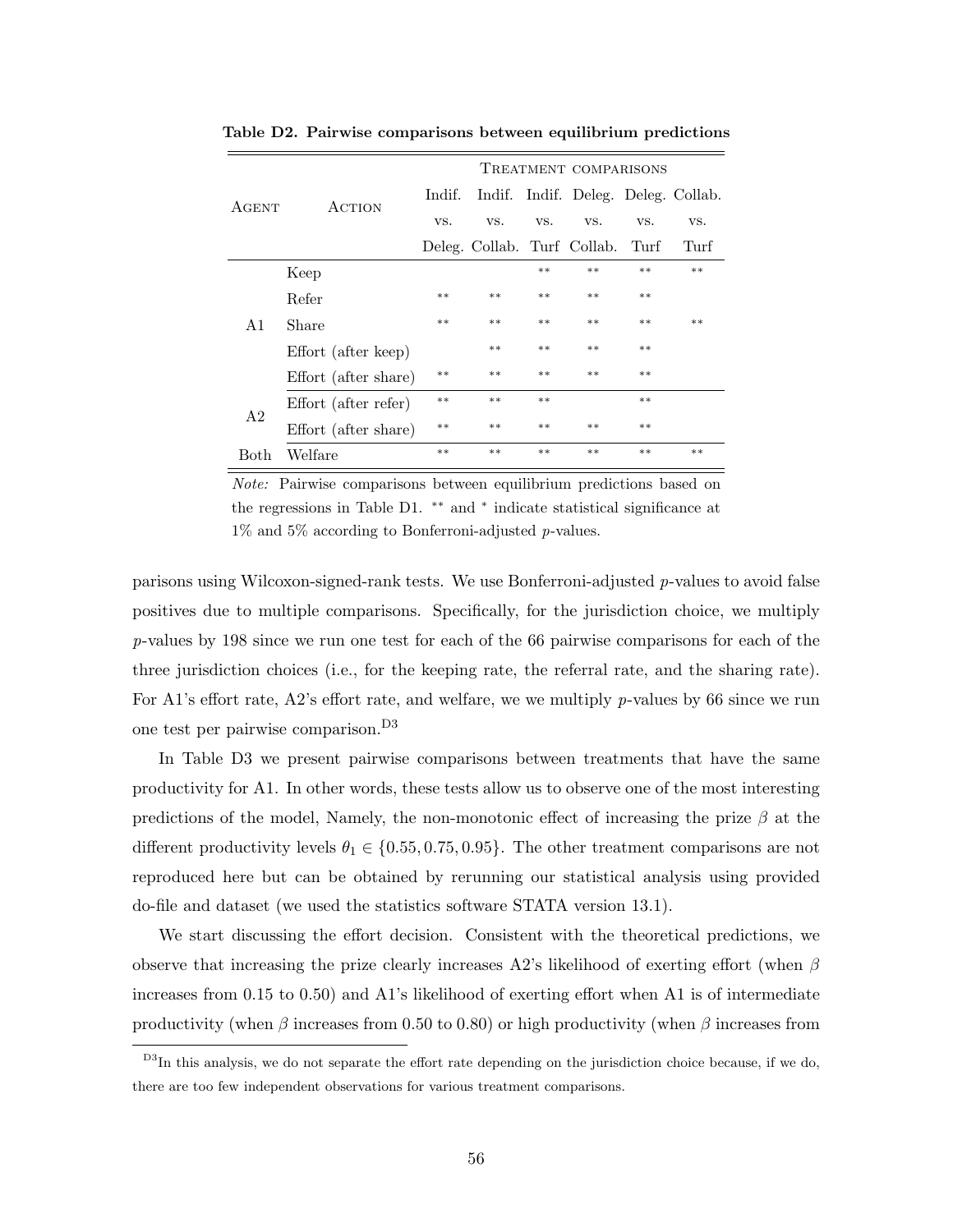|                                                     | Keep      | Refer     | Share     | A1's<br>effort     | A2's<br>effort     | Welfare               |
|-----------------------------------------------------|-----------|-----------|-----------|--------------------|--------------------|-----------------------|
| $\theta_{55}\beta_{15}$ vs. $\theta_{55}\beta_{50}$ | $0.07*$   | $-0.38**$ | $0.30**$  | 0.02               |                    | $-0.73***$ $-0.73***$ |
| $\theta_{55}\beta_{15}$ vs. $\theta_{55}\beta_{80}$ | 0.06      | $-0.07$   | 0.01      | $0.08*$            |                    | $-0.81***$ $-0.80**$  |
| $\theta_{55}\beta_{15}$ vs. $\theta_{55}\beta_{95}$ | $-0.01$   | 0.05      | $-0.04$   | $0.07*$            |                    | $-0.81***$ $-0.73**$  |
| $\theta_{55}\beta_{50}$ vs. $\theta_{55}\beta_{80}$ | $-0.01$   | $0.31*$   | $-0.29*$  | 0.06               | $-0.08*$           | $-0.07$               |
| $\theta_{55}\beta_{50}$ vs. $\theta_{55}\beta_{95}$ | $-0.08$   | $0.43**$  | $-0.34**$ | 0.05               | $-0.08$            | 0.00                  |
| $\theta_{55}\beta_{80}$ vs. $\theta_{55}\beta_{95}$ | $-0.07$   | 0.12      | $-0.05$   | $-0.01$            | 0.00               | 0.07                  |
| $\theta_{75}\beta_{15}$ vs. $\theta_{75}\beta_{50}$ | 0.04      | $-0.33**$ | $0.29*$   | 0.07               |                    | $-0.69** -0.45**$     |
| $\theta_{75}\beta_{15}$ vs. $\theta_{75}\beta_{80}$ | $-0.03$   | 0.11      | $-0.08$   | $-0.78**$          | $-0.79**$          | $-0.74**$             |
| $\theta_{75}\beta_{15}$ vs. $\theta_{75}\beta_{95}$ | $-0.79**$ | $0.13***$ | $0.66***$ | $-0.84**$          | $-0.79**$          | $-0.24**$             |
| $\theta_{75}\beta_{50}$ vs. $\theta_{75}\beta_{80}$ | $-0.07$   | $0.44***$ | $-0.37**$ | $-0.85***$         | $-0.10*$           | $-0.29**$             |
| $\theta_{75}\beta_{50}$ vs. $\theta_{75}\beta_{95}$ | $-0.83**$ | $0.46**$  | $0.37**$  | $-0.91** -0.10*$   |                    | $0.21***$             |
| $\theta_{75}\beta_{80}$ vs. $\theta_{75}\beta_{95}$ | $-0.76**$ | 0.02      | $0.74**$  | $-0.06*$           | 0.00               | $0.50**$              |
| $\theta_{95}\beta_{15}$ vs. $\theta_{95}\beta_{50}$ | 0.02      | 0.04      | $-0.07$   | $-0.53**$          | $-0.59**$          | $-0.56***$            |
| $\theta_{95}\beta_{15}$ vs. $\theta_{95}\beta_{80}$ | $-0.02$   | $0.08*$   | $-0.07*$  | $-0.53**$          | $-0.63**$          | $-0.58**$             |
| $\theta_{95}\beta_{15}$ vs. $\theta_{95}\beta_{95}$ | $-0.05$   | $0.08*$   | $-0.04$   | $-0.54^{\ast\ast}$ | $-0.63^{\ast\ast}$ | $-0.56**$             |
| $\theta_{95}\beta_{50}$ vs. $\theta_{95}\beta_{80}$ | $-0.04$   | 0.04      | 0.00      | 0.03               | $-0.04$            | $-0.02$               |
| $\theta_{95}\beta_{50}$ vs. $\theta_{95}\beta_{95}$ | $-0.07$   | 0.04      | 0.03      | $-0.01$            | $-0.04$            | 0.00                  |
| $\theta_{95}\beta_{80}$ vs. $\theta_{95}\beta_{95}$ | $-0.03$   | 0.00      | 0.03      | $-0.01$            | 0.00               | 0.02                  |

Table D3. Treatments differences in behavior

Note: Mean differences in observed behavior between treatments. ∗∗ and ∗ indicate statistical significance at 1% and 5% according to Wilcoxon signed-ranks tests using matching-group means and Bonferroni-adjusted p-values.

0.15 to 0.50) but not when A1 is of low productivity. There are a few statistically significant differences that are not inline with the theoretical predictions. However, they tend to be small (at most 10 percentage points) and might occur because, as argued by Goeree and Holt (2001), mistakes are bound to be made more often when they are less costly. In this case, not exerting effort when one benefits from doing so is less costly for lower  $\beta s$ .

For the jurisdiction decision, we observe that, as predicted, increasing  $\beta$  to 0.95 strongly increases the likelihood that A1 keeps jurisdiction when A1 is of intermediate productivity but not when A1 is of low or high productivity. The most obvious deviation from the model's prediction is the high propensity of A1 of intermediate productivity to refer jurisdiction instead of sharing it when  $\beta = 0.50$ . Once again, this can be explained by mistakes being made more often when they are less costly (e.g., referring instead of sharing implies a loss of 2% of A1s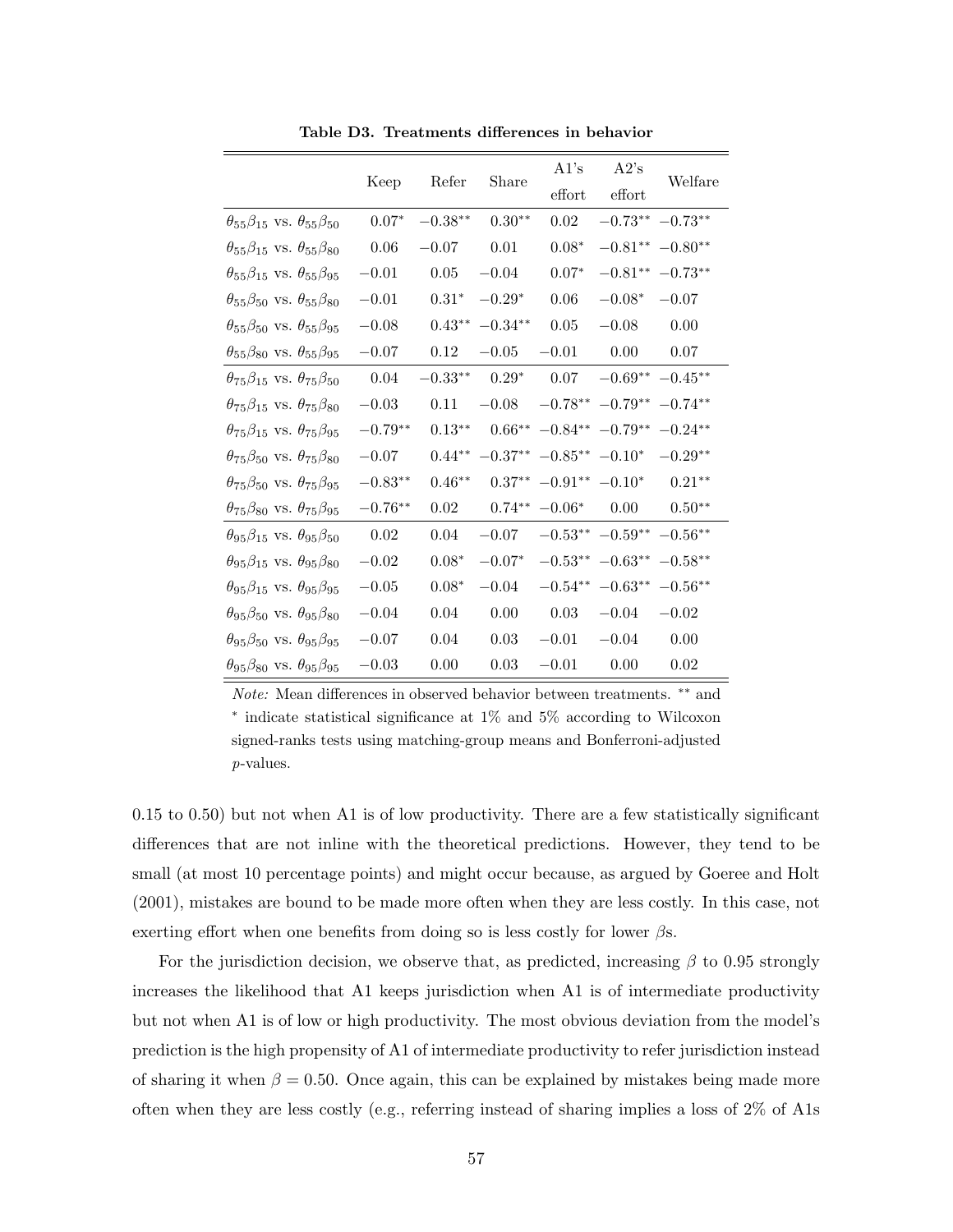|                         | Ia      | Ib      | Ic       | $\rm II$                   | III               | IV       |
|-------------------------|---------|---------|----------|----------------------------|-------------------|----------|
| $\theta_{55}\beta_{50}$ | $-0.07$ | 0.38    | $-0.31$  | $-0.02$                    | 0.73              | 0.37     |
|                         | (0.03)  | (0.18)  |          | $(0.15)$ $(0.03)$ $(0.03)$ |                   | (0.02)   |
| $\theta_{55}\beta_{80}$ | $-0.06$ | 0.07    | $-0.01$  | $-0.08$                    | 0.81              | 0.40     |
|                         | (0.03)  | (0.05)  | (0.05)   | (0.02)                     | (0.02)            | (0.01)   |
| $\theta_{55}\beta_{95}$ | 0.01    | $-0.05$ | $0.04\,$ | $-0.07$                    | 0.80              | 0.37     |
|                         | (0.03)  | (0.04)  | (0.03)   | (0.02)                     | (0.02)            | (0.02)   |
| $\theta_{75}\beta_{15}$ | $-0.03$ | $-0.04$ | 0.07     | 0.06                       | 0.05              | 0.06     |
|                         | (0.02)  | (0.02)  | (0.02)   | (0.02)                     | (0.03)            | (0.01)   |
| $\theta_{75}\beta_{50}$ | $-0.07$ | 0.29    | $-0.22$  | 0.00                       | 0.73              | $0.38\,$ |
|                         | (0.03)  | (0.15)  | (0.12)   |                            | $(0.03)$ $(0.03)$ | (0.01)   |
| $\theta_{75}\beta_{80}$ | 0.00    | $-0.15$ | 0.15     | 0.85                       | 0.83              | 0.60     |
|                         | (0.02)  | (0.05)  | (0.05)   |                            | $(0.02)$ $(0.02)$ | (0.01)   |
| $\theta_{75}\beta_{95}$ | 0.76    | $-0.17$ | $-0.59$  | 0.90                       | 0.84              | 0.24     |
|                         | (0.03)  | (0.11)  | (0.11)   |                            | $(0.02)$ $(0.02)$ | (0.01)   |
| $\theta_{95}\beta_{15}$ | $-0.03$ | $-0.10$ | 0.13     | 0.36                       | 0.21              | 0.32     |
|                         | (0.02)  | (0.02)  | (0.02)   | (0.04)                     | (0.03)            | (0.03)   |
| $\theta_{95}\beta_{50}$ | $-0.06$ | $-0.14$ | 0.20     | 0.89                       | 0.80              | 0.87     |
|                         | (0.02)  | (0.06)  | (0.04)   | (0.02)                     | (0.03)            | (0.02)   |
| $\theta_{95}\beta_{80}$ | $-0.02$ | $-0.18$ | 0.20     | 0.90                       | 0.84              | 0.89     |
|                         | (0.03)  | (0.14)  | (0.12)   | (0.02)                     | (0.02)            | (0.01)   |
| $\theta_{95}\beta_{95}$ | 0.01    | $-0.18$ | $0.17\,$ | 0.90                       | 0.84              | 0.88     |
|                         | (0.02)  | (0.11)  | (0.10)   | (0.02)                     | (0.02)            | (0.01)   |
| No. obs.                |         | 5760    |          | 4838                       | 5117              | 5760     |

Table D4. Regressing treatments on observed behavior

Note: Marginal effects and their respective standard errors in parenthesis.

profits when  $\beta = 0.50$  but a 9% of A1s profits when  $\beta = 0.80$ .

Lastly, we look at the treatment differences in welfare. In line with the theoretical predictions, when A1 is of intermediate productivity welfare significantly increases as  $\beta$  increases from 0.15 to 0.50 and then to 0.80, but then significantly decreases as  $\beta$  reaches 0.95. By contrast, when A1 is of low or high productivity, welfare significantly increases as  $\beta$  increases from 0.15 to 0.50 but then does not decrease with further increases in  $\beta$ .

We also analysed the data using regressions. In all regressions, the independent variables correspond to dummy variables indicating each of the treatments (the omitted treatment is  $\theta_{55}\beta_{15}$ ). We ran the same type of regressions as those reported in Table D1. Namely, regression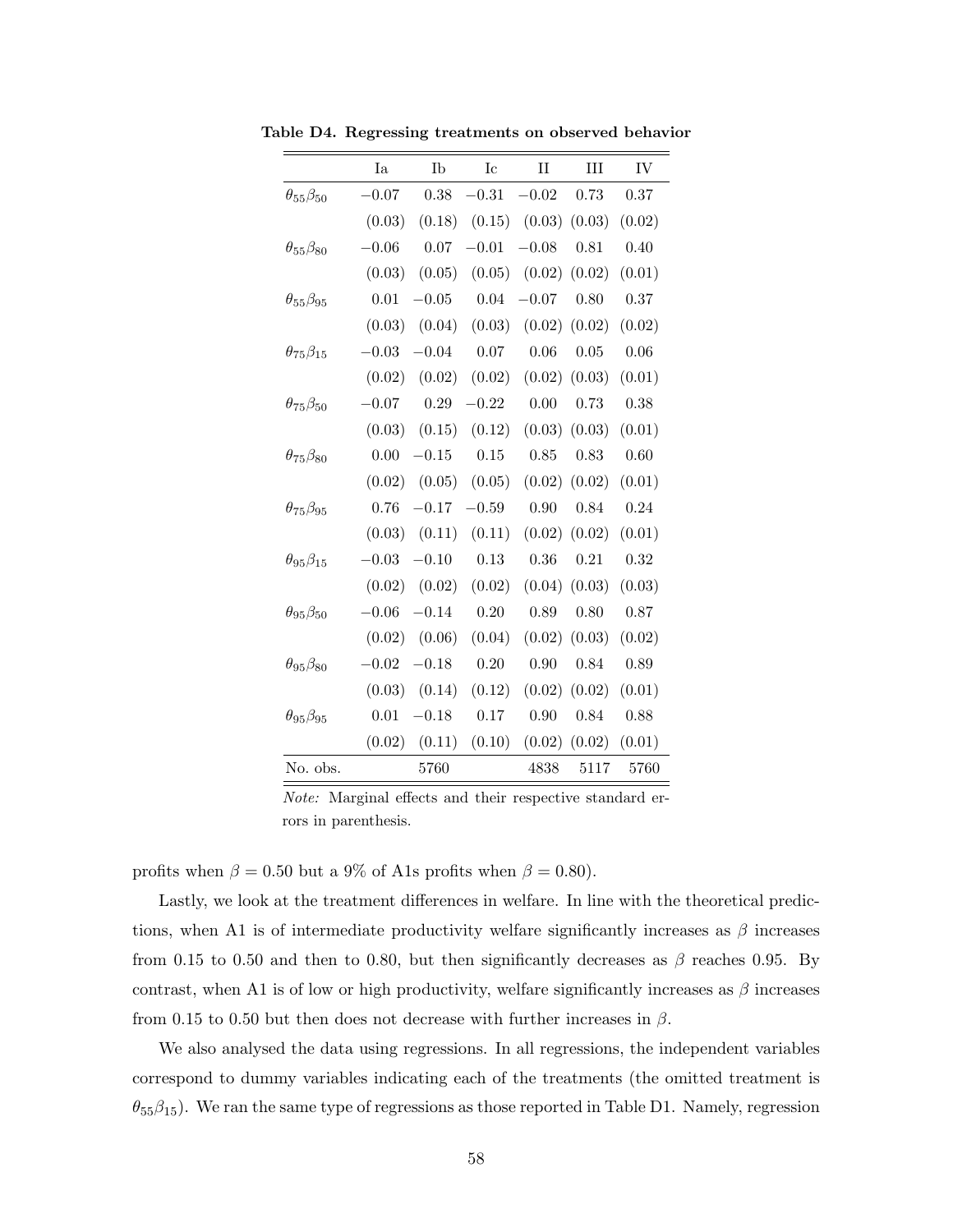|                                                     |       | Keep Refer Share | A1's   | A2's          | Welfare |
|-----------------------------------------------------|-------|------------------|--------|---------------|---------|
|                                                     |       |                  |        | effort effort |         |
| $\theta_{55}\beta_{15}$ vs. $\theta_{55}\beta_{50}$ |       |                  |        | $**$          | $**$    |
| $\theta_{55}\beta_{15}$ vs. $\theta_{55}\beta_{80}$ |       |                  | $\ast$ | $**$          | $**$    |
| $\theta_{55}\beta_{15}$ vs. $\theta_{55}\beta_{95}$ |       |                  | $\ast$ | $**$          | $**$    |
| $\theta_{55}\beta_{50}$ vs. $\theta_{55}\beta_{80}$ |       |                  |        | $**$          |         |
| $\theta_{55}\beta_{50}$ vs. $\theta_{55}\beta_{95}$ |       |                  |        | $\ast$        |         |
| $\theta_{55}\beta_{80}$ vs. $\theta_{55}\beta_{95}$ |       |                  |        |               |         |
| $\theta$ 75 $\beta$ 15 VS. $\theta$ 75 $\beta$ 50   |       |                  |        | $**$          | $**$    |
| $\theta_{75}\beta_{15}$ vs. $\theta_{75}\beta_{80}$ |       |                  | $**$   | $**$          | $**$    |
| $\theta_{75}\beta_{15}$ vs. $\theta_{75}\beta_{95}$ | $***$ | $**$             | $**$   | $**$          | $**$    |
| $\theta_{75}\beta_{50}$ vs. $\theta_{75}\beta_{80}$ |       |                  | $**$   | $\ast$        | $***$   |
| $\theta_{75}\beta_{50}$ vs. $\theta_{75}\beta_{95}$ | $***$ |                  | **     | $**$          | $***$   |
| $\theta_{75}\beta_{80}$ vs. $\theta_{75}\beta_{95}$ | $**$  | **               |        | $**$          | $**$    |
| $\theta_{95}\beta_{15}$ vs. $\theta_{95}\beta_{50}$ |       |                  | **     | $**$          | $**$    |
| $\theta$ 95 $\beta$ 15 VS. $\theta$ 95 $\beta$ 80   |       |                  | **     | $**$          | $***$   |
| $\theta_{95}\beta_{15}$ vs. $\theta_{95}\beta_{95}$ |       |                  | **     | $**$          | $**$    |
| $\theta_{95}\beta_{50}$ vs. $\theta_{95}\beta_{80}$ |       |                  |        | $**$          |         |
| $\theta_{95}\beta_{50}$ vs. $\theta_{95}\beta_{95}$ |       |                  |        | $**$          |         |
| $\theta_{95}\beta_{80}$ vs. $\theta_{95}\beta_{95}$ |       |                  |        |               |         |

Table D5. Pairwise comparisons between treatments

Note: Pairwise comparisons between treatments based on the regressions in Table D4. \*\* and \* indicate statistical significance at 1% and 5% according to Bonferroni-adjusted p-values.

I is a multinomial probit regression using A1's choice to either keep (column Ia), refer (column Ib), or share (column Ic) jurisdiction as the dependent variable. Regressions II and III are probit regressions where the dependent variable is A1's (regression II) or A2's (regression III) effort choice conditional on having jurisdiction. Lastly, regression IV is an OLS regression with total welfare as a fraction of the maximum welfare as the dependent variable. Table D4 reports the marginal effects of the estimated coefficients and their respective standard errors.  $^{\mathrm{D4}}$ Standard errors are clustered on the 24 matching groups.<sup>D5</sup>

D4As before, marginal effects are estimated for the case where all independent variables are zero.

D5Once again, the results are very similar if instead of the probit regressions we use logit regressions with subject fixed effects and instead of an OLS we use a linear regression with subject fixed effects. These regressions are available upon request.